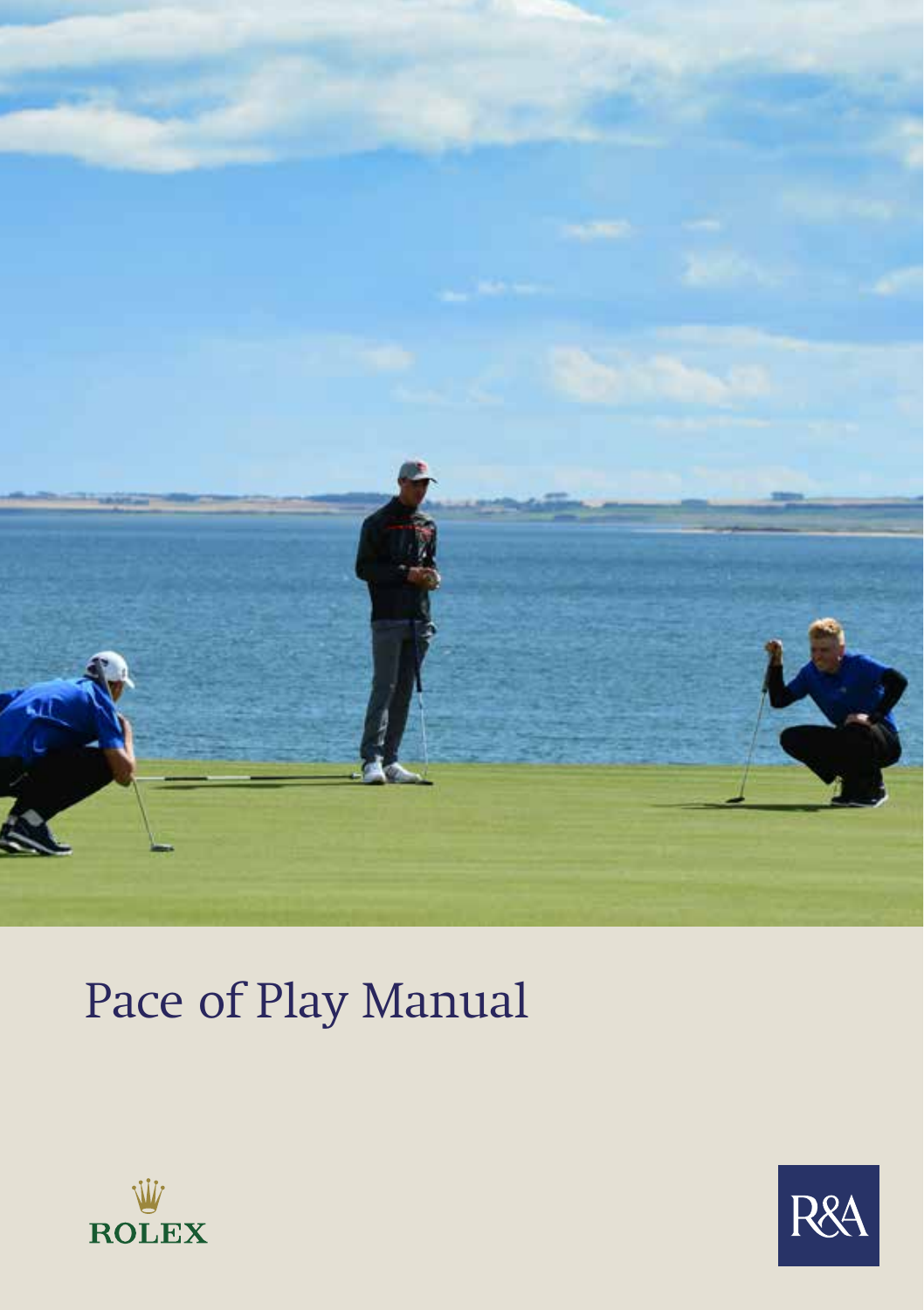Pace of play has been a topic of conversation for a long time. Moving on from discussion to a practical way forward is what this Manual is all about.

### RandA.org/paceofplay

© 2016 R&A Rules Limited. All rights reserved. Cover photograph: Getty Images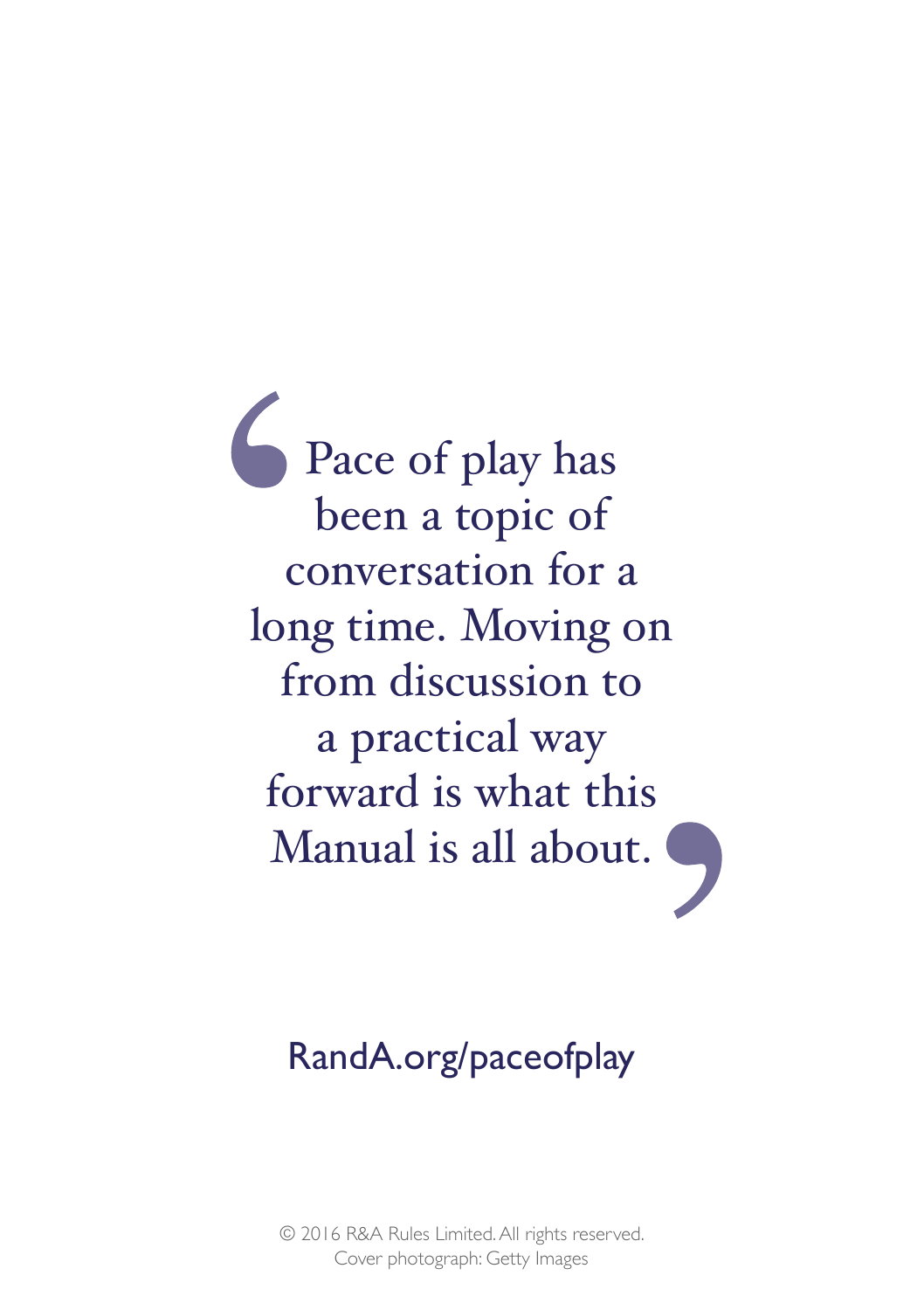

# Pace of Play Manual

### RandA.org/paceofplay

Copyright © 2016 R&A Rules Limited. All rights reserved.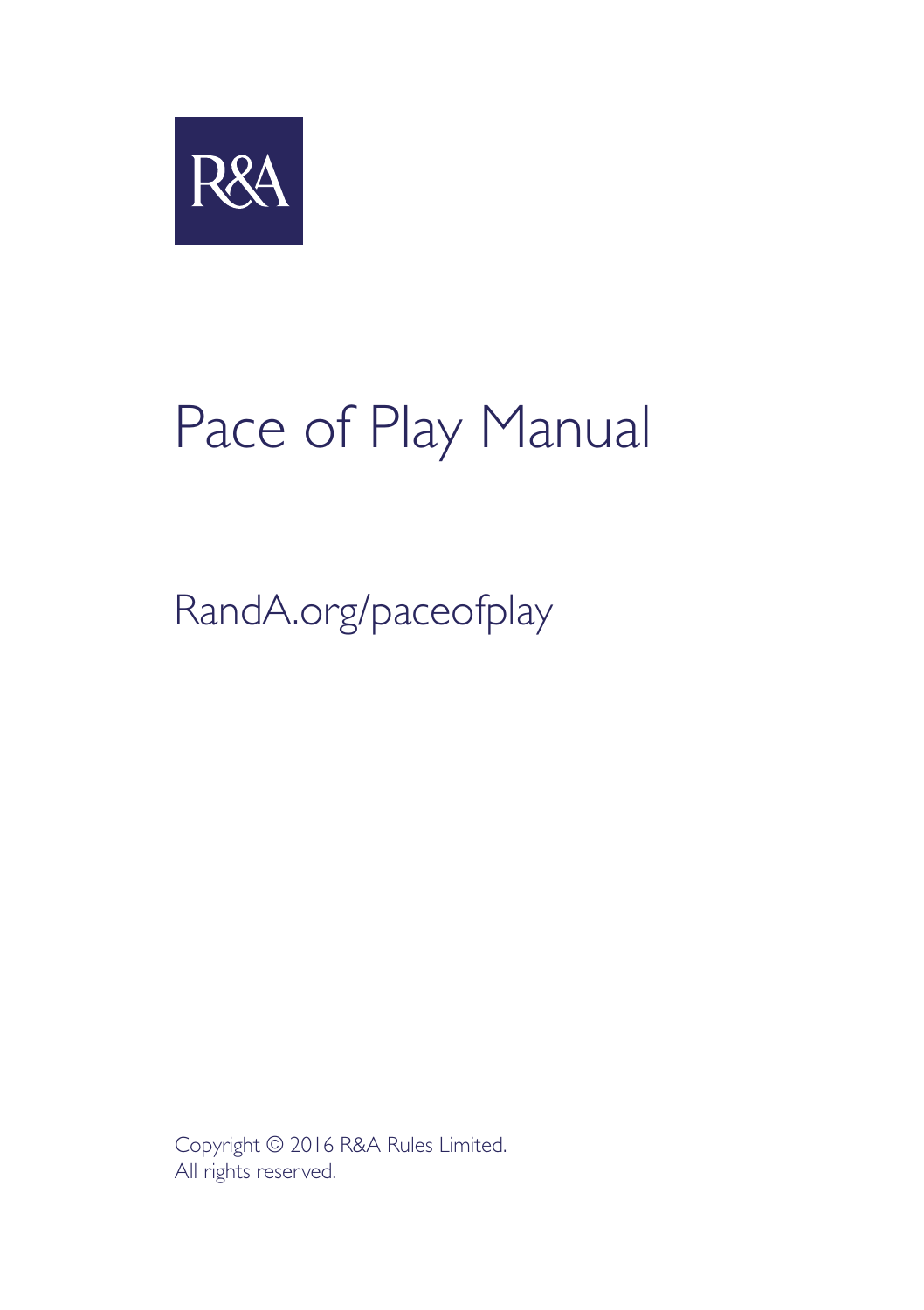### **Contents**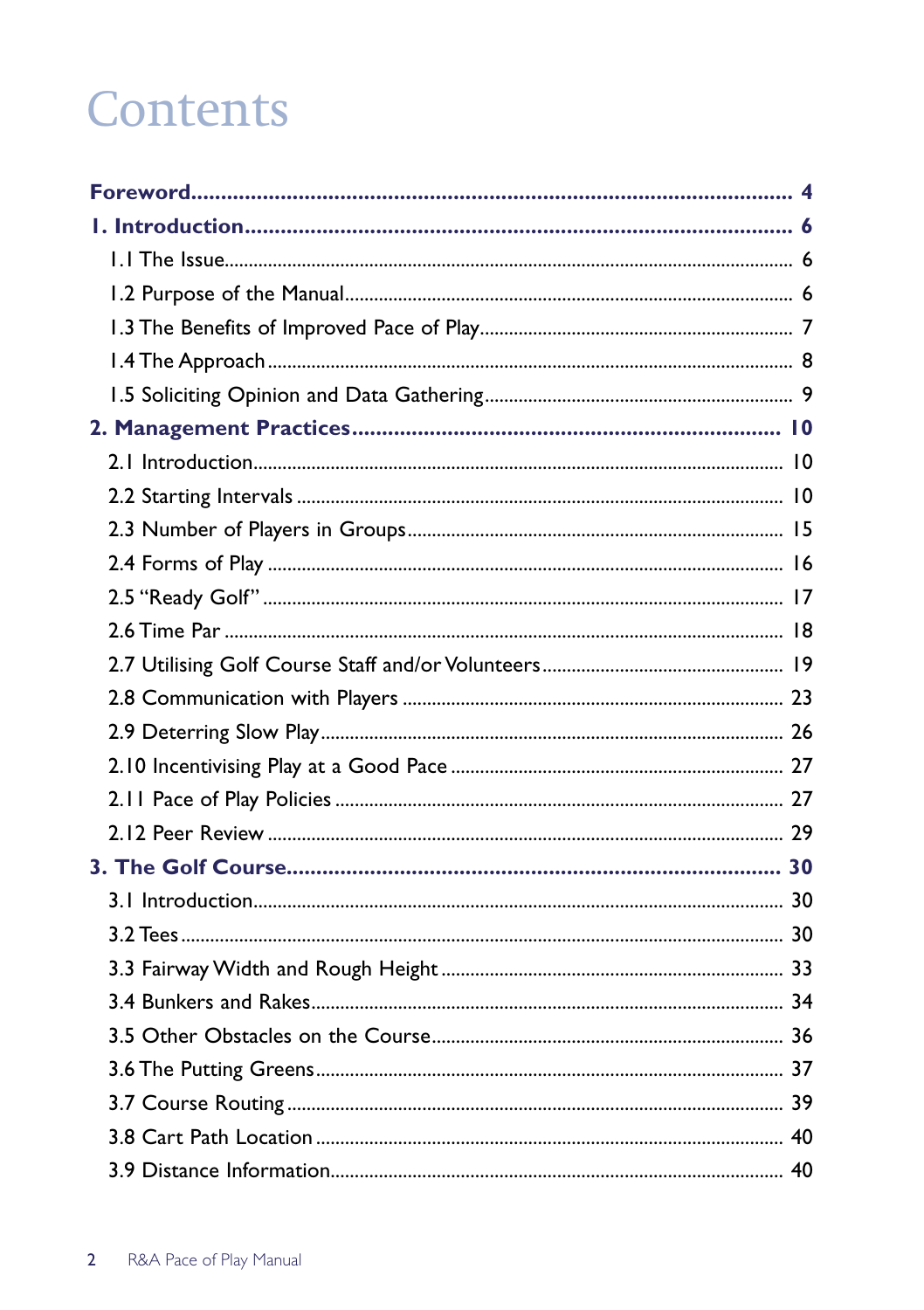| 4.7 Various Actions Players Can Take to Improve Pace of Play 46 |  |
|-----------------------------------------------------------------|--|
|                                                                 |  |
|                                                                 |  |
|                                                                 |  |
|                                                                 |  |
|                                                                 |  |
|                                                                 |  |
|                                                                 |  |
|                                                                 |  |
|                                                                 |  |
|                                                                 |  |
|                                                                 |  |
|                                                                 |  |
|                                                                 |  |
| J. Hole Position Extract from The R&A's                         |  |
|                                                                 |  |
|                                                                 |  |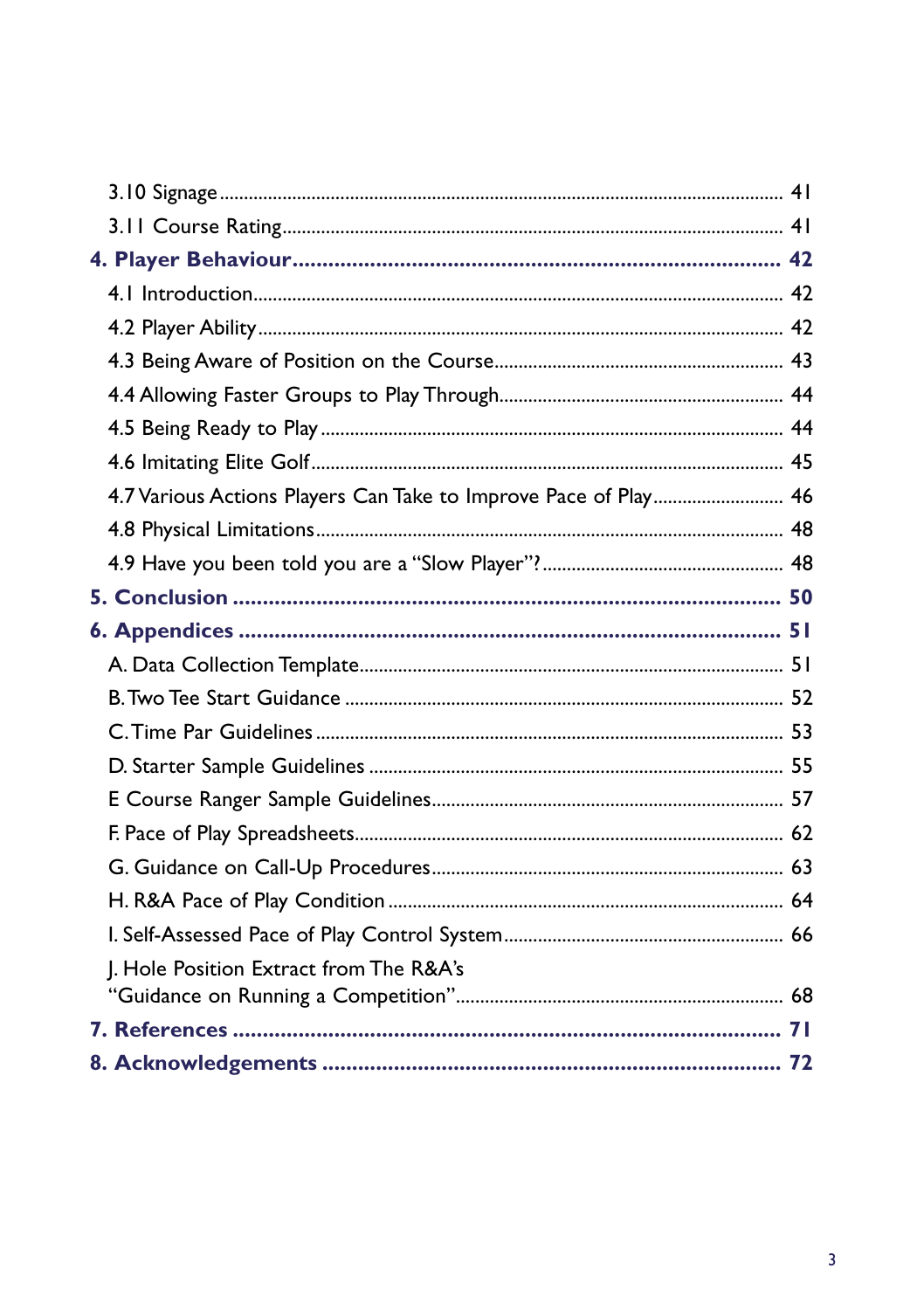### Foreword

Golfers' views on pace of play in our club game are markedly varied. It has been a topic of conversation for a long time with emotive perspectives. Moving from discussion to a practical way forward is what this Manual is all about.

In 2014/2015, The R&A took two important steps in gaining a better understanding of the issues affecting pace of play in golf. The first was to undertake an extensive international survey of golfers' views on pace of play and how it affected their enjoyment of the sport. The survey received more than 56,000 responses from golfers in 122 countries. One of the key findings was that 60% of golfers said they would enjoy golf more if they played in less time.

The second step was to organise a conference in St Andrews entitled Time for Golf. We invited professionals and administrators involved in golf at all levels of the sport to come together to discuss the survey findings and the various approaches adopted to deal with pace of play around the world. We heard from leading professionals such as Ryder Cup player Stephen Gallacher and Ladies European Tour player Rebecca Hudson, as well as PGA Master Professional Denis Pugh and former Great Britain and Ireland Walker Cup Captain Nigel Edwards. We also heard from club secretaries, course managers and senior commercial operators who gave some fascinating insights into their methods of ensuring good pace of play.

The research and the conference gave us an important basis on which to draw some conclusions about best practice in improving pace of play at courses around the world. It also reinforced the feeling that there is no magic wand or 'one-size-fitsall' solution to improving pace of play. Indeed, for some courses it is not a problem at all.

The next stage of the process was to capture some of these insights and produce a document which could benefit the wider sport by giving a useful guide to best practice in the key areas of management, course set-up and player behaviour. People often assume that poor pace of play is purely a result of player behaviour but the reality is much more complex than that and there are many different factors which can impact on the time it takes to go round a golf course.

This Manual is the outcome of that process of research, discussion and consideration. It is intended as a guide which brings together a wide selection of different approaches in these respective areas and which reflect the focus of the discussions at the conference. It offers thoughtful solutions and approaches which have proved to be effective.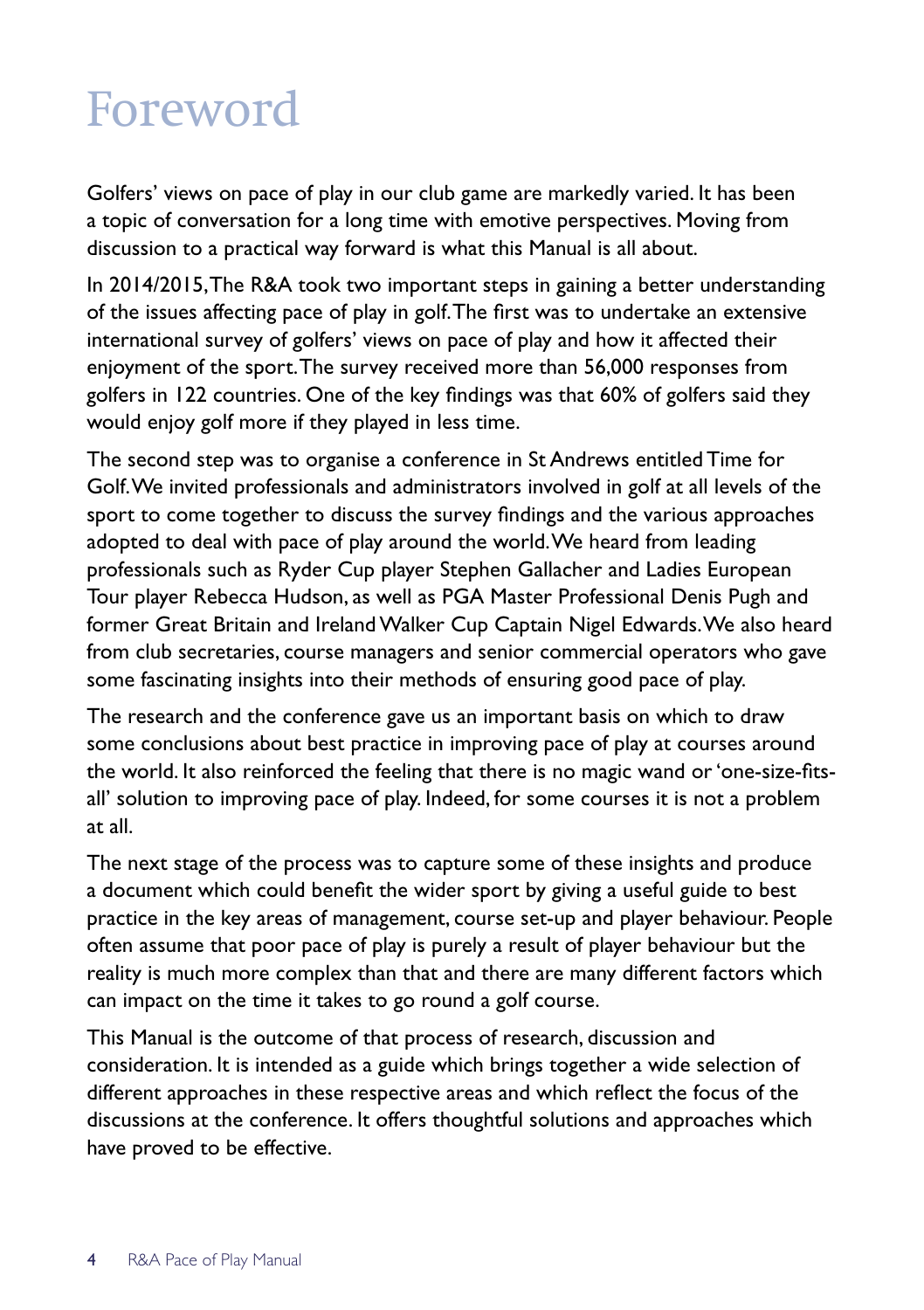A great deal of work has gone into pulling this publication together and I would like to extend my appreciation to all of those who have contributed ideas and opinions throughout the process. I have no hesitation in commending it as a useful and informative guide on how to improve pace of play.

Martin Slumbers Chief Executive, The R&A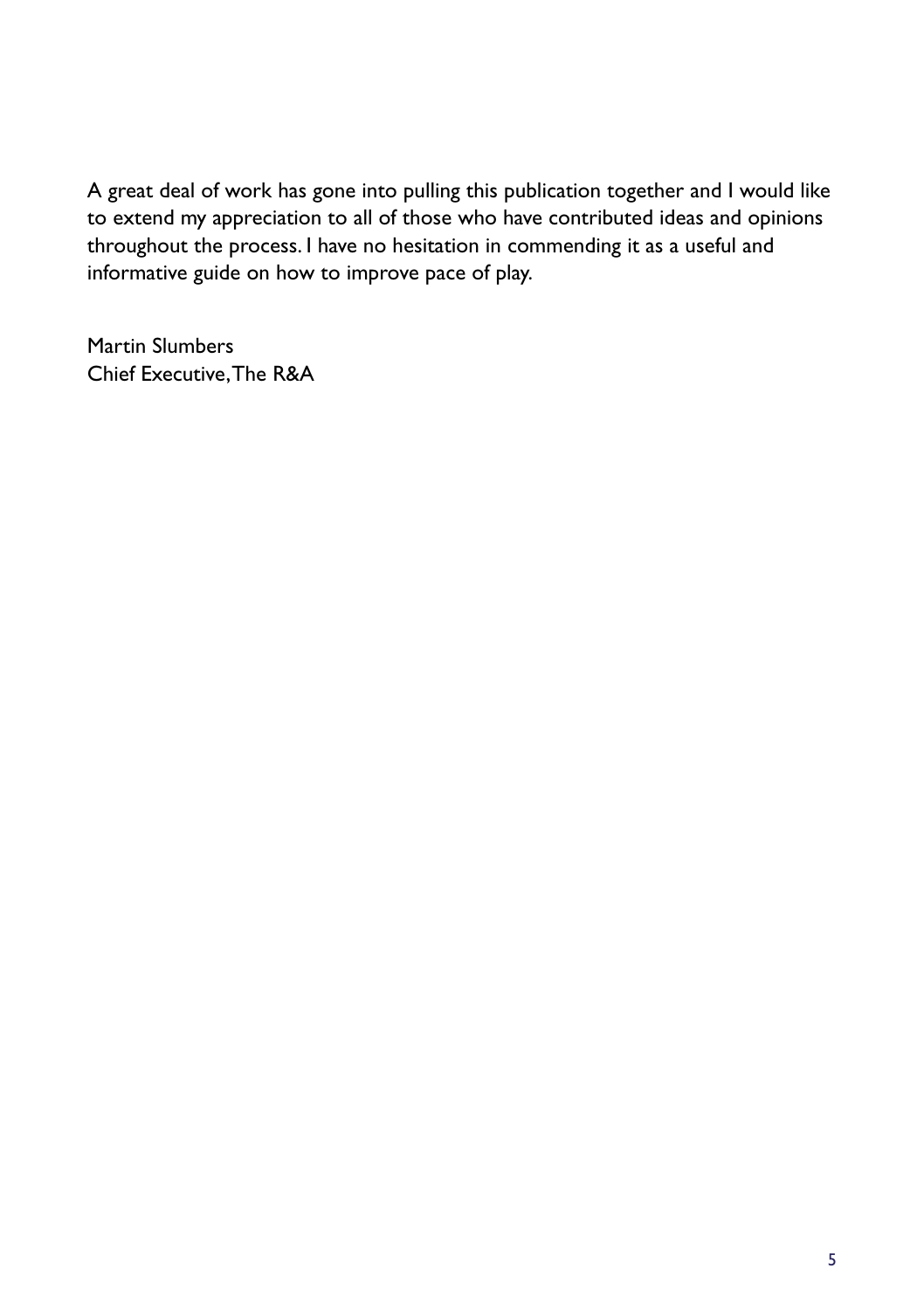### **Introduction**

#### **1.1 The Issue**

Golf is a sport that, by its nature, takes longer to play than many other sports. Consequently, any increase in the time taken to play a round of golf needs to be considered as a potential significant barrier to people taking up the sport or to active golfers playing more often.

It is a commonly held view that rounds of golf played over the same course take longer now than they once did. While it is impossible to confirm that this is the case, whether it is true or not is almost irrelevant. What is important is whether a significant proportion of golfers playing on a certain course on a certain day feel that the time taken to play, or the amount of time they had to wait, was excessive and feel that it negatively impacted on their enjoyment.

When the pace of play is causing players who enjoy golf to enjoy it less, and they are experiencing reduced enjoyment on a regular basis, it has become a problem, and something needs to be done about it.

When The R&A undertook its global survey on pace of play in 2015, the results showed that 60% of the 56,000 golfers that completed the survey would enjoy the sport more if it took less time. On average the respondents to the survey played golf twice a week. This demonstrates that, even among those who play golf regularly, there is a strong desire to play in less time.

#### **1.2 Purpose of the Manual**

The purpose of this Manual is to provide anyone committed to improving pace of play with a range of solutions that can actually deliver the desired improvements. By reading this Manual, those responsible for operating golf facilities, whether they be owners, managers, club professionals, greenkeepers or committees, should be able to identify their own issues that are causing pace of play to be worse than necessary and apply solutions to alleviate the problem.

We do not promise an easy fix. There is no single solution that applies across the board. There is no single target for everyone to aim towards. Local, national and international variations in courses, forms of play, level of competition, weather and expectation mean that each facility has to set its own targets. These targets need to be realistic and should be aimed at improving customer satisfaction.

Nevertheless, it is The R&A's strongly held view that, having identified pace of play as an issue, there are solutions available that can result in improvements at any facility. It may be that one single change in procedure does not, of itself, bring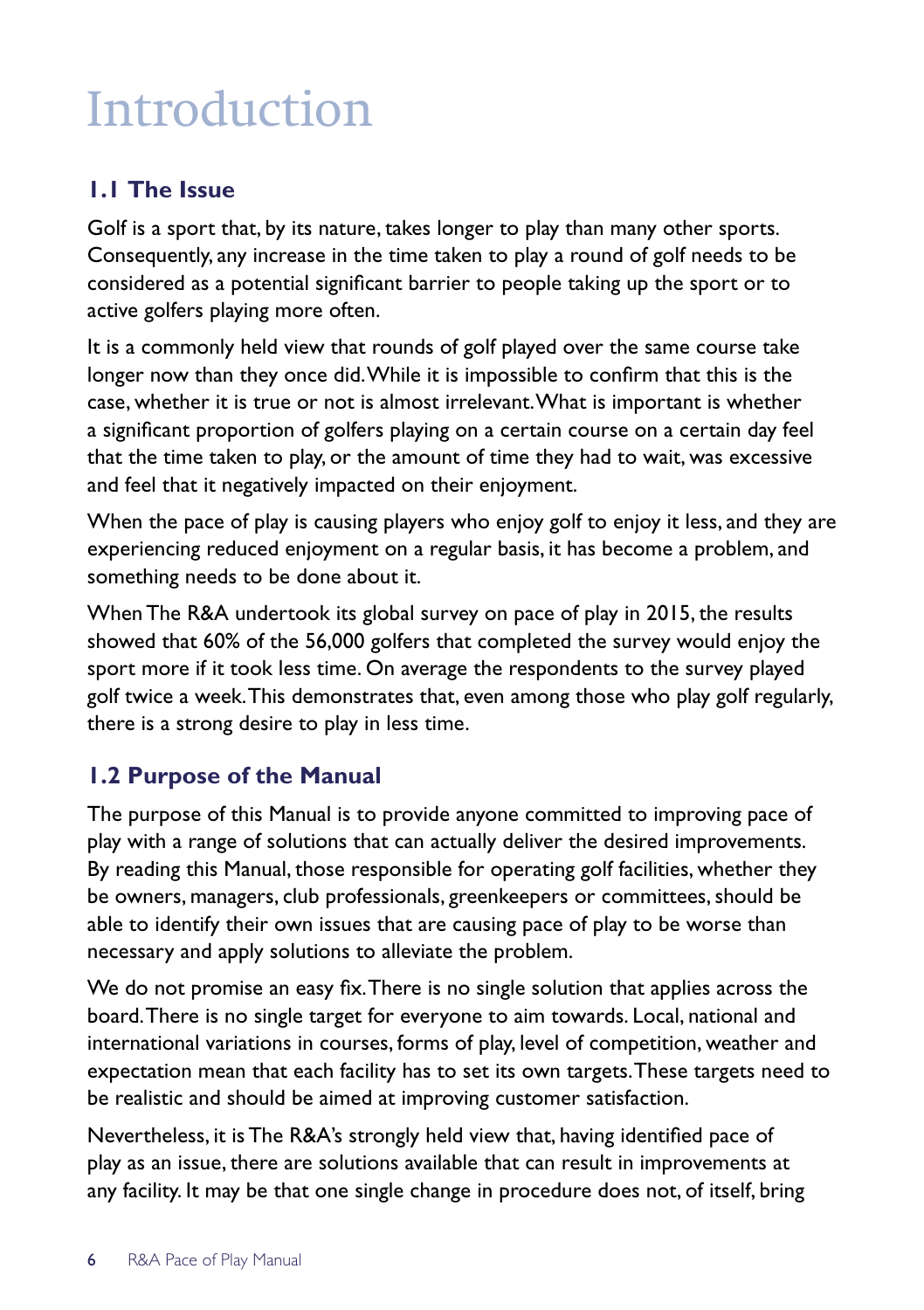about huge change. However, introducing a number of the initiatives offered in this Manual, and staying committed to those initiatives, can and will make a difference. It is appreciated that, due to resources, some of the solutions offered in the Manual may be unrealistic for some facilities, but most of the principal solutions should be capable of being applied by all.

#### **1.3 The Benefits of Improved Pace of Play**

As stated above, research shows that a clear majority of golfers would enjoy the sport more if it took less time to play; there are very few players who enjoy playing slowly or having to wait to play shots on a regular basis during the round. So, purely from the perspective of increasing player enjoyment, there is a benefit to be derived from improved pace of play. Crucially, however, this increased enjoyment brings with it ancillary benefits to those who are operating facilities and are having to make the effort to tackle the pace of play issue.

It is safe to assume that players are more likely to want to play a course again or recommend a course to others if their experience did not involve an overly long round or excessive waiting time. Positive testimony alone is likely to reap financial benefits for facilities where pace of play is well managed.

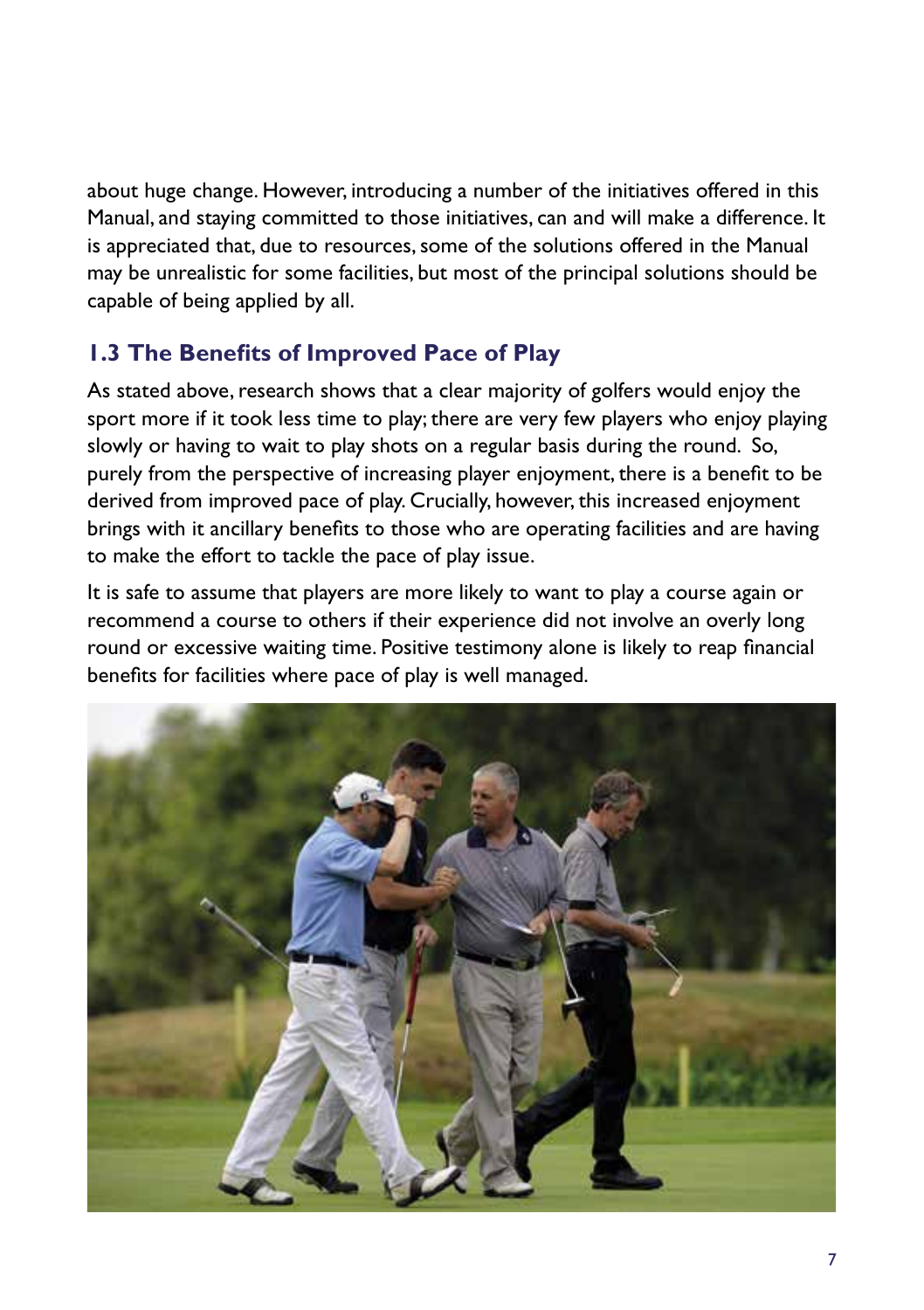In addition to the benefits of securing repeat business and retention of members, research has shown that golfers are willing to pay an average of 9.1 percent more in green fees for a significant improvement in pace, with significant being 15-30 minutes. The same research showed that respondents younger than 40 would pay 14.2 percent more. It can be seen that a good pace of play enhances the product and, potentially, adds value to it.

#### **1.4 The Approach**

This Manual takes a holistic approach to pace of play, recognising that management practices, course set up and player behaviour all combine to cause issues with pace of play. The common misconception is that players are the sole cause. The reality is that many of the barriers to playing at a good pace are in place long before players themselves have a negative impact.

Providing insufficient time between groups teeing off, leading to overcrowding of the course and waiting, is a common management practice that can mean that rounds are doomed to take longer than most players would like.



Courses are often set up or designed to be too difficult for the majority of golfers that play them. A lack of teeing options to cater for the differences in player hitting distances, rough near to the fairway in which balls can frequently be lost or excessive green speeds or green firmness are just some examples of course features than can cause excessive delays and round times.

Individual players can, of course, have a negative effect on pace of play, but that effect may be relatively insignificant when compared to the impact that poor management practices and ill-considered course set up can have.

The approach of this Manual is to review all three aspects – management practices, course set up and player behaviour – that can contribute to the problem. The huge upside to there being three potential problems is that it enables all of us, potentially, to be part of the solution.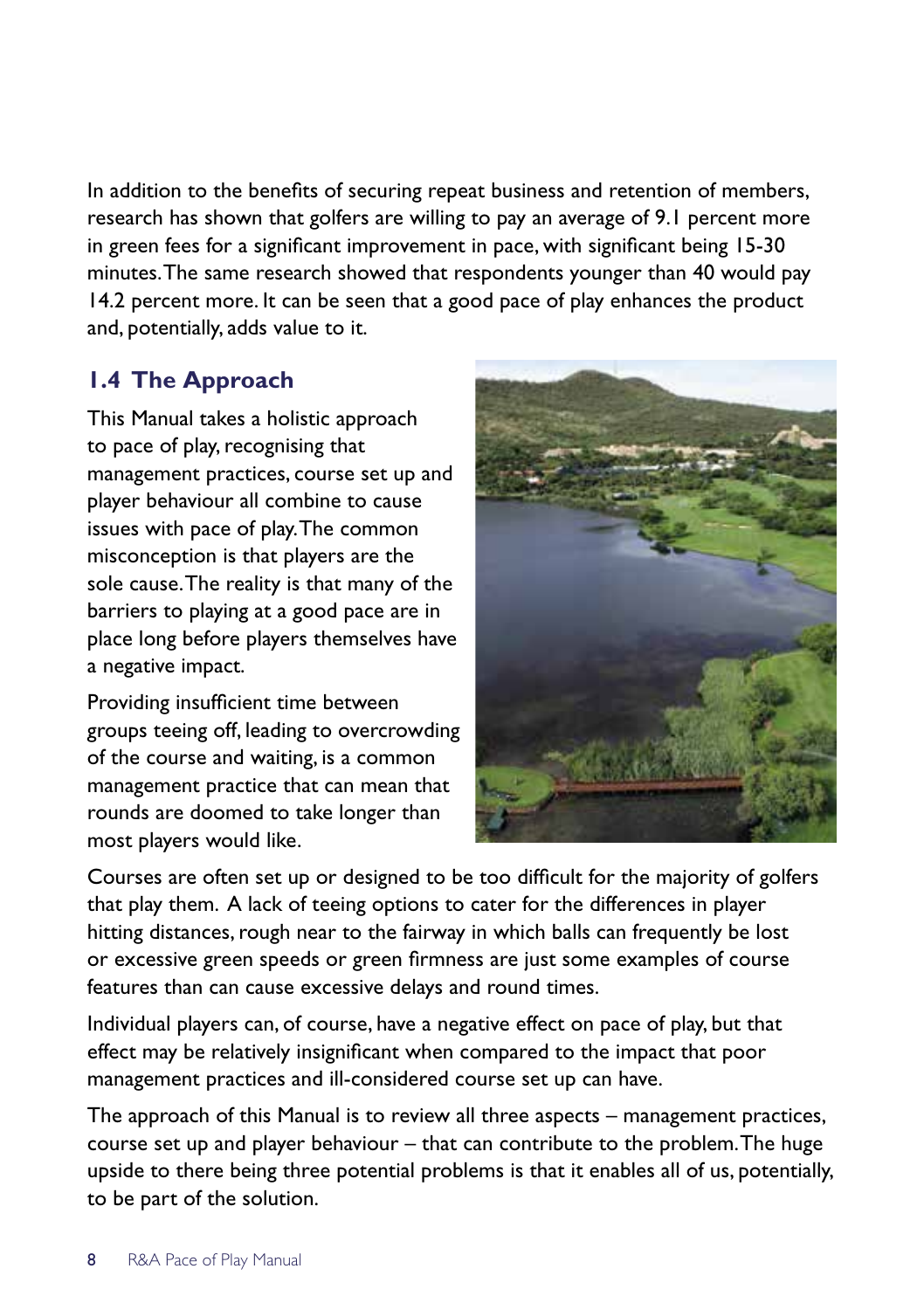#### **1.5 Soliciting Opinion and Data Gathering**

Before embarking on any attempts to improve pace of play, it is best to assess whether there is a widespread view among users of the facility that there is an issue with pace of play.

The soliciting of opinion on pace of play will establish whether there is a genuine issue that needs to be addressed. There is little point in expending energy and resource to improve round times if the vast majority of golfers using the facility are perfectly happy with the time it takes them to play, and don't believe that playing more quickly would enhance their enjoyment.

If it is clear that there are widespread concerns with pace of play, the gathering of information on round times by administrators will be invaluable, and will enable targets for improvement to be set. Such data may also provide information on, for example, when rounds are at their shortest and longest, when the course is quiet and busy, which groups of golfers play most quickly and most slowly, etc.

This data can be a hugely valuable resource. For example, it may identify very quiet periods where single players or groups of two who wish to play more quickly are likely to be able to do so. It may highlight that visitors take more time to play, and the management may then advise members to avoid such times if they wish to play at a quicker pace. It may indicate that the time allowed for a group to play a number of holes or the full round (known as the "time par") is too generous or too strict. If weather information is also recorded, it may indicate that the course plays much harder with a certain wind for example, and that adjustments should be made to the pace of play expectations when such weather conditions exist.

Some data gathering should be considered an essential step prior to adopting practices to improve pace of play. It means that action is being taken based on fact rather than supposition, and enables proper evaluation of the success or failure of the initiatives adopted.

Collecting data need not be complicated or resource heavy. It can be as simple as taking note of the number of players in each group at the 1st tee and recording the time each group takes to play 18 holes. This can be done by the starter or by someone in the professionals shop or clubhouse. For an example of a data collection template, see Appendix A.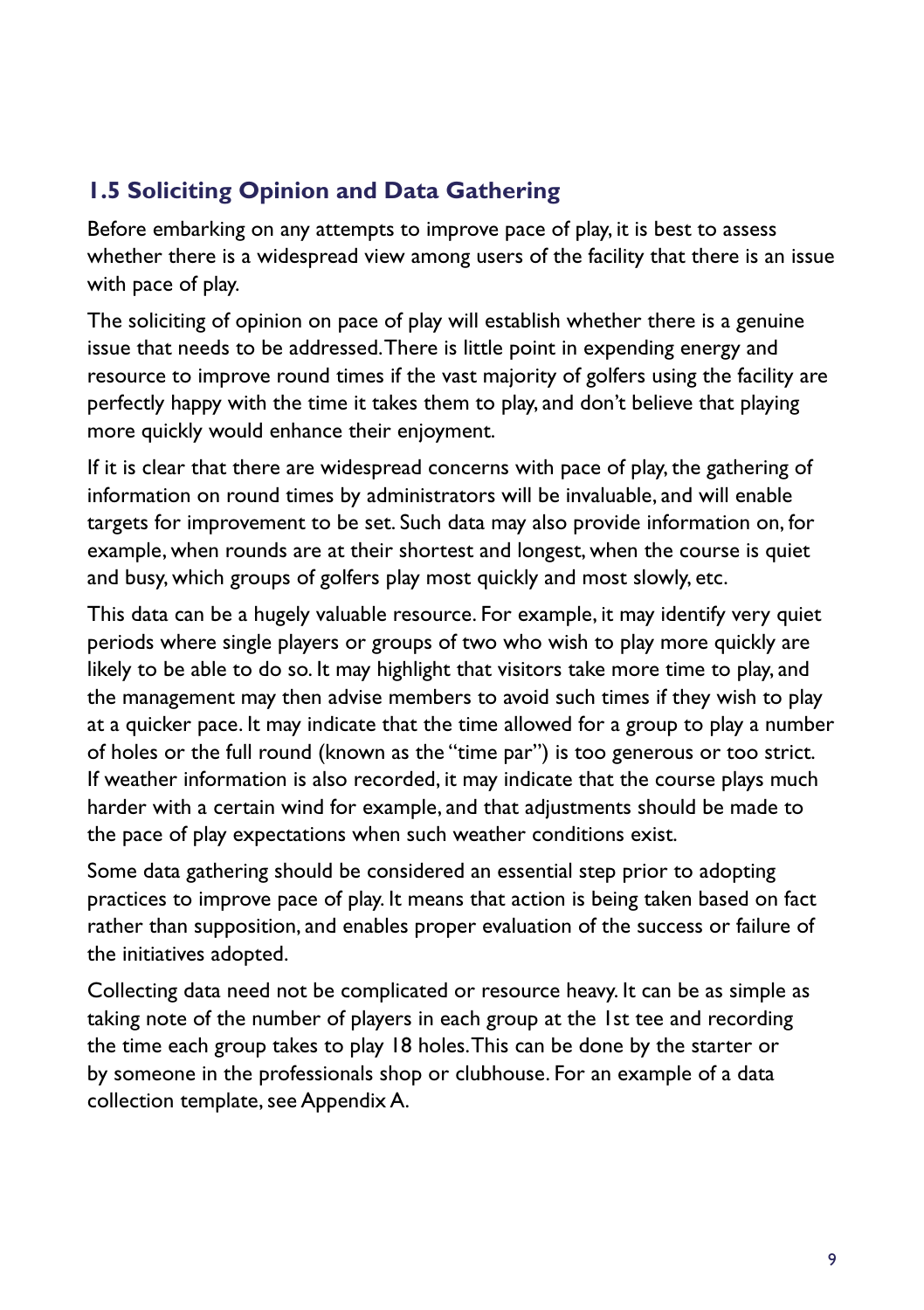### 2. Management Practices

#### **2.1 Introduction**

As demonstrated by the results of The R&A's pace of play survey, players rarely cite golf management practices as a cause of slow play, but instead focus on the habits of their fellow players as being the root of the problem. However, research demonstrates clearly that certain management practices can have a very positive impact on pace and the flow around the course and, in equal measure, misguided management practices can create significant problems.

This section focusses on management practices, policies and miscellaneous ideas that those responsible for golf facilities may wish to consider if there is a desire to improve pace of play and player experience. It is not suggested that all of the policies that are referenced be adopted, but each golf facility should implement those which best fit the nature of the club and its course to yield positive results.

#### **2.2 Starting Intervals**

#### **a Overcrowding the Course**

It is accepted as fact, by those who have studied pace of play and flow around the course, that overcrowding is the most common cause of longer than necessary rounds and unacceptable waiting times. If the starting intervals between groups are too narrow it will result in too many groups being on the course at any one time, and, in such circumstances, adopting all or any of the other recommendations in this manual will be futile.

There have been many studies into flow around the course but, at its most basic level, the following example demonstrates the problem that arises from having narrow intervals:

- **•** The course starts with two mid-length par 4s, followed by a mid-length par 3.
- **•** When play is in three-balls, the allotted time for completion of the holes is as follows:
	- **•** 1st hole in 12 minutes
	- **•** 2nd hole in 12 minutes
	- **•** 3rd hole in 9 minutes
- **•** The Committee has adopted 8 minute starting intervals
- **•** If all groups play the holes in the allotted time, by the time the second group reaches the 3rd tee it will wait for one minute on the 3rd tee and the third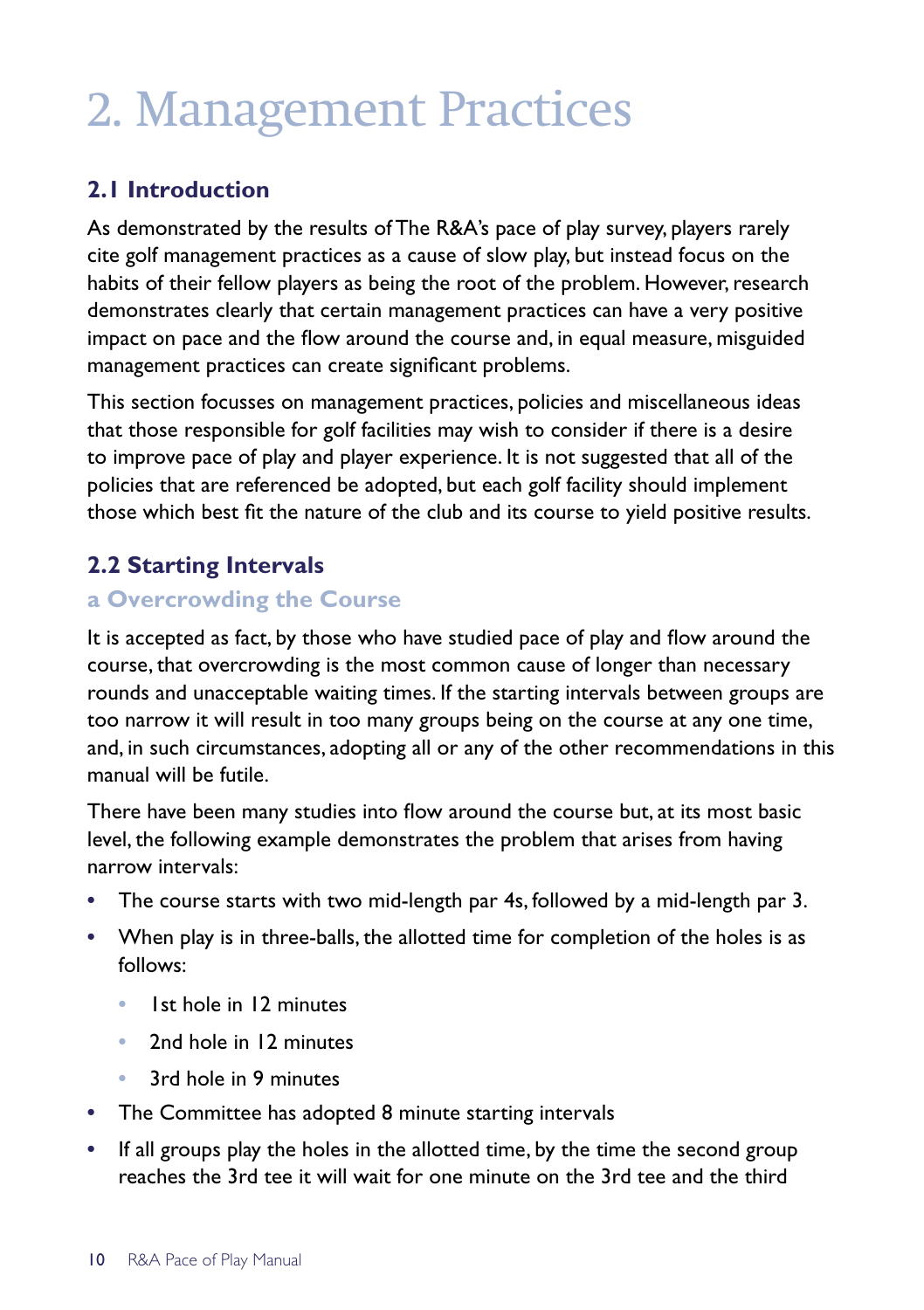group will wait for two minutes on the 3rd tee (see table below)

**•** The waiting time will worsen as more groups come on to the course

| Starting<br>Time | Ist Hole<br>Completed         | 2nd Hole<br>Completed                   | 3rd Hole<br>Completed       |
|------------------|-------------------------------|-----------------------------------------|-----------------------------|
|                  | (12 minute)<br>allotted time) | (12 minute)<br>allotted time)           | (9 minute<br>allotted time) |
| $9.00$ am        | 9.12 am                       | $9.24$ am                               | $9.33$ am                   |
| $9.08$ am        | $9.20$ am                     | $9.32$ am<br>(1 minute delay<br>on tee) | $9.42$ am                   |
| $9.16$ am        | $9.28$ am                     | $9.40$ am<br>(2 minute delay<br>on tee) | $9.51$ am                   |

With all aspects in the example the same, but with 10 minute starting intervals, there is no delay on the 3rd tee (see table below).

| Starting<br>Time | <b>Ist Hole</b><br>Completed  | 2nd Hole<br>Completed          | 3rd Hole<br>Completed        |
|------------------|-------------------------------|--------------------------------|------------------------------|
|                  | (12 minute)<br>allotted time) | (12 minute)<br>allotted time)  | (9 minute)<br>allotted time) |
| $9.00$ am        | 9.12 am                       | $9.24$ am                      | $9.33$ am                    |
| 9.10 am          | $9.22$ am                     | $9.34$ am<br>(no delay on tee) | $9.43$ am                    |
| $9.20$ am        | $9.32$ am                     | $9.44$ am<br>(no delay on tee) | $9.53$ am                    |

This is a very simple example. Much more detailed and thorough explanations of the significance of starting intervals on pace of play can be reviewed in chapter 6 of "Golf's Pace of Play Bible" by Lucius Riccio (see References Section). It is acknowledged that there is a certain amount of ebb and flow in pace of play during a round, but the message is clear – starting intervals need to be sufficiently wide for there to be any chance of achieving good pace of play and flow around the course.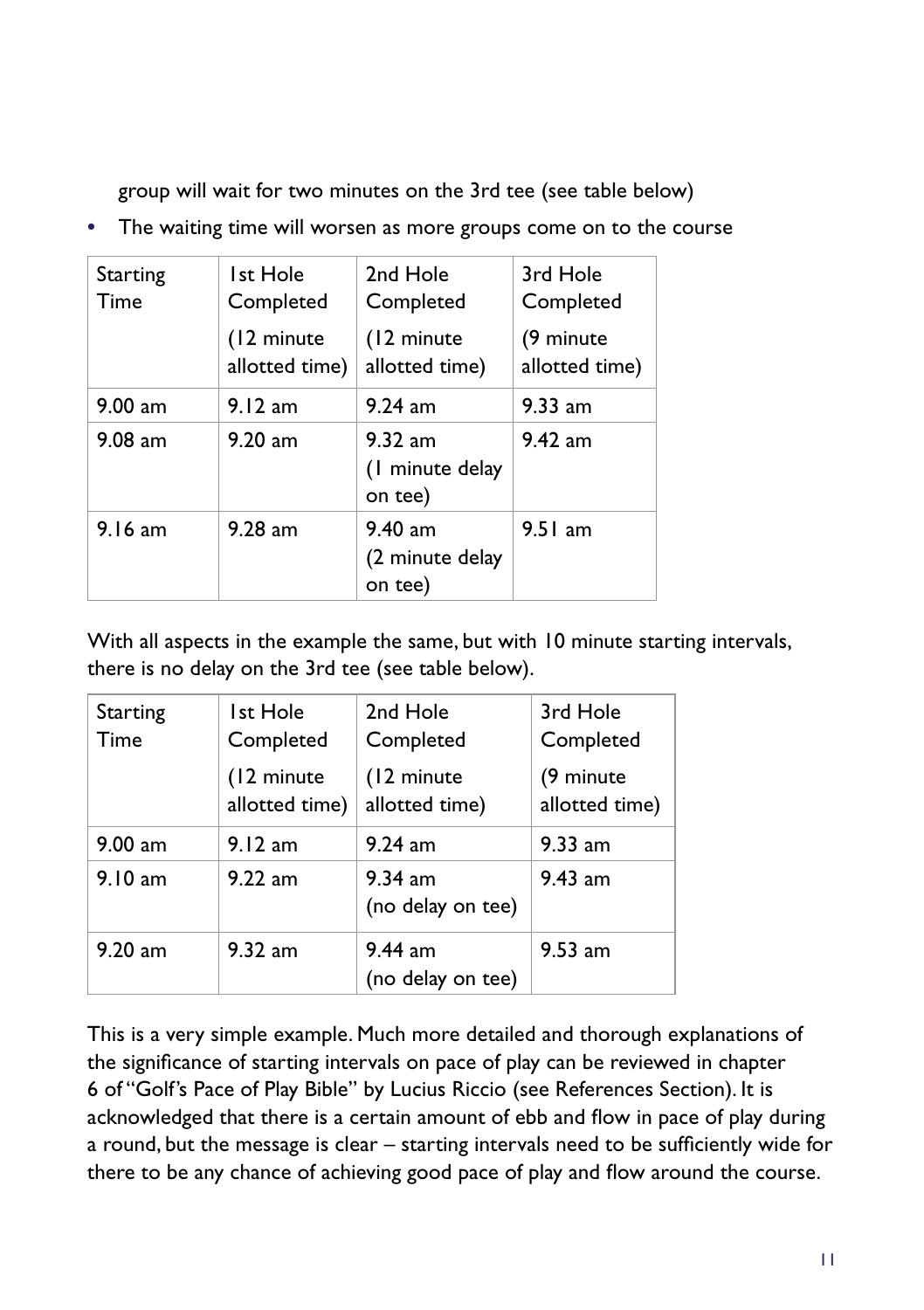

The obvious question then becomes, how wide do the starting intervals need to be? The answer is, the wider the better. However, whether it is, for example, a members' club trying to give a large number of members the opportunity to play on a given day, a resort course trying to maximise revenue or a tournament organiser trying to get 156 players around the course in daylight, it is understood that there is a limit to how wide the intervals can be.

When play is in two-balls an interval of at least 8 minutes is recommended. When play is in three-balls this should be increased to at least 10 minutes. When play is in four-balls, 11 or even 12 minute intervals should be considered. A good guide is that the starting interval should not be shorter than the time it should take to play the quickest hole on the course, and this becomes particularly relevant when that hole features early in the round.

When the groups are likely to be going out in a mixture of two-balls, three-balls and four-balls, the intervals should cater for four-balls. This highlights the issues that can arise when the size of groups differs, and this topic is discussed later in this section.

A concern that is often expressed with regard to increasing starting intervals is that it reduces the number of groups that can play the course on any given day, and therefore reduces playing opportunities and, potentially, revenue. The reality is that reducing the amount of time it takes to play will mean that those starting later in the day will be guaranteed to complete their rounds and, consequently, additional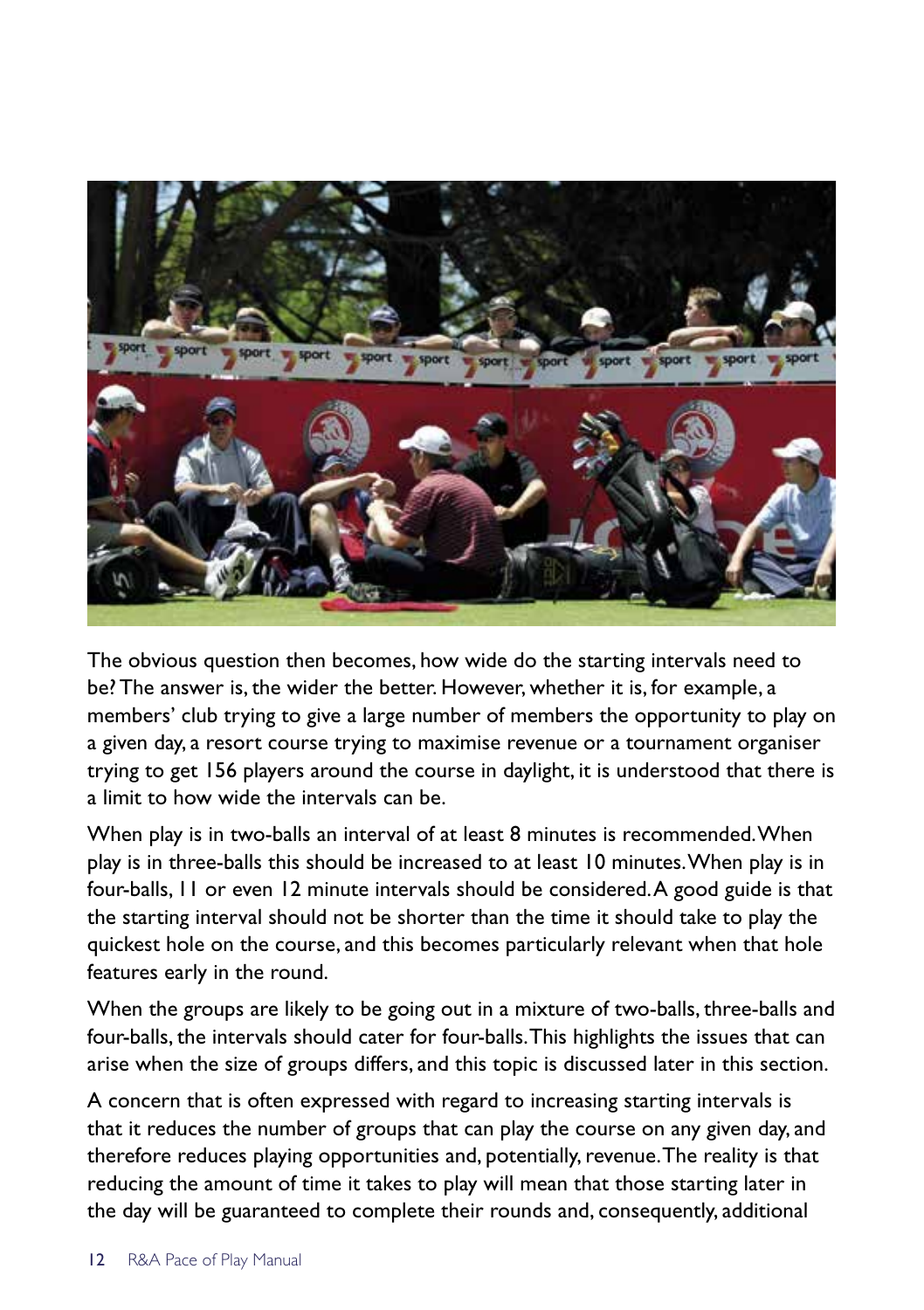later tee times can be offered.

It is also the case that very few facilities operate at maximum capacity, so stretching out the tee times is unlikely to have a significant impact on the number of players that will in fact play the course, but it will enhance player enjoyment.

As outlined in the Introduction to the Manual, even if an alteration to the starting intervals does reduce the number of players that play the course on any one day, if the experience of those who do play is positive, the likelihood is that, over an extended period of time, more golfers will wish to play the course. In addition, those people may be prepared to pay slightly more knowing that they are guaranteed a pleasurable experience.

For an example of the potential positive financial impact of increasing starting time intervals, see the Financial Impact Study by Global Golf Advisers Inc. (see References Section).

#### **b Empty Starting Intervals or "Starter's Gaps"**

Even with appropriate starting intervals, delays can arise on the course due to a number of factors, such as ball searches, a hole that is playing particularly hard or easy, etc. Such delays can be cleared, or at least alleviated, by having empty starting intervals, sometimes referred to as "starter's gaps".

If, for example, the starting intervals are 10 minutes and the Committee has an empty starting time after every 10th group, there will be a 10 minute break in play from the 1st tee every 90 minutes. If a delay has built up on a particular tee early on in the round, the starter's gap should enable that delay, or at least some of the delay, to clear. Without the empty starting interval, the likelihood is that waiting on that hole will increase as the day goes on.

#### **c Two-Tee Starts**

A "two-tee start" is where groups start simultaneously from two different tees, usually the 1st and the 10th tees. If it is necessary to get a lot of players around a course in one day, and the course lends itself to two-tee starts, this can be an effective way of getting more players around the course more quickly.

The principal reason for this is that play through the day occurs in two "waves" – the morning wave and the afternoon wave – and the theory is that the afternoon wave is a fresh start so any delays that have built up during the morning wave do not impact on the afternoon wave. For an example of a draw for a two-tee start, see Appendix B.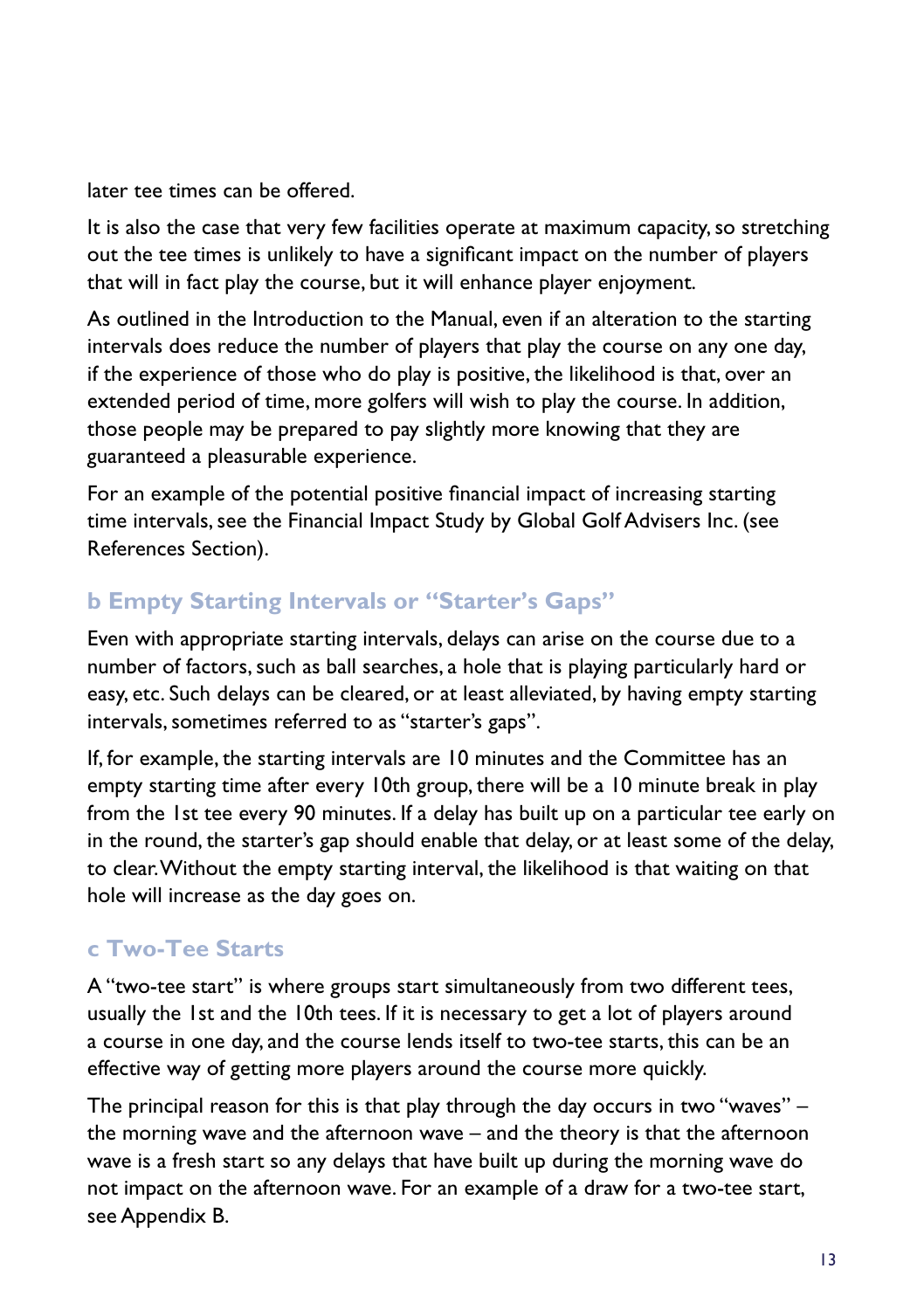

If two-tee starts are adopted, it is important not to have too many groups going out from the 1st and 10th tees. This will simply result in players making the turn having to wait for the 1st and 10th tees to clear, which eliminates the potential time saving that the two-tee start creates. It can also result in the afternoon wave of tee times being delayed, which will cause more frustration for the golfers.

#### **d Shotgun Starts**

A "shotgun start" is where groups start simultaneously from multiple tees and it is an effective way of getting more players around the course in a shorter period of time, simply because more of the holes are utilised from the start rather than needing to be filled from the 1st tee (or the 1st and 10th tees). Shotgun starts are more common in club and corporate hospitality events where the concern may be less about pace of play than the desire to have all the players completing their rounds by a specific time, e.g. in order to attend a prize giving or other function. Efficient organisation is vital when conducting a shotgun start as you need to ensure that all players are in position at the appropriate starting time. Golf cart transportation can be very helpful when conducting a shotgun start.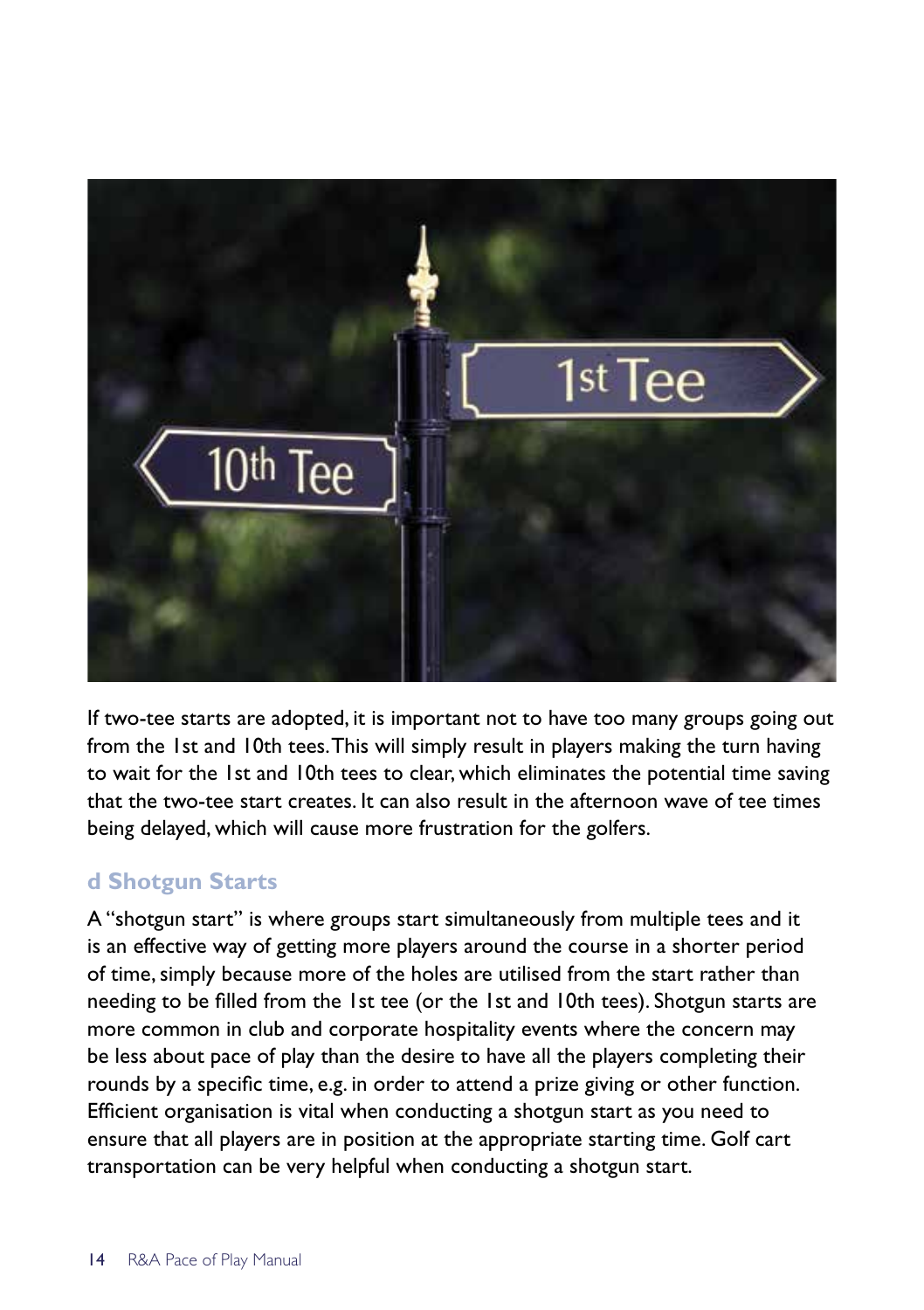

As the course will be full from the beginning, managing a good pace of play is crucial. Like a two-tee start, a shotgun start should enable you to have two "waves" of play – a morning wave and an afternoon wave.

#### **2.3 Number of Players in Groups**

Clearly it is more likely that a group of four players, each playing their own ball, will take longer than a group of two or a group of three players doing likewise.

If administrators wish to reduce the time it takes to play, then restricting the number of players in each group is a simple method of achieving that.

That said, it is entirely reasonable for players to wish to play in groups of four, and in some countries it is common to play in groups of more than four. However, to cater for those who wish to play their rounds more quickly, administrators should consider setting aside blocks of starting times for players wishing to play in groups of two. Logically, these times should be assigned when the two-balls are not going to catch up with three-balls and four-balls, so it is best if early starting times are reserved for the smaller groups. For example, some courses adopt a "two-balls only before 9 am" policy.

The lack of managing the mix of players in two, three and four-balls through the day can lead to significant delays and conflict on the course as faster groups will want and expect to be let through.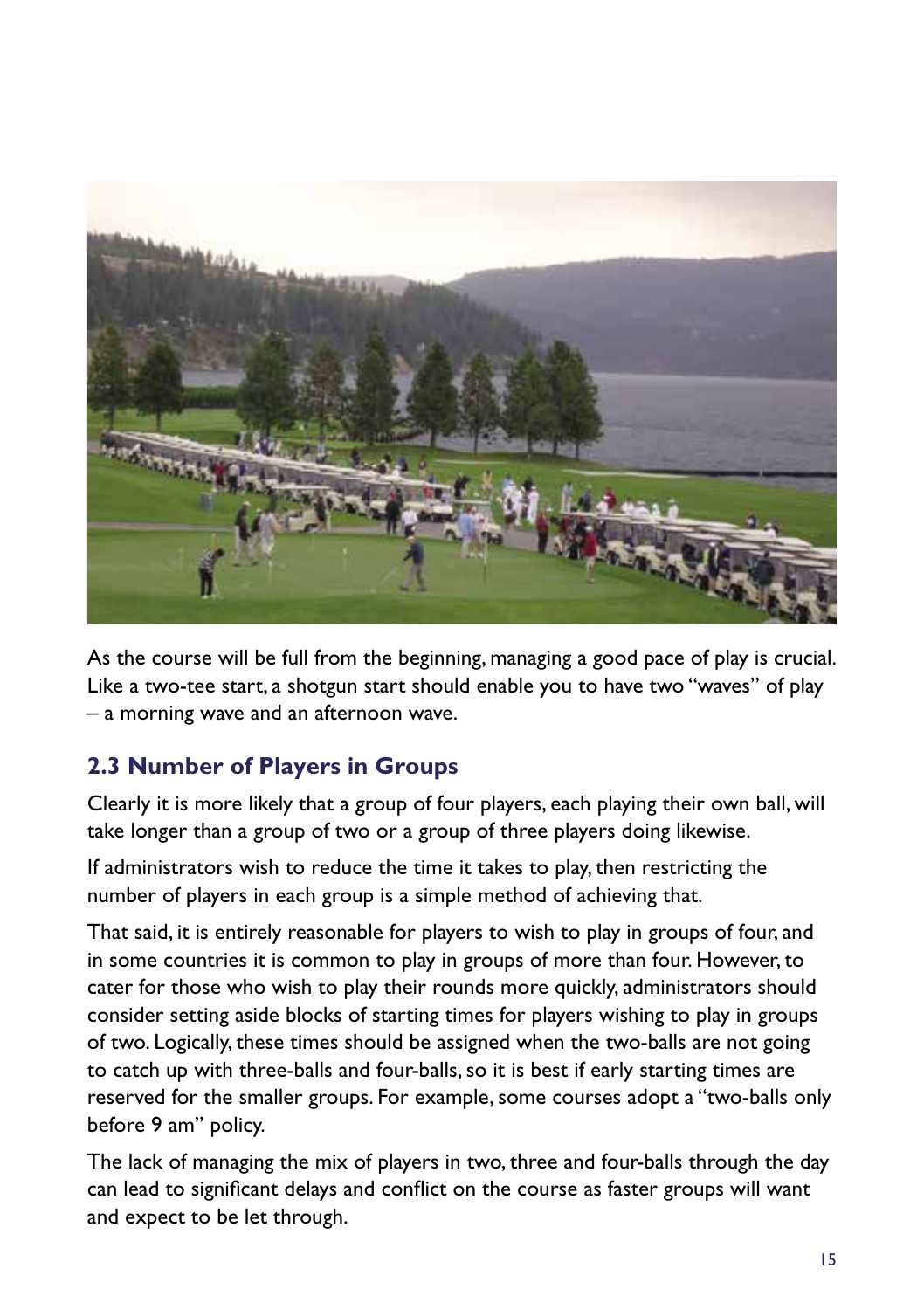

#### **2.4 Forms of Play**

One of golf's great strengths is that there are many forms of play that can be adopted. Not only does this make the sport diverse, but it can also assist with pace of play.

Regular stroke play competitions, where players are required to hole out on each hole in order to have a valid score, tends to be the slowest form of play. Alternative stroke play competitions, such as Stableford and bogey/par competitions, which enable players to have valid scores without completing each hole, tend to be quicker, provided administrators impress on players the importance of picking up their ball when they are effectively out of the hole in so far as their score is concerned.

Similarly, match play golf tends to be quicker than stroke play, because strokes and holes can be conceded in match play.

Foursomes, where partners play alternate shots, is a good way of maintaining the social aspect of having four players in a group, while retaining the pace of play benefits of only two balls being played. The use of foursomes (or "foursome-like" golf, such as greensomes) would allow groups of four to utilise the tee times that administrators may have set aside for two-ball play only, as referenced above.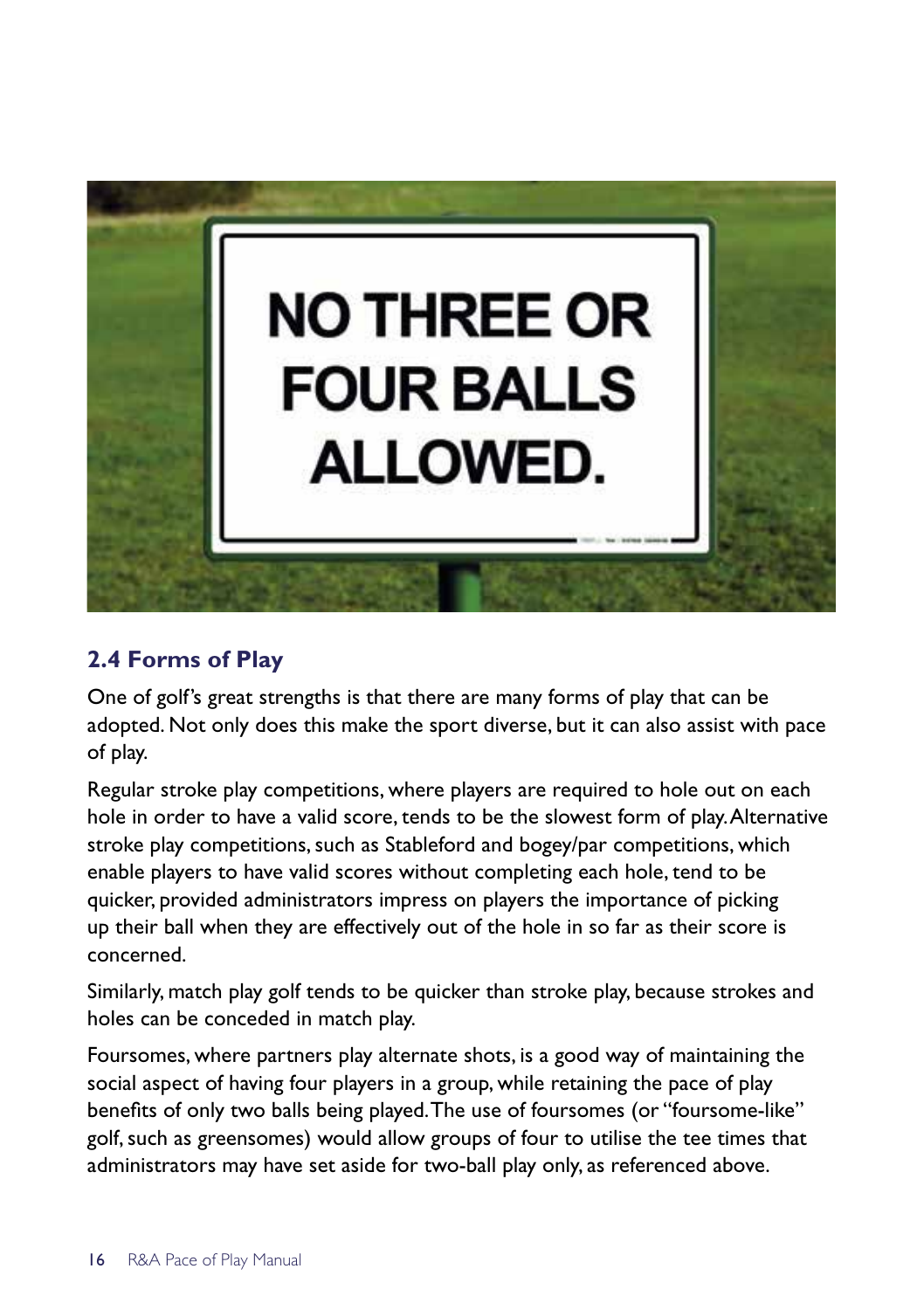#### **2.5 "Ready Golf"**

"Ready golf" is a commonly used term which indicates that players should play when they are ready to do so, rather than adhering strictly to the "farthest from the hole plays first" stipulation in the Rules of Golf.

"Ready golf" is not appropriate



in match play due to the strategy involved between opponents and the need to have a set method for determining which player plays first. However, in stroke play formats it is only the act of agreeing to play out of turn to give one of the players an advantage that is prohibited. On this basis, it is permissible for administrators to encourage "ready golf" in stroke play, and there is strong evidence to suggest that playing "ready golf" does improve the pace of play. For example, in a survey of Australian golf clubs conducted by Golf Australia, 94% of clubs that had promoted "ready golf" to their members enjoyed some degree of success in improving pace of play, with 25% stating that they had achieved "satisfying success".

When "ready golf" is being encouraged, players have to act sensibly to ensure that playing out of turn does not endanger other players.

"Ready golf" should not be confused with being ready to play, which is covered in the Player Behaviour section of this Manual.

The term "ready golf" has been adopted by many as a catch-all phrase for a number of actions that separately and collectively can improve pace of play. There is no official definition of the term, but examples of "ready golf" in action are:

- **•** Hitting a shot when safe to do so if a player farther away faces a challenging shot and is taking time to assess their options
- **•** Shorter hitters playing first from the tee or fairway if longer hitters have to wait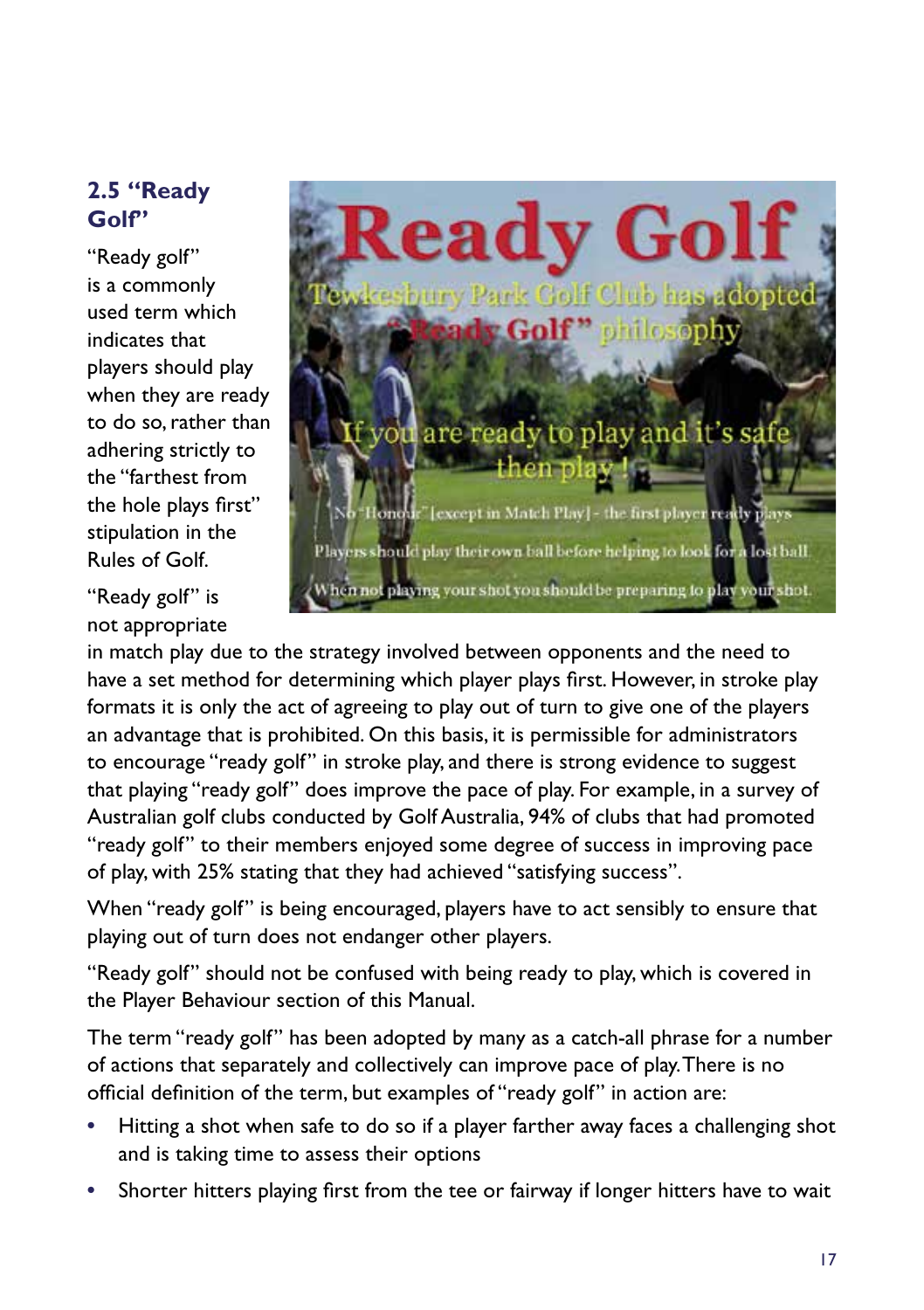- **•** Hitting a tee shot if the person with the honour is delayed in being ready to play
- **•** Hitting a shot before helping someone to look for a lost ball
- **•** Putting out even if it means standing close to someone else's line
- **•** Hitting a shot if a person who has just played from a greenside bunker is still farthest from the hole but is delayed due to raking the bunker
- **•** When a player's ball has gone over the back of a green, any player closer to the hole but chipping from the front of the green should play while the other player is having to walk to their ball and assess their shot
- **•** Marking scores upon immediate arrival at the next tee, except that the first player to tee off marks their card immediately after teeing off

#### **2.6 Time Par**

"Time par" is the term given to the length of time allocated to complete each hole, a certain number of holes or the full round. Establishing a pace of play expectation, and communicating that expectation to players, is a common method of trying to improve pace of play. The time par provides a standard by which each group will be judged, and gives an objective guide on whether a group is playing at an appropriate pace. Depending on resources, enforcing the time par can be done in a number of ways, which will be covered under the heading of "Pace of Play Policies" below.

The time par can be printed on the score card, communicated at the time of booking and starting, etc. Alternatively, and sometimes more effectively, it can be displayed on the course, for example by having a sign after six holes that states "Your group should have taken no longer than 1 hour 15 minutes to reach this point".

One drawback of having a single time par that applies to a course is that it does not take into account groups of different sizes. If there is a single time par then realistically it has to cater for play in four-balls (assuming four-ball play is permitted on the course). Consequently, it is recommended that time pars are established for two-balls, three-balls and four-balls. This means, for example, if play before a certain time is restricted to two-balls, those two-ball groups will be aware of what is expected of them in terms of time to complete the round.

For guidelines on establishing the time par, see Appendix C.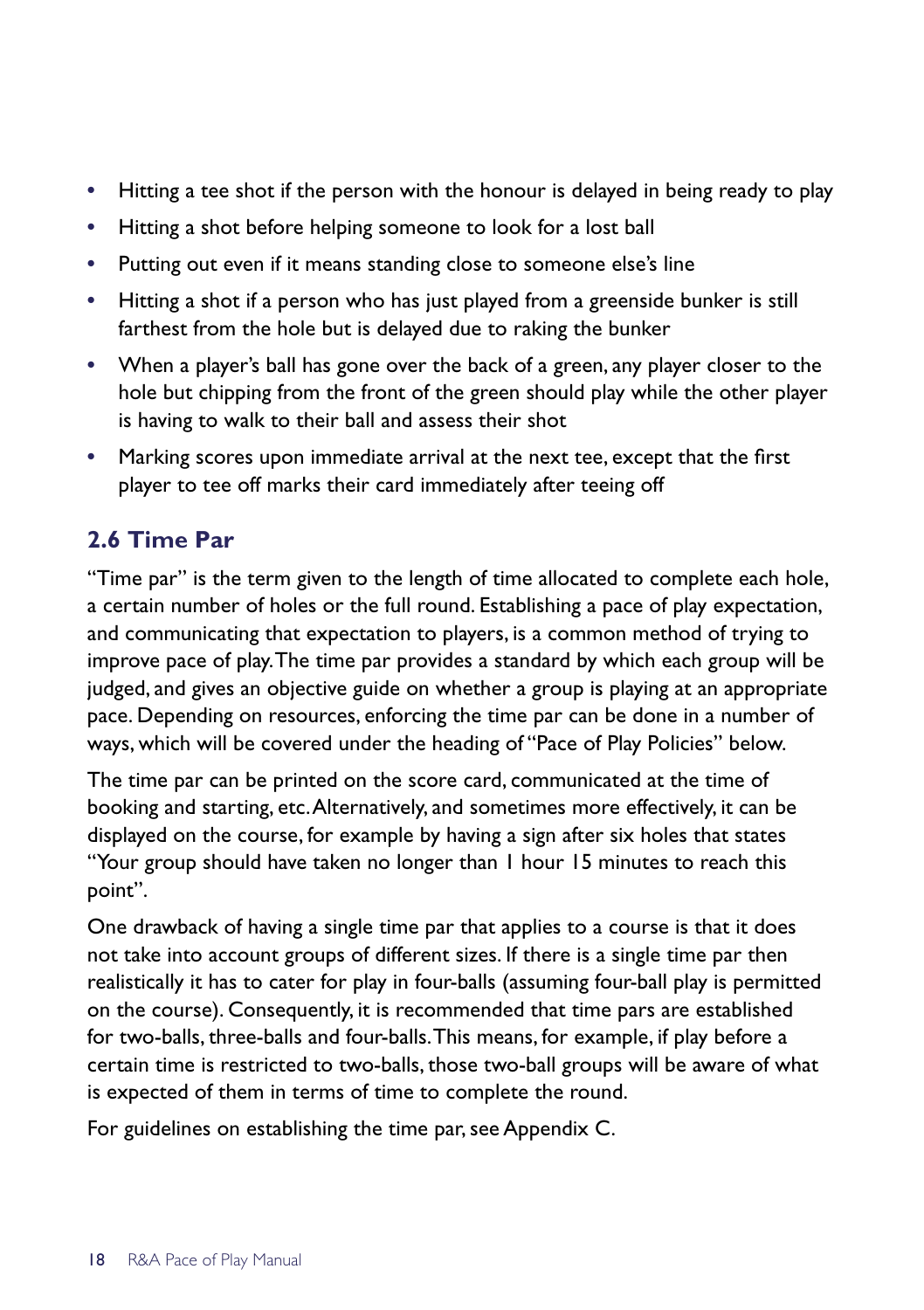#### **2.7 Utilising Golf Course Staff and/or Volunteers**

The staff at the golf course can be a very useful resource in terms of encouraging a good pace of play. When guidance on the expected pace is given prior to the round or polite encouragement is offered during the round, more often than not players will do their best to adhere to the requests being made.

#### **a Check-In Staff**

If players are required to checkin, for example at the professional shop or at the club office, prior to playing, the check-in staff can be the first to advise on the pace of play expectations for the course or for that day. The simplest thing to do may be to display the expectation on a notice board, and then the check-in person can simply refer to it. This can then be reinforced by the starter on the first tee. Research shows that having two people make the same point can have a far greater influence than just one, and that verbal requests have more impact than written ones. Obviously it is important that the request is made in a polite and encouraging manner.



*Staff at Troon Golf's Abu Dhabi Golf Club wear clothing referring to the time par for the course*

#### **b Starters**

The persons responsible for administering starting, whether it is a dedicated starter or the Club professional is, generally, the last person to speak to the players before they start their round. At this point, if the starter can politely advise the players of the pace of play expectations, provide them with any guidance that may assist with pace of play (for example, encouraging "ready golf" in stroke play) and ensure that the group starts at the correct time (not before or after), this can have a very positive impact on the pace of play. As stated above, the impact is increased if the starter's encouragement is a reinforcement of guidance already provided.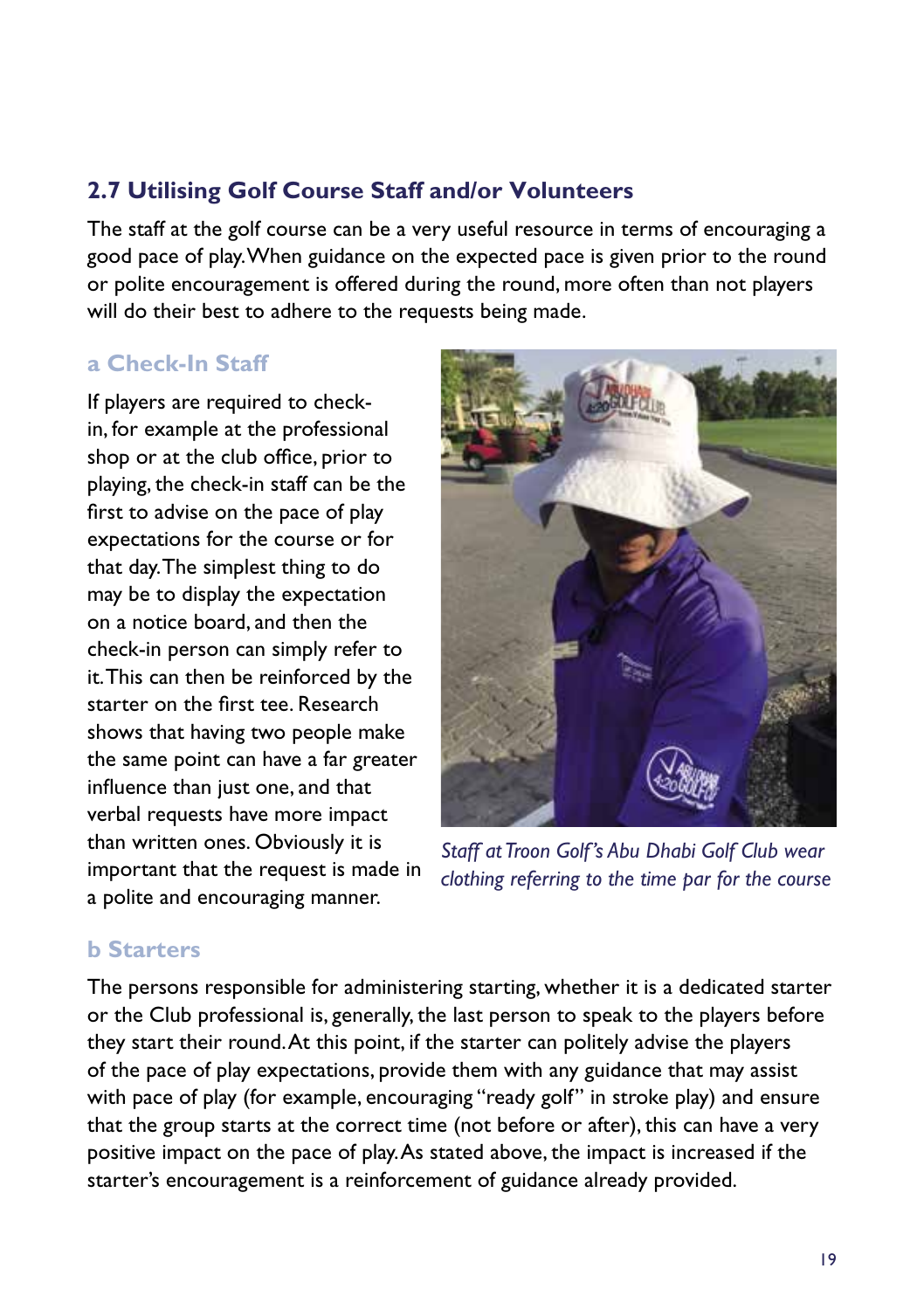

For guidance on best practice for Starters, see Appendix D.

#### **c Caddies**

If caddies are commonly used at a course, they can be asked to keep an eye on the pace of play of the group that they are involved in. Caddies, understandably, may be reluctant to be seen as criticising the pace of play of their group, but if the starter has advised the players that the club considers it part of the caddie's role to politely encourage groups to keep their position on the course, it will make it easier for the caddies to speak to the players about pace of play if necessary. Caddie training is also important. A good caddie can assist by being at the ball quickly, replacing divots and raking bunkers, attending the flagstick and offering guidance on the course, for example, on the best direction of play, the need to play a provisional ball, etc.

#### **d Ball Spotters**

If there are holes where it is very common for balls to be lost (for example, holes with blind tee shots), the deployment of ball spotters can greatly assist with pace of play. It is recognised that this may only be realistic at high level tournaments with a significant number of volunteers.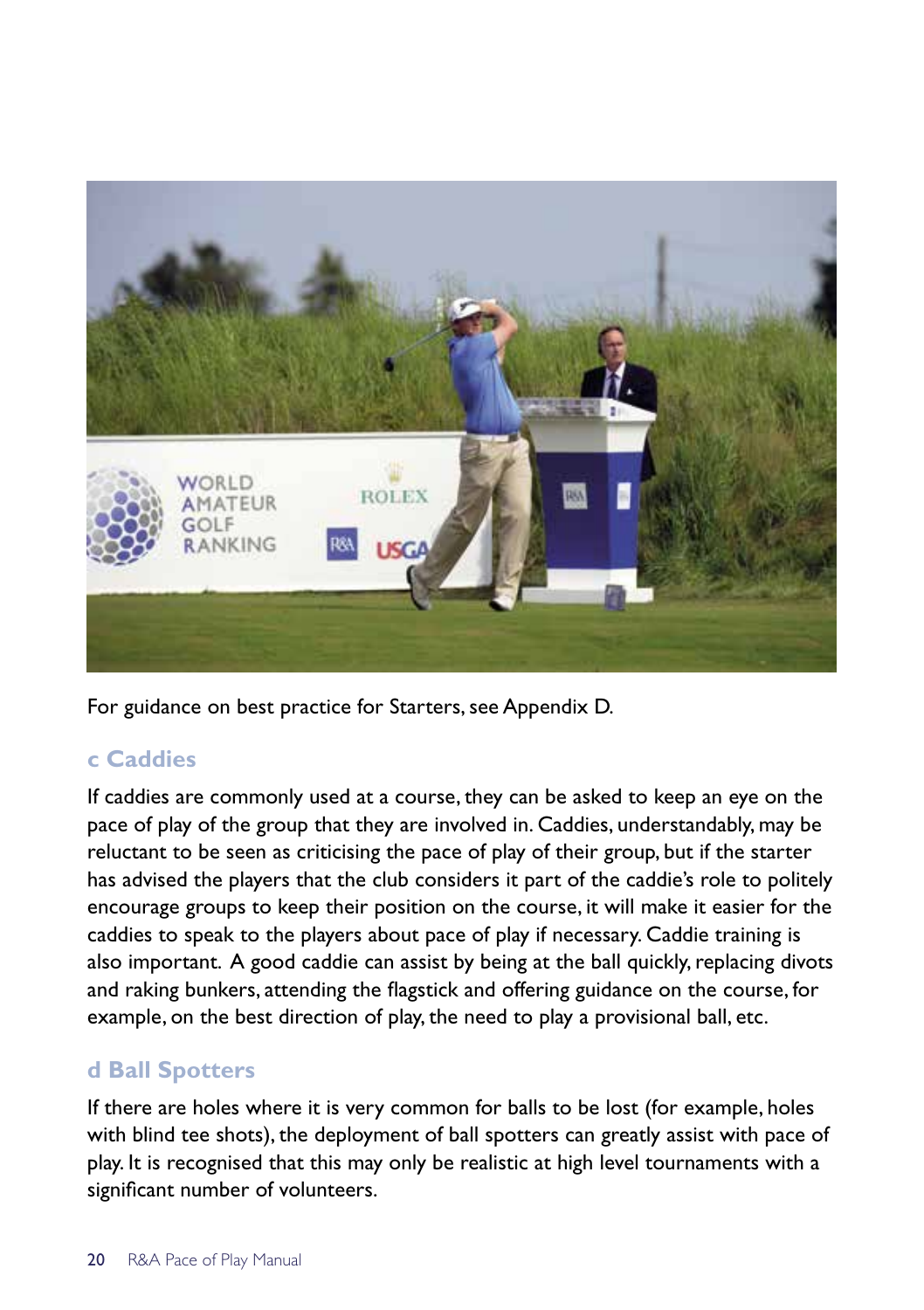#### **e Greenstaff**

Undertaking course maintenance during play is common and necessary at many clubs. However, where possible, greenstaff should be encouraged to adapt their maintenance schedules to have as little negative impact on pace of play as possible.



For example, with an empty course, it may be more efficient for the greenstaff to prepare the course non-sequentially in groups of holes in close proximity to one another. However, if course preparation cannot be completed in full before play commences, it is often better to prepare the course in hole sequence so as to keep ahead of play. With a two-tee start, this will involve using two teams of greenstaff commencing from the 1st and 10th tees.

It may also assist greenstaff in completing their tasks if management of the facility stipulates that play does not commence prior to a certain time, which then ensures that the greenstaff can stay ahead of play.

#### **f Course Rangers**

One of the most effective ways of ensuring that golf is played at a good pace is to employ rangers that monitor pace of play (also known as course marshals) who are responsible for encouraging groups to play within the expected time and, importantly, helping them to enjoy their rounds as much as possible. The key to effective pace management is ensuring that any pace of play problems are spotted quickly and acted upon promptly.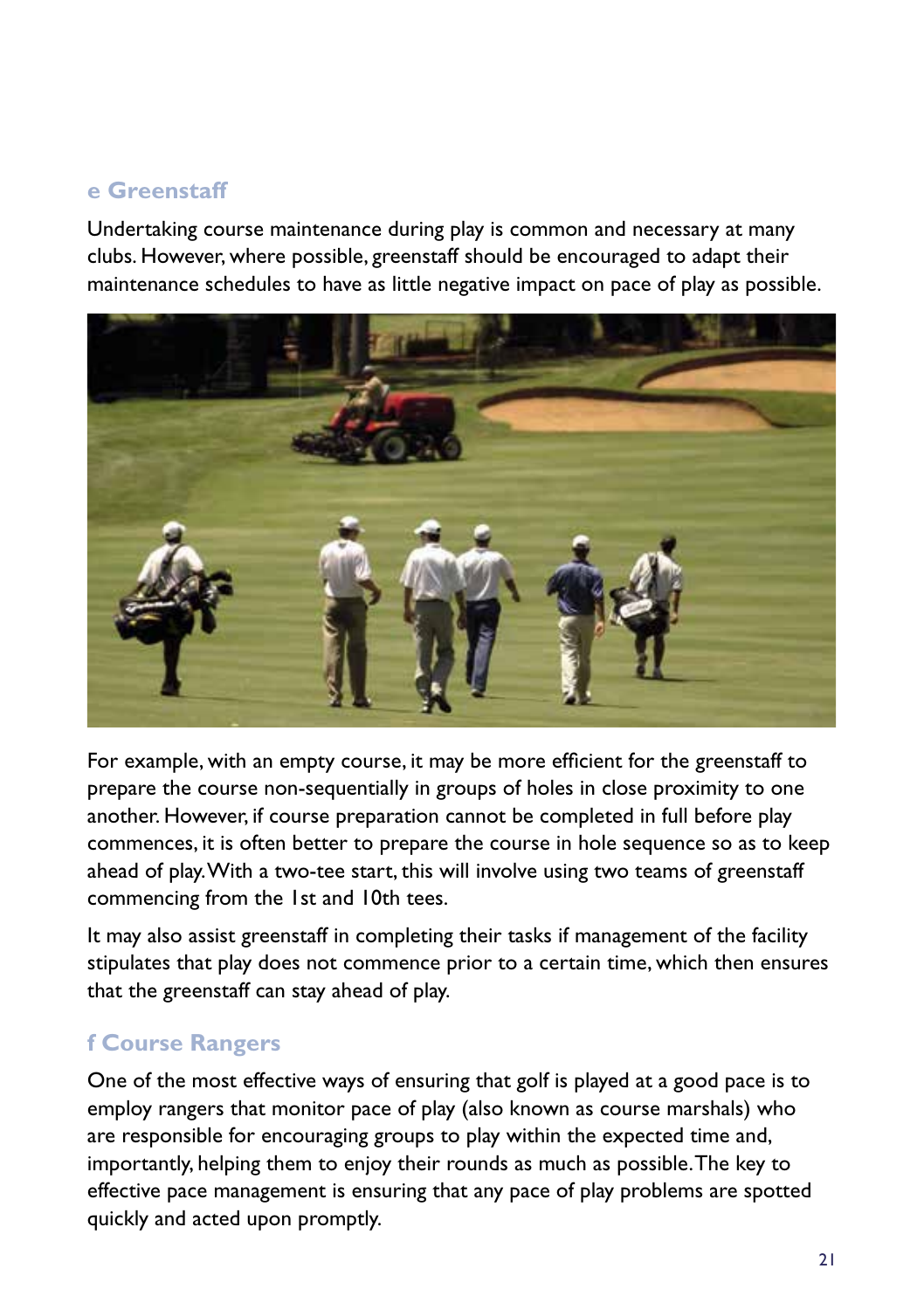It is very important that course rangers are properly trained, not only in being able to spot pace of play issues and act upon them, but in how to communicate with players. Polite and friendly encouragement initially is more appropriate than stern warnings. Players can take offence at being told they need to quicken their pace, so rangers need to ensure that when they do make such requests it is entirely justified. For guidance on effective pace of play management practices and a sample pace of play spreadsheet, see Appendices E and F.

#### **g Pace of Play Chairman/Committee**

Appointing someone with responsibility for monitoring, educating on and improving pace of play can have a beneficial effect. If a facility has an on-going issue with pace of play and is serious about improving the situation, it makes sense to appoint someone to lead the initiative to bring about such improvement. If nothing else, it shows that the facility is taking the issue seriously, and it means there is a specific person to whom suggestions or concerns can be directed.

#### **h Referees**

It should almost go without saying that referees should consider it part of their role to ensure that the sport is played at a good pace. Referees should intervene to prevent potential pace of play issues, and properly enforce any pace of play conditions of the competition that the Committee has introduced.



Further guidance on pace of play conditions is provided later in this Manual.

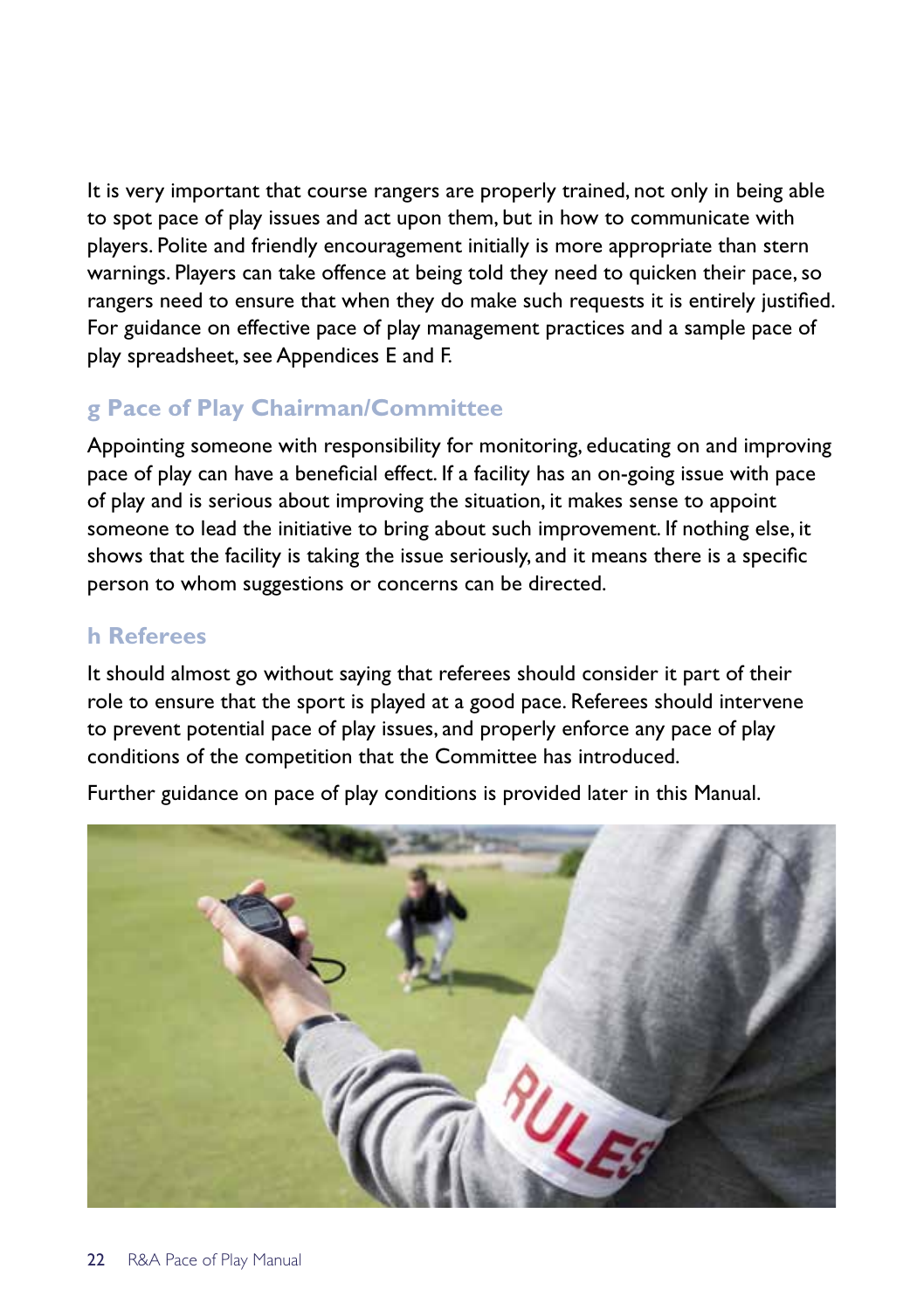#### **i On-Course Catering Facility Staff**

If the facility offers on-course catering, for example a half-way house or carts with food and drink, the staff need to be efficient with service so as not to delay play. Staff may also be asked to encourage groups that have been utilising the facilities for longer than necessary to continue play. In addition, if there is half-way house or the like, it is a great source of collecting pace of play data, as the staff can record when the groups arrive at that point.

#### **2.8 Communication with Players**

Communication with players by those managing the course, e.g. receptionist, professional, starter, etc., can be a key component in ensuring a good pace of play. This communication can take various forms, as follows:

#### **a Education**

New members and junior golfers may need to be advised in relation to pace of play, and it should be the role of management in its various forms (club committees, teaching professionals, national associations, etc) to ensure that clear, helpful and friendly guidance on pace of play is being provided. In particular, it is considered key for golfers' early coaching experiences to include guidance on showing consideration for others on the course, which includes playing at a good pace.

#### **b Expectations**

Players need to be made aware of what is expected of them in terms of pace of play. This should be done tactfully, but clearly. The expectations need to be realistic and, if possible, they should be adjusted to take account of the various factors, such as the number of players in the group, the form of play, the weather conditions on the day (play may understandably take longer in extreme weather conditions), etc.

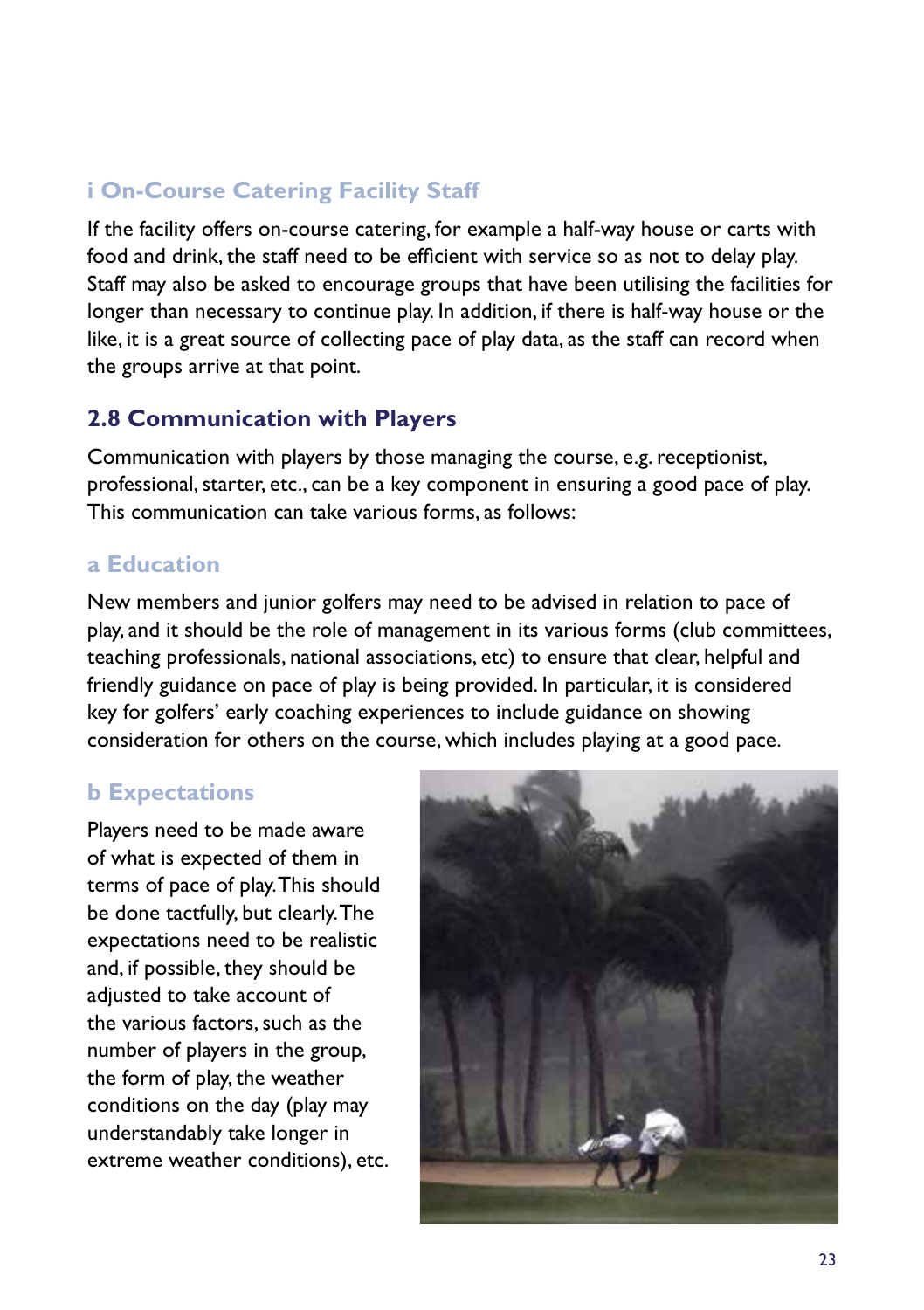#### **c Recommended Tees for Skill Level**

The tees that players select for their rounds can have a significant impact on the pace of play. If players elect to play from tees that are too difficult for their skill level, not only may their enjoyment of the round be compromised, but the pace of play may also suffer.

It is helpful for players who are unfamiliar with the course to be given guidance, by a delegated member of staff, on which tees they should play from based on their skill levels.

This topic will be covered in more detail in the section relating to the Course.

#### **d General Guidance on the Course**

If players are unfamiliar with the course, then providing guidance to them before they play may be beneficial. For example, if there are holes where balls are often lost, the starter can advise players to play a provisional ball at that hole if they have hit a stray shot. If there are course boundaries or water hazards that may not be visible from the tee or the fairway, this can be communicated to players. In addition, if there is routing on the course that may be confusing, players can be advised in advance of the direction to go to the next tee when they come off the green of the relevant hole.

#### **e Course Signage**

In addition to giving verbal guidance regarding the course, it helps to have well positioned, clearly worded signage. This will enable players to move more efficiently around the course, particularly when the routing is not obvious and there is the possibility of players walking in the wrong direction when leaving the green.

#### **f "Call-Up" Procedures**

If there are driveable par 4s or long par 3s where delays often occur, those managing the course may wish to introduce a "call-up" procedure when waiting starts to develop on the tee of such holes. A "call-up" is where the players at the green stand aside at a safe distance once their balls are on the green to allow the players from the tee to play their tee shots. In such instances, it is important to have good signage that will ensure that players understand when such a procedure should be adopted and how it should be handled. While call up holes may not necessarily reduce the time to play, they can reduce waiting time and the associated frustration.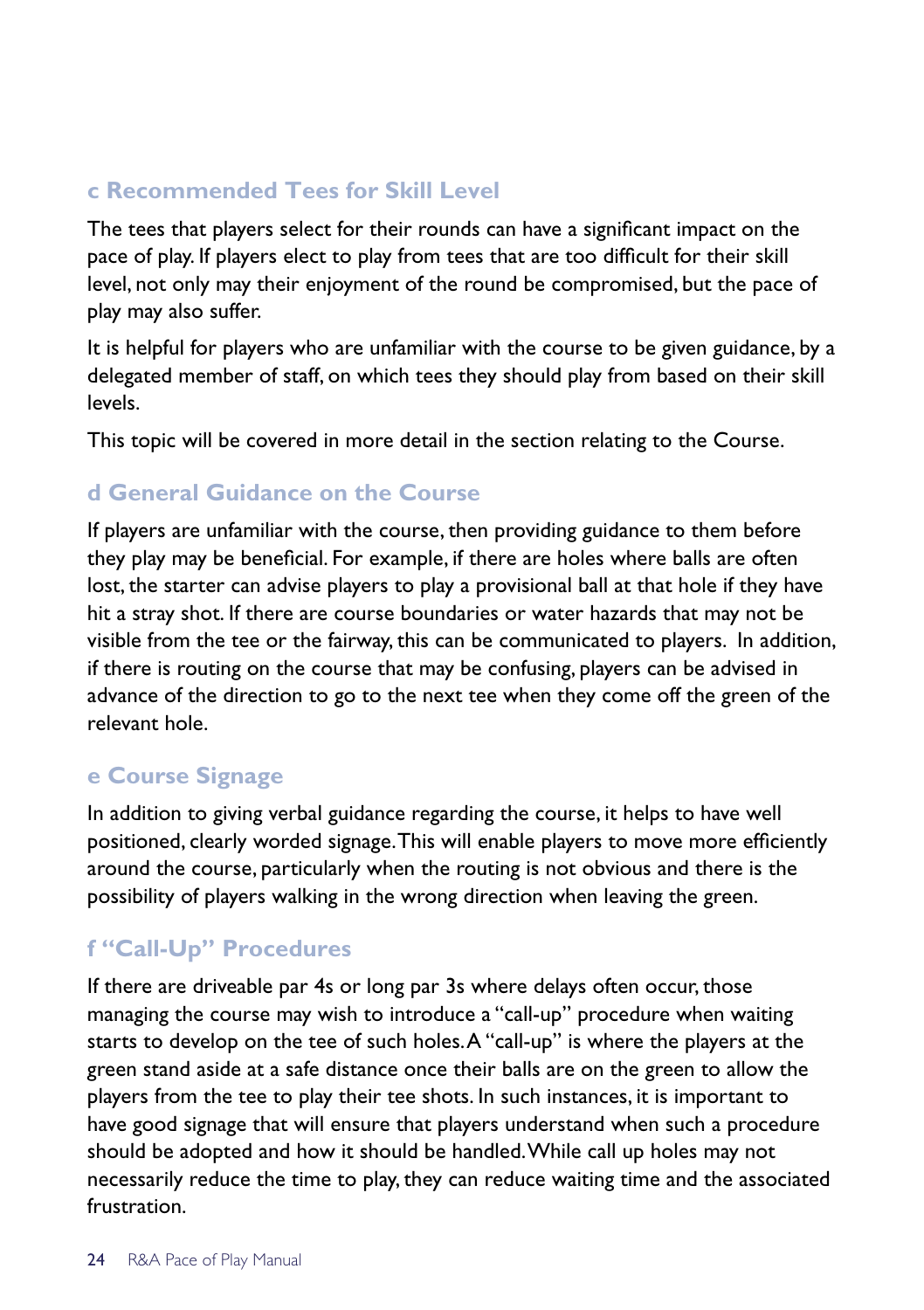For further guidance, see Appendix G.

#### **g Use of On-Course Catering Facilities**

There should be clear and prominently displayed guidance to players as to what is expected of them in relation to utilising these facilities in terms of the time taken. If groups are inconsistent in their approach to using these services (for example, one group stops for 10 minutes at a half-way house when the guidance is to stop for no more than 5 minutes) this can have a negative impact on pace of play.

#### **h Distinguishing Between Members and Visitors**

A number of clubs have gathered data which shows that, generally, visitors to the course take slightly longer to play than members. This is to be expected due to visitors being unfamiliar with the course. In addition it is quite common for visitors to wish to record a stroke play score (which may be of less concern to members who play the course on a regular basis).

Those administering the course should recognise that this is a common, and generally acceptable, scenario. It can set the right tone with visitors if they are made aware that certain allowances are being made for them in terms of pace of play expectations, but that they still have a responsibility to play at a reasonable pace. Equally, administrators need to manage the expectations of any members playing among visiting groups, and ask them to show a certain amount of patience with visitors.

#### **i Proof of Player Ability**

There is no suggestion that higher handicap players necessarily take longer to play than low handicap or elite level players, but there are some courses that may simply be too difficult for players of a certain ability to play. Such courses may consider it appropriate to impose a handicap limit on players playing the course. If such a policy is adopted, this needs to be clearly communicated to any visitors well in advance of them arriving at the course, and it needs to be made clear that proof of handicap will be required before visitors are permitted to play.

If the facility chooses to adopt such a policy it should be strictly enforced. If not, it will cause great frustration to other players on the course when they see problems being created by players who clearly have not met the pre-determined requirement.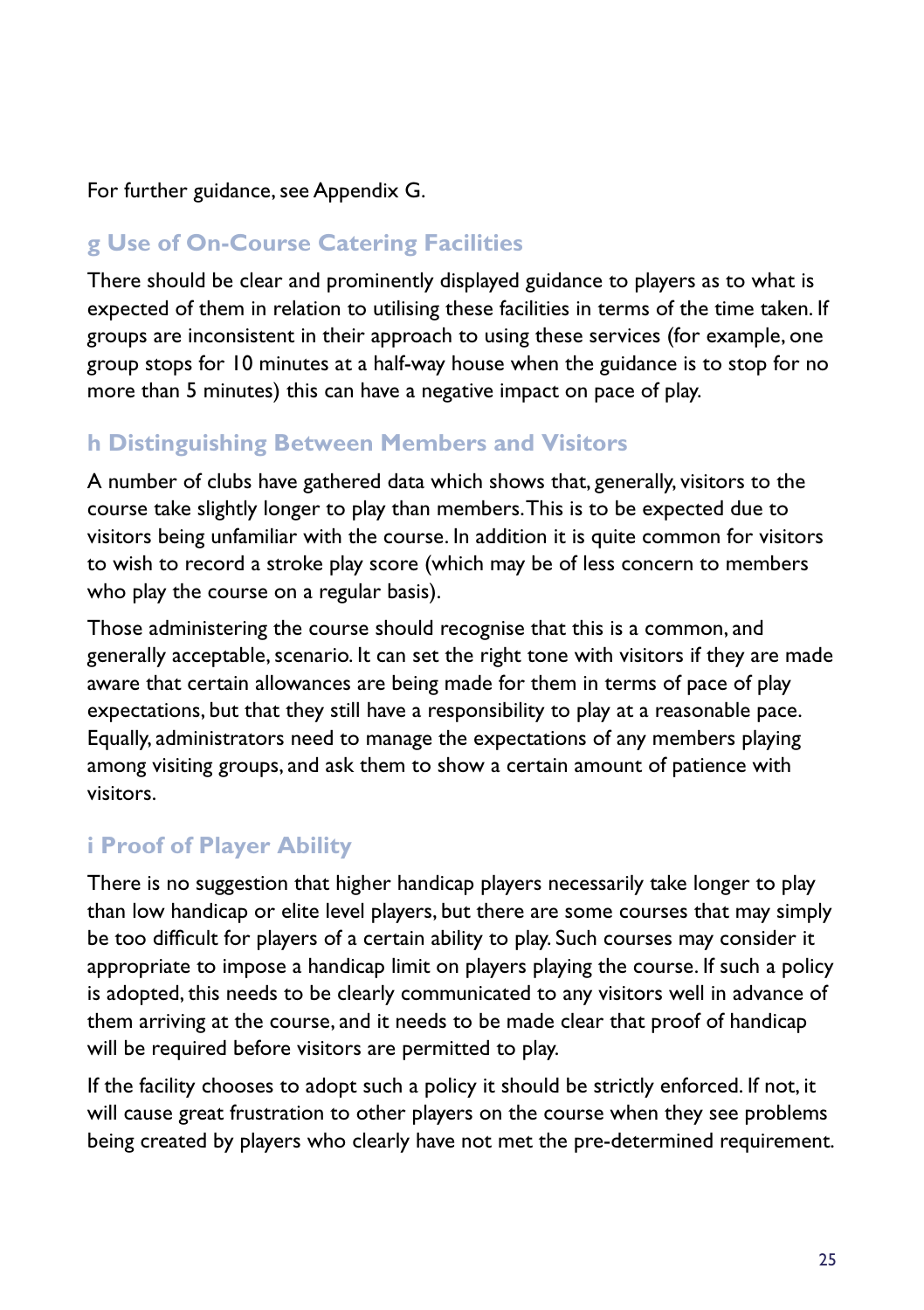#### **2.9 Deterring Slow Play**

It is hoped that a group that is politely requested to improve its pace of play, whether by a course ranger, another group or a referee, will do so without the need for recourse to sanctions. However, this is not always the case, and the question administrators need to grapple with is whether any action can be taken against the player, players or group as a whole that have been the cause of the pace of play issue.

Various pace of play policies, including the penalties applied for breaches of them, will be covered below, but examples of sanctions that can be imposed for slow play are as follows:

- **•** For visitors:
	- **•** being asked to leave the course (either with or without a refund depending on the agreement made at the time of the booking)
	- **•** being advised that future bookings will not be accepted
	- **•** a report being sent to their home club advising of the unacceptable pace of play, or
	- **•** a combination of the above
- **•** For members:
	- **•** requiring attendance at a session on how to improve their pace of play
	- **•** suspension from play on the course for a period of time
	- **•** being required to play at the end of the field in competitions for a specified period of time
	- **•** displaying the names on the club notice board of members/groups who, without good reason, have taken longer than the stipulated time to play
	- **•** applying penalties under the Rule 6-7 for undue delay/slow play, or
	- **•** a combination of the above

It is not the purpose of this Manual to promote severe sanctions for slow play, and The R&A would only advocate sensible and tactful use of the above measures. However, particularly when a player or group has repeatedly caused pace of play issues and has failed to alter behaviour after repeated requests, it is entirely appropriate for the management of the course to take some form of disciplinary action for the benefit of the other players using the course.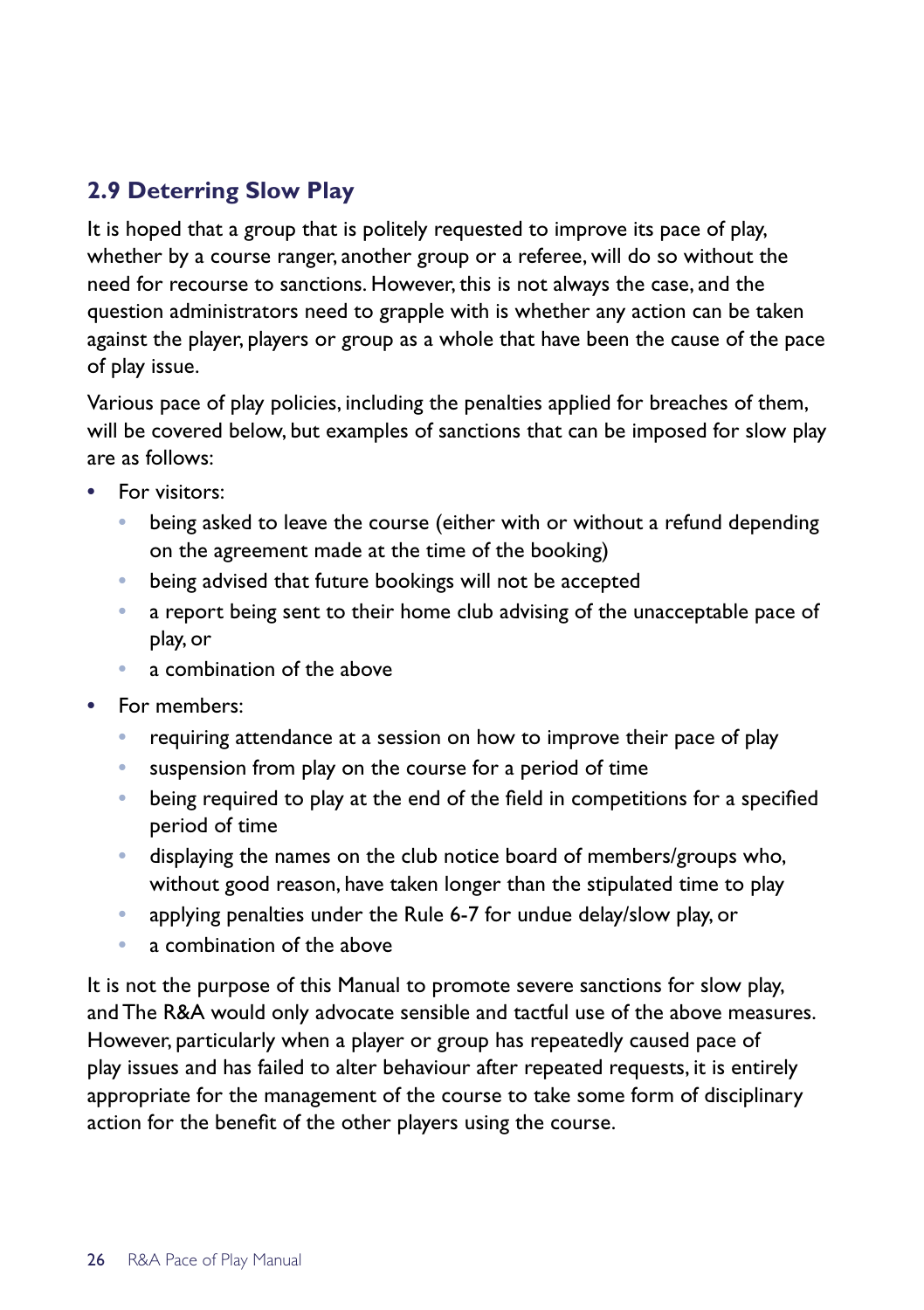#### **2.10 Incentivising Play at a Good Pace**

An alternative to applying sanctions for slow play is to incentivise play at a good pace. This has been successfully implemented at some facilities and examples of incentives that have been offered to players or groups that have played within the allotted time are as follows:

- **•** Reduced price green fee for the next round
- **•** A rebate on the green fee relative to the amount of time under the allotted time that the group took to complete the round
- **•** A free drink at the bar, or
- **•** A free golf ball or other appropriate item from the professionals shop

#### **2.11 Pace of Play Policies**

In the Rules of Golf, Rule 6-7 is the relevant Rule in relation to undue delay and slow play. It provides that "The player must play without undue delay and in accordance with any pace of play guidelines that the Committee may establish". The penalty for a breach of Rule 6-7 is loss of hole in match play and two strokes in stroke play, and for a repeated offence, disqualification. However, Note 2 under Rule 6-7 states:

"For the purpose of preventing slow play, the Committee may, in the conditions of a competition (Rule 33-1), establish pace of play guidelines including maximum periods of time allowed to complete a stipulated round, a hole or a stroke.

In match play, the Committee may, in such a condition, modify the penalty for a breach of this Rule as follows:

- **•** First offence Loss of hole;
- **•** Second offence Loss of hole;
- **•** For subsequent offence Disqualification

In stroke play, the Committee may, in such a condition, modify the penalty for a breach of this Rule as follows:

- **•** First offence One stroke;
- **•** Second offence Two strokes;
- **•** For subsequent offence Disqualification."

It should be noted that many pace of play policies provide that the first offence has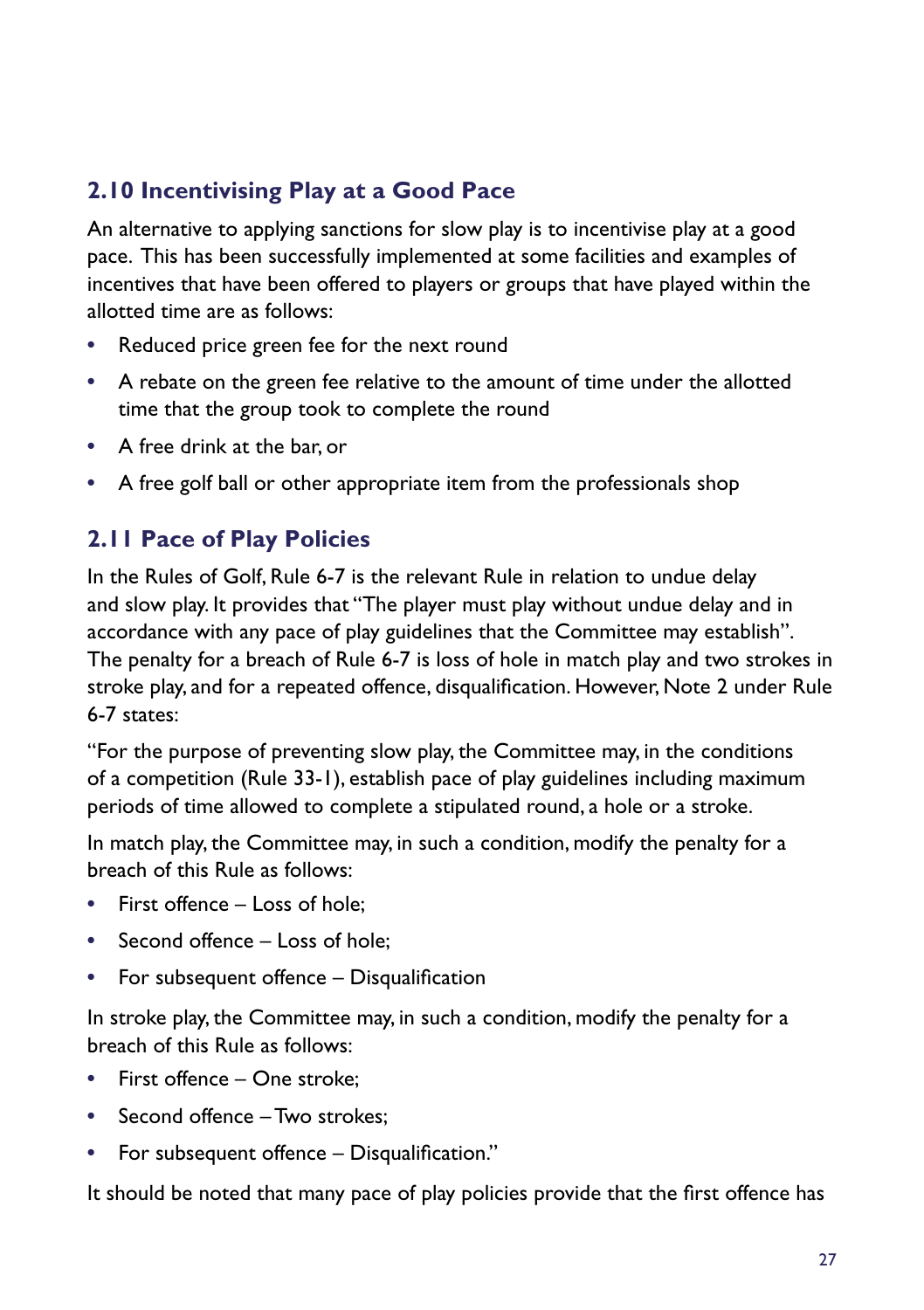occurred only after an initial verbal warning.

It is a matter for the Committee in charge of a competition or administrators at clubs, public courses or resorts to formulate their own pace of play guidelines. In practice the nature of such a policy, and the successful implementation of it, will often be dependent on the number of people available to oversee it.

For example, there are an adequate number of officials at R&A Championships for it to be possible to adopt a hole by hole pace of play guideline and, subsequently, shot by shot timing procedures if a group is out of position on the course and in excess of the prescribed time limit. See Appendix H for an example of the full Pace of Play condition adopted at R&A championships, which is very similar to the pace of play conditions adopted by the majority of the professional tours.

Obviously, it is unlikely that such a policy could be successfully adopted at club level. Therefore, if a club is having problems with pace of play, it may be necessary to formulate a simple condition whereby the management establishes a time limit that it considers is more than adequate for players to complete the round and/or a certain number of holes (which will vary depending on numbers in groups and form of play). In the circumstances where a group exceeds the prescribed time limit and is out of position on the course, each player in the group is subject to penalty.

As an example of this form of condition, a Committee may decide that a group of three playing stroke play should not take more than 1 hour 45 minutes to complete nine holes and stipulate that if they exceed this limit, and are out of position, all three players are subject to a penalty of one stroke. In addition, the condition may state that if they fail to complete the second nine holes in the prescribed time and are still out of position all three players are subject to a further penalty of two strokes.

The problem with adopting such a policy where each player in the group is penalised for a breach of the condition is that it does not consider individual responsibility for the delay and a player who is blameless may be penalised. However, this type of policy may assist in terms of a group's self-regulation, with slower players being encouraged to improve their pace of play by other members of the group.

There are a number of different pace of play policies that administrators can adopt, or adapt to the specific situation they face. Some significant success has been noted with checkpoint systems that involve each group recording its time at certain points during the round on on-course time sheets. The benefit of such a policy is that it allows the group to determine whether it is in good position and it gives a player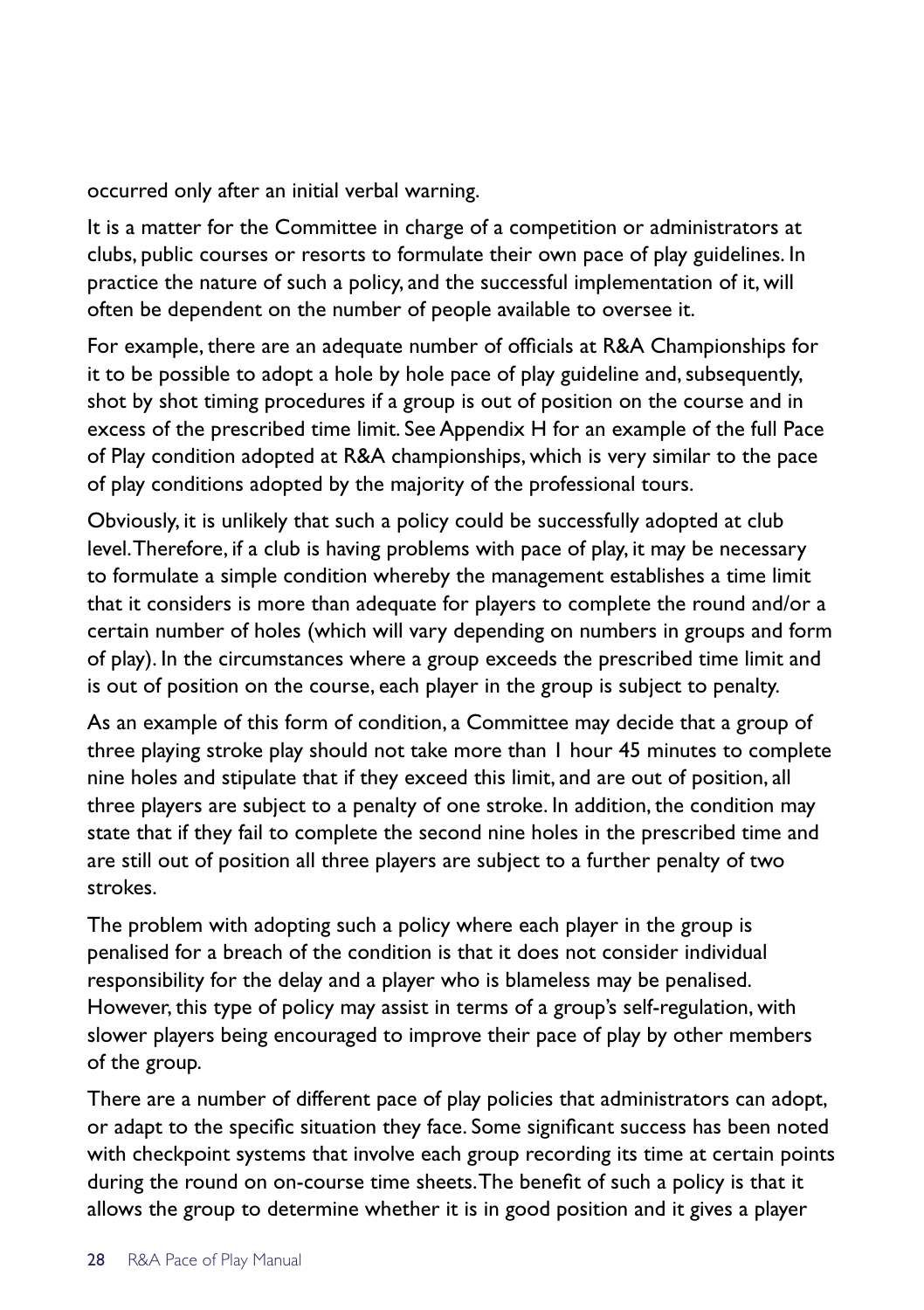or players in the group a convenient opportunity to encourage another player or players to improve their pace. See Appendix I for an example of this policy.

Identifying the most suitable pace of play policies for competitions may be a case of trial and error. It may be that a simple policy of publishing the round times for each group on a notice board provides sufficient incentive for players (particularly club members) to play at a good pace. When an effective policy is established it can enhance the enjoyment of the sport for all concerned.

#### **2.12 Peer Review**

It is often very hard for management to devote sufficient resources to administering pace of play policies or for the club to be able to employ course rangers. In such circumstances, administrators may wish to encourage players to review and critique each other's pace of play.



Some success in improving pace of play has been noted with peer review systems where each player fills out a "report" card on a fellow-player in the group.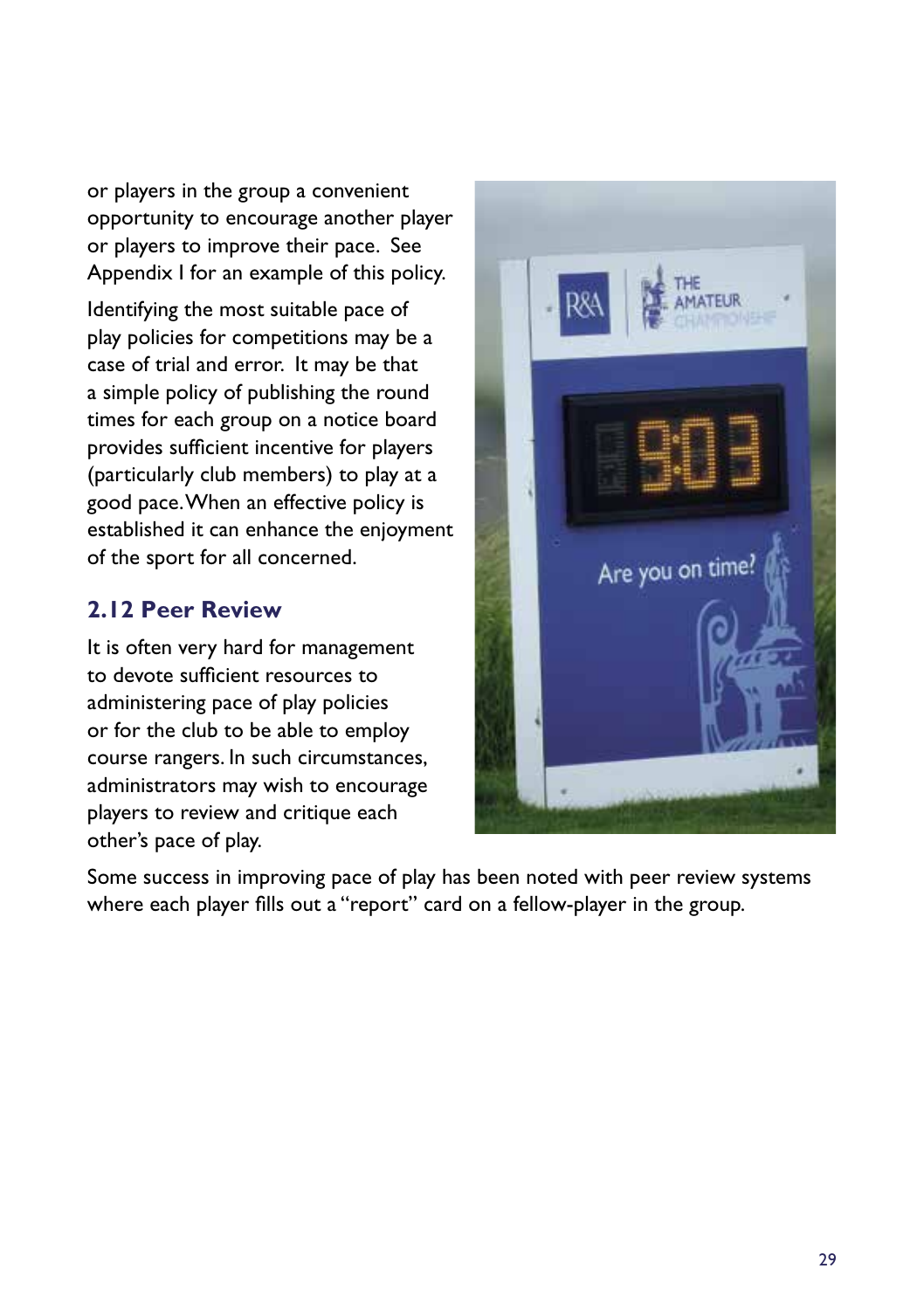## 3. The Golf Course

#### **3.1 Introduction**

The nature, location, design and set up of a golf course all have a major impact on the time that it takes to play a round of golf. There are courses that will be difficult and take longer to play as a result when compared to others.

This section examines various aspects of the design and set up of the course and provides guidance on actions that can be taken by those responsible for setting up the course if the desire is to improve pace of play.

It is recognised that there may be cost implications associated with some of the solutions proposed in this section, but many of the suggestions have very little financial impact, yet can make a significant difference.

Please note that nothing in this section is intended to suggest that all golf courses should be easy to play. The challenge that the sport presents is one of golf's enduring attractions. However, it is worth considering that, in the UK, the average handicap of a male golfer is 16 and the average handicap of a female golfer is 25. This means that, even when playing to their handicap, the average golfer is playing bogey golf. In other words, the majority of golfers find the sport suitably challenging without the course being made unduly difficult.

#### **3.2 Tees**

#### **a Variety**

A reasonable variety of tees should be offered on each hole so that players can use the tees commensurate with their ability and/or hitting distances.

There is strong evidence that suggests that having players play from tees that suit their ability not only improves the pace of play, but increases player enjoyment.

It is recognised that encouragement may need to be given to players to select the appropriate tees, rather than electing to play the course at the full length available on any given day, and this point is referenced in more detail in the "Management Practices" section.

It is common for the gap between different sets of tees to be so big that it almost forces players to play the course at a length that is too long for their ability. For example, if there is a group of male golfers with a handicap range of 6 to 15 and they have the choice of playing the course at 6,100 yards or 6,800 yards, there is a strong likelihood that they will go to the 6,800 yard tees as the 6 handicap golfer will feel that 6,100 yards is too short. However, if there was an offering of tees at around 6,400 yards, it is far more likely that the group will elect to use those tees,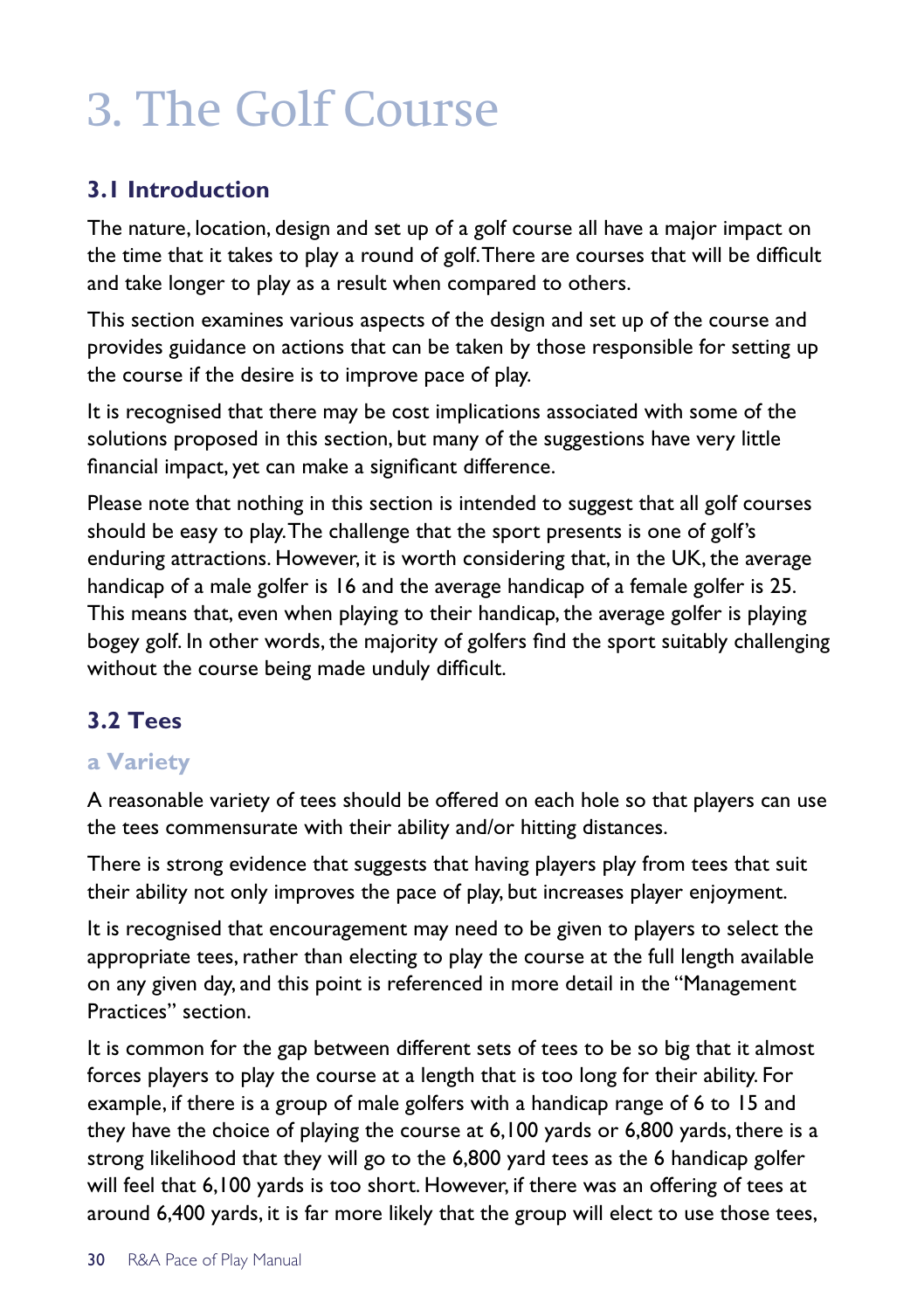which may result in the group enjoying the round more and playing more quickly. By providing an additional distance option between 6,100 yards and 6,800 yards, Kingsbarns Golf Links in Fife, Scotland saw a reduction from 50% of groups using the 6,800 yard tees to only 15% of groups playing the course at that length.

Provide all golfers with teeing options that match the design of the hole and the way that it was intended to be played. This may include setting up a suitable number of holes where players are hitting lofted clubs into greens, rather than always having to hit long irons, hybrids or fairway woods. In particular, focus on holes where it is clear that the green is designed to accept lofted shots, as opposed to low running shots.



If your course has "carries"(for example, over water, bunkers, areas of rough or the like) try to provide teeing options that enable all players to make the carries with a well-played shot for a player of their ability. Alternatively, bail out areas should be provided for those unable to make the carry. This would also apply to a hole where there is a carry for the approach shot into the green.

#### **b Gender Neutral**

Many clubs that have pursued a programme of encouraging players to play from tees appropriate to their ability have found considerable success by avoiding having designated "men's" and "women's" tees. In many parts of the world, red tees are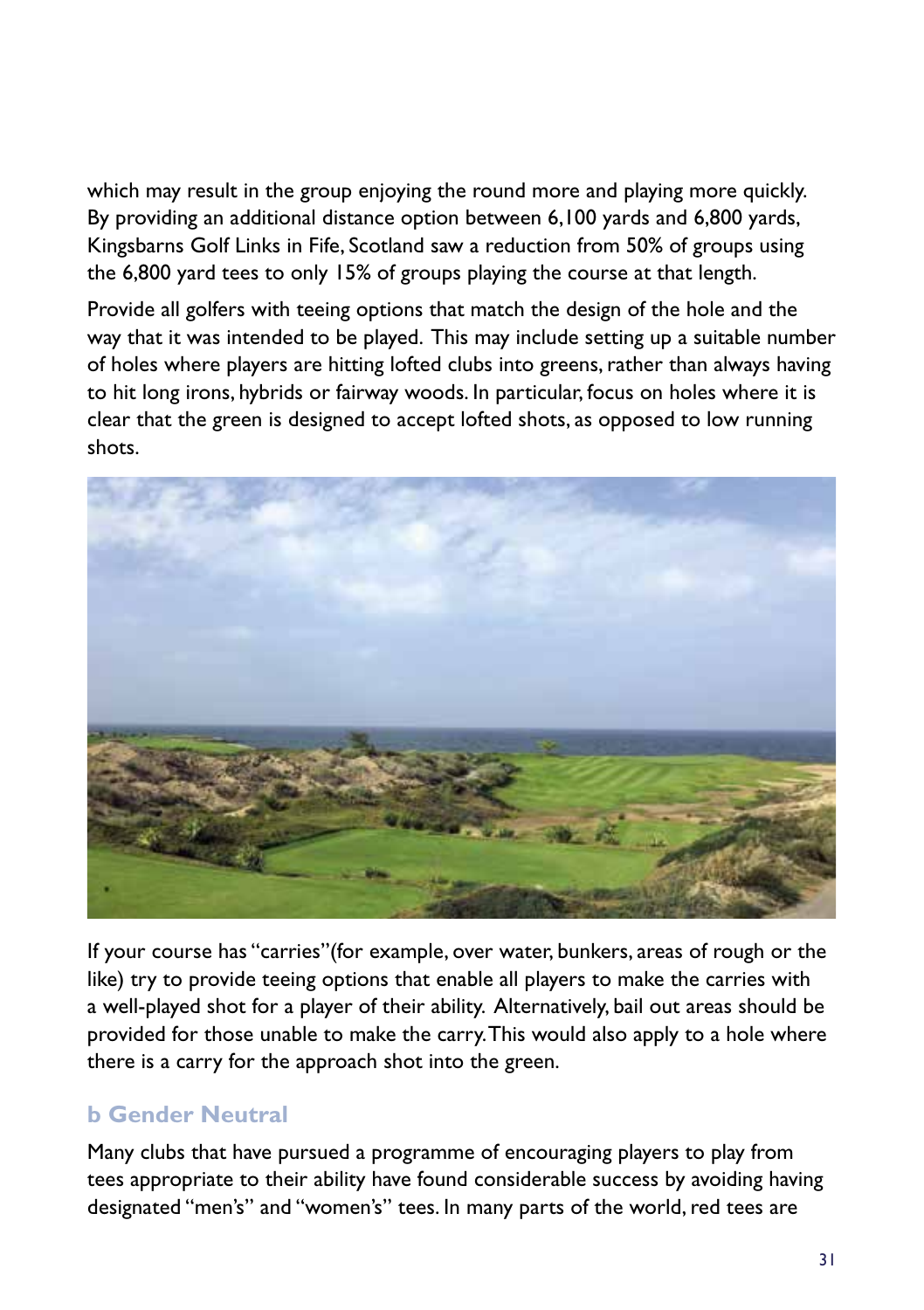associated with ladies golf, and men can be reluctant to play from these tees. By simply changing the colour of the "forward" tees and referring to tees as, for example, "forward, middle and back", evidence suggests that men are more likely to choose to play from the forward tees. Alternatively, tees can be referred to by the measured course they offer, which will be an immediate assistance to those who know what length of course they enjoy the most (for example, referring to tees that give a 6,400 yard course as the "64 course").

If golfers are to be encouraged to play from the tees that suit their game, it is equally as important to provide men's and women's course ratings from the different sets of tees for handicapping purposes.

#### **c Avoiding Bottlenecks**

The design of a course can introduce or eliminate bottlenecks. The types of holes that consistently create delays on golf courses will be looked at in more detail in other parts of this manual, but it is worth noting that the positioning of tee-markers to slightly adjust the nature of a hole can assist in preventing delays.

For example, if a hole is playing as a long par 3 (perhaps due to its yardage or because it is playing into a significant wind), moving the tee up to reduce the yardage and increase the number of tee shots that make it on or around the green is likely to reduce the waiting that occurs on the tee.

It is not always a reduction in distance that will reduce waiting time. If a par 4 is likely to be reachable from certain tees due to the expected wind conditions that day, those teeing options can be removed so that it plays as a two-shot hole for everyone, thereby avoiding players on the tee waiting for the green to clear.

Alternatively, consider implementing a "call up" procedure for long par 3s or drivable par 4s. This is discussed in more detail in the "Management Practices" section.

#### **d Distance from Green to Tee**

If it takes considerable time to walk or drive a cart from a green to the next tee this adds significantly to the time taken to play. If there is a choice between using teeing areas that are closer to the greens versus those that are further away, on days when pace of play may be a concern, do not offer the further away tees as an option, unless it makes sense from a pace of play perspective to do so (see comments above regarding drivable par 4s).

Ideally, short walking distances between a green and the next tee should be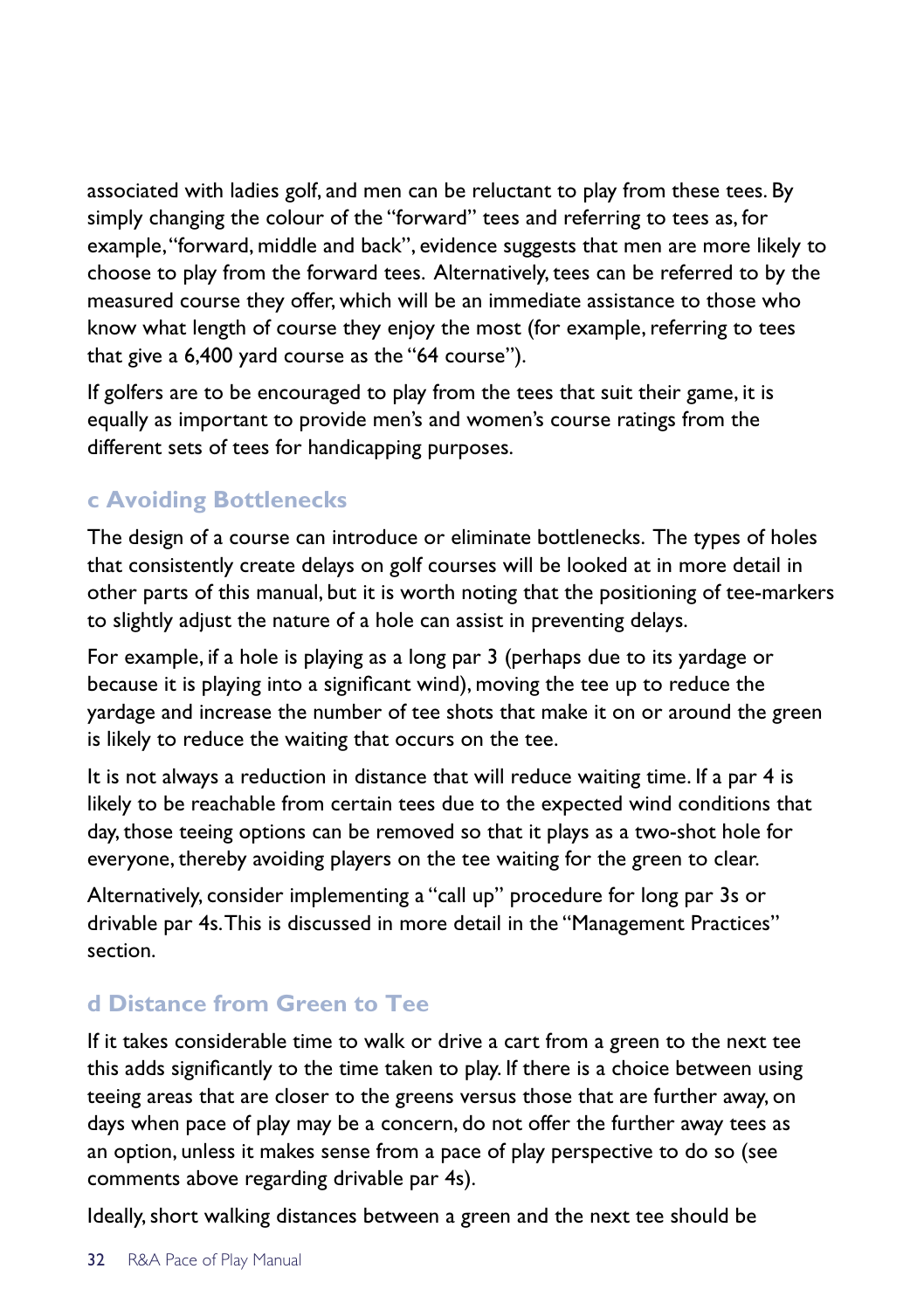designed into a course, though the topography of some sites may mean this is unfeasible.

Re-routing of the course should be considered if it might reduce the distances from greens to tees (while retaining the same level of safety) – this is discussed in more detail later in this section.

#### **3.3 Fairway Width and Rough Height**

Much time can be lost during a round as a result of searching for balls in the rough; it is also a source of much frustration for golfers. Time spent searching for balls can be reduced in the following ways:

- **•** Making it easier to play the ball onto the fairway by increasing fairway widths
- **•** Ensuring, where possible, that players can carry any rough in front of the tee and reach the fairway (even at its events for elite players, The R&A looks to have a maximum carry to the fairway of 200 yards)
- **•** Extending the width of the first cut of rough so that balls that initially land on the fairway are less likely to run through the first cut into deeper rough (which may be more cost efficient than widening fairways because of the frequency and speed of mowing)
- **•** Generally reducing the severity of rough so that, while the rough still provides a challenge, it is less likely to conceal a ball

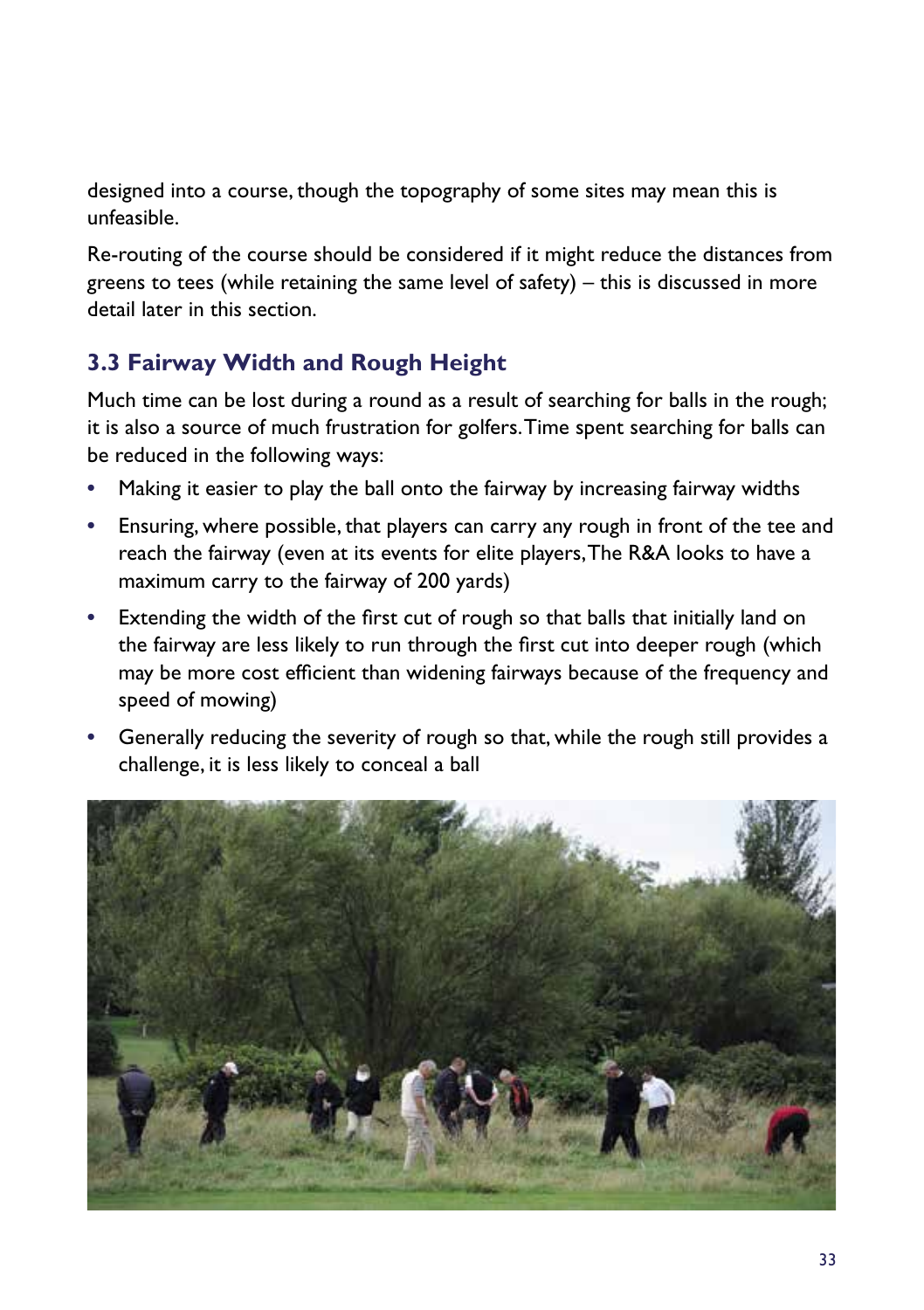In addition, where there are stretches of rough where it may be difficult to find a ball, installing marker posts that provide reference points for estimating where stray shots may have come to rest will assist players in locating balls.

The length of the grass around greens can also contribute greatly to the round times. Even if rough near greens is not long enough to lose a ball, if it is of a length that makes it very difficult to control a chip shot, there is a strong likelihood that most players will not be able to get the ball on the green with their chip shot, or at least not get the ball close to the hole. Reducing the height of the grass around greens to make chip shots easier to play, or to enable players to putt from off the green, will reduce the time it takes to play.

The R&A is not advocating the cutting of all grassland to a length aimed at improving pace of play. Natural grassland provides a home for a range of wildlife and every facility should carefully consider the need for cutting such areas, and only do so if it is going to be of benefit to a reasonable number of golfers. Indeed, some areas that are being mown regularly at present might not demand such treatment if they are well out of play. Compromise in this respect is often required, and before changes are made to mowing practices, which may have a significant impact on labour and the cost of course maintenance, it is advisable to undertake an assessment of need with regards to the playability of the course.

An alternative for an area farther from play that has environmental value is to make it wild enough to discourage players from trying to look for their ball because there is really no point. A balance needs to be struck between cutting huge areas to speed play up and the costs associated with doing so.

#### **3.4 Bunkers and Rakes**

Bunkers are, by definition, hazards and are meant to present a challenge. However, the number of bunkers and their design will impact on pace of play. If a course is considered to be excessively bunkered, either in terms of their number or their severity, it is recommended that a review of the course be undertaken by a qualified course architect to determine what, if any, measures need to be taken to address this issue.

If bunkers are small, with steep faces, it becomes harder to extricate the ball, and this means that it will take longer to play. With reference to greenside bunkers, if it is hard for less skilled players to get the ball out of these bunkers, there is also a strong likelihood that even when they do succeed in extricating the ball, it may be difficult to stop the ball on the green.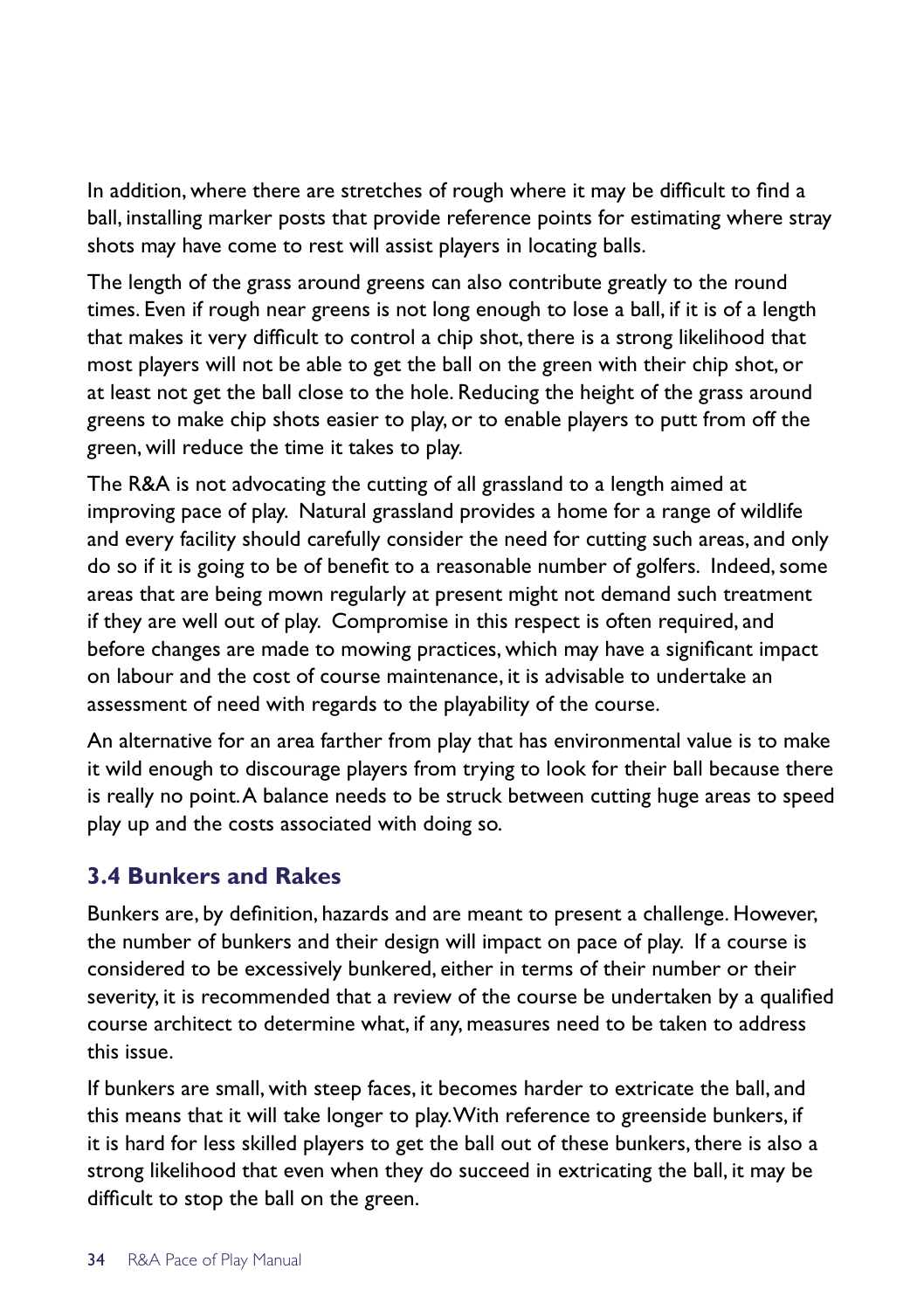The challenge presented by a bunker can be reduced without making it easy. Slightly lowering the height of the face, providing a gentler face angle or enlarging the bunker slightly to allow more room to swing the club all increase the chances of players being able to get the ball out of the bunker. In addition, ensuring that the bunkers are prepared in such a way that a ball generally comes to rest away from the sides and faces of the bunkers will reduce the number of occasions when the ball is left in the bunker. This can be done by ensuring that the floor of the bunker is shaped in such a manner that when sand is introduced it can be prepared so that it is reasonably firm and slopes down towards the centre of the bunker.

If there are bunkers on the course that come into play only for high handicap golfers, clubs may wish to consider whether it is necessary to retain these bunkers. While high handicapped players tend to find bunkers challenging, more skilled golfers often find shots from bunkers, especially greenside bunkers, to be relatively easy. Converting greenside bunkers to tightly cut swales can make the course easier for high handicap golfers but at the same time retain, or even increase, the challenge for the better golfer.



The photographs above and below show the 5th green at Royal Lytham & St. Annes Golf Club. The bunkers in the photograph above have been removed and replaced with swales, which will be closely mown.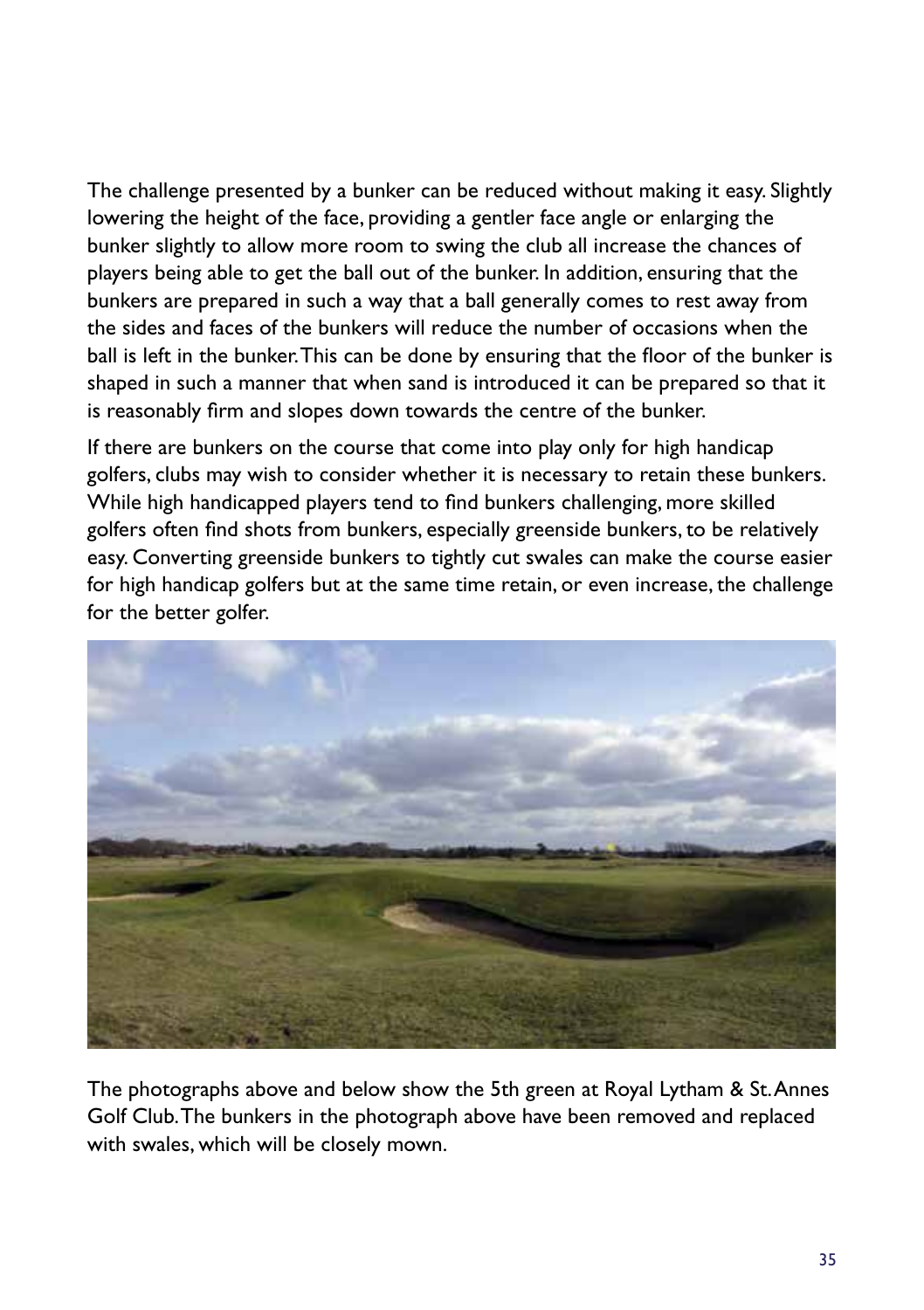

It is now commonplace for rakes to be left on the course, and players are expected to leave bunkers in the condition that they found them by using the rakes to smooth over their footprints. It will assist with pace if play if there are an appropriate number of rakes on the course as it enables players to fulfil their responsibilities without too much delay.

## **3.5 Other Obstacles on the Course**

In addition to rough and bunkers, most courses will either have water hazards, trees, bushes and other forms of obstacles that present a challenge to the player (or a combination of these obstacles). Pace of play may be improved if there is a reasonable opportunity for recovery when a ball comes to rest in such an area, which may require some redesign of the obstacle in question.

For example, if trees are a feature of a course, and it is common for errant shots to come to rest among trees, it is preferable if the ground beneath the trees is maintained in such a way that a ball can easily be found and a recovery shot on to the fairway is possible. If there is dense rough under the trees then not only is the ball harder to find, but the chance of advancing the ball out of the trees with one shot is significantly reduced. The R&A is not suggesting that the ground under every tree on the course be managed in this way, as this can have cost implications. As with rough height around the rest of the course, the rough under trees should be assessed to determine its impact on pace of play, and only where it is considered to have a significant impact should maintenance be employed to make ball finding and recovery shots easier.

Similarly, where a water hazard provides an intrinsic challenge on a hole and is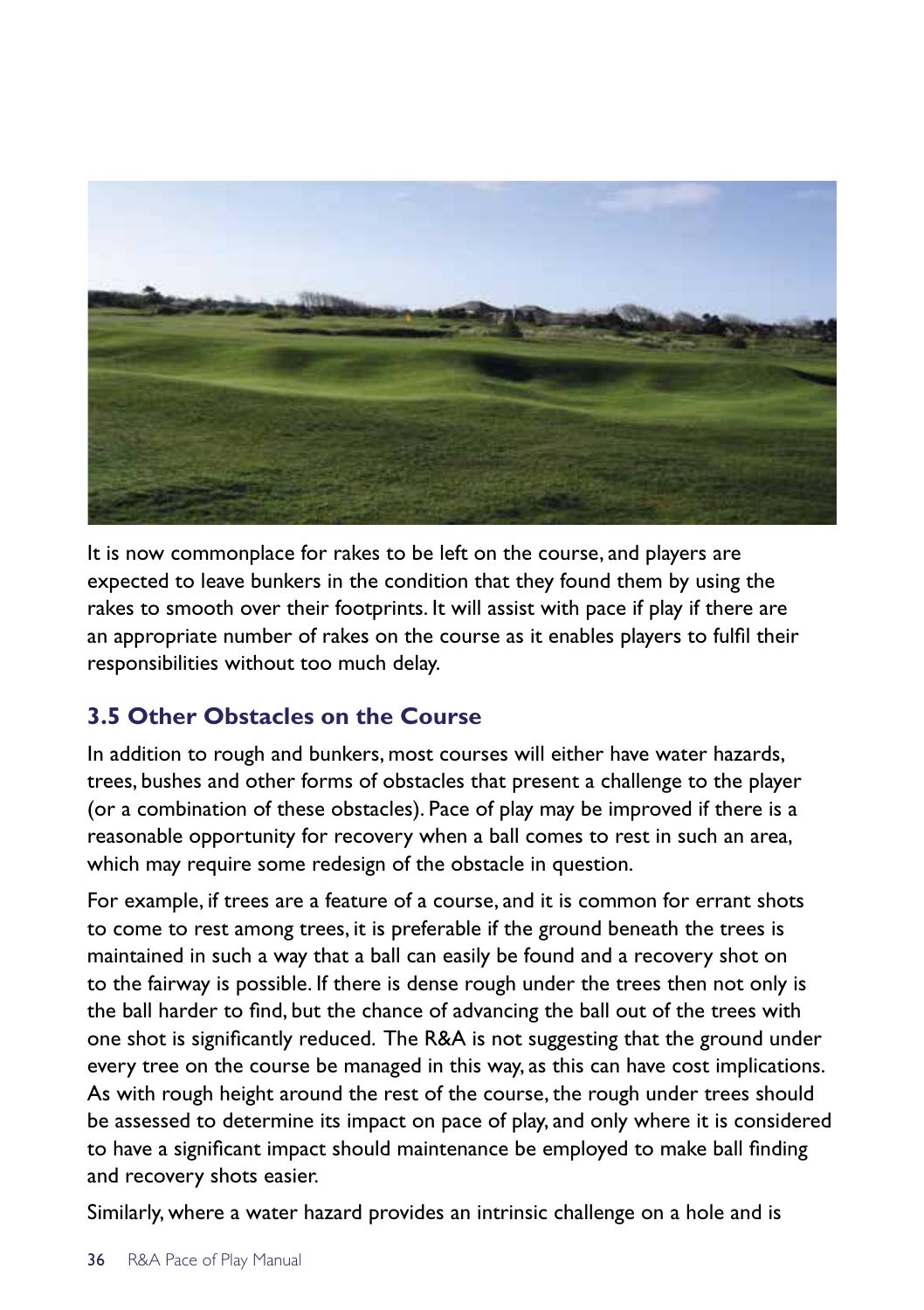likely to receive a large number of golf balls, resulting in players having to take relief under penalty, it will assist with pace of play if the player then has a reasonable place to make his next stroke from. If the relief under the Rules has players dropping in thick rough or in otherwise very difficult positions on a regular basis, this will have a negative impact on pace of play. In such situations, consideration should be given to improving the relief areas or, if this is not possible, providing dropping zones as additional options under the Rules.

# **3.6 The Putting Greens**

#### **a Introduction**

In general, around half of the strokes made during a round will be from on or around the putting greens. The more putts that players take to hole out, the longer a round will take. The number of chips and putts will be strongly influenced by a combination of the following factors:

- **•** the severity of the slopes on the greens
- **•** the speed of the greens,
- **•** the firmness of the greens, and
- **•** the position of the holes on the greens.

Pace of play will be negatively impacted when greens have severe slopes, are running at a quick pace and the holes are cut on or near the slopes. The impact of this combination is that it makes it harder for golfers to get the ball into the "tap in" zone, which means they take more putts and take longer to play.

## **b Green Speed**

The common method for measuring the speed of greens is by using the "Stimpmeter" to provide measurement in feet and inches. It is generally accepted that the faster the greens are, the harder it is for less-skilled players to putt. It is not possible to provide a definitive green speed that is appropriate for general play as it depends hugely on factors such as the slopes on the greens, wind speeds and the like but there is a tendency at many courses to have green speeds that are unnecessarily fast, particularly when it comes to competitions. It is more important that greens are smooth and true than fast. Fast greens may also mean that you are unable to utilise certain hole positions that the course architect had in mind.

With experience, those responsible for setting policy for green speed on a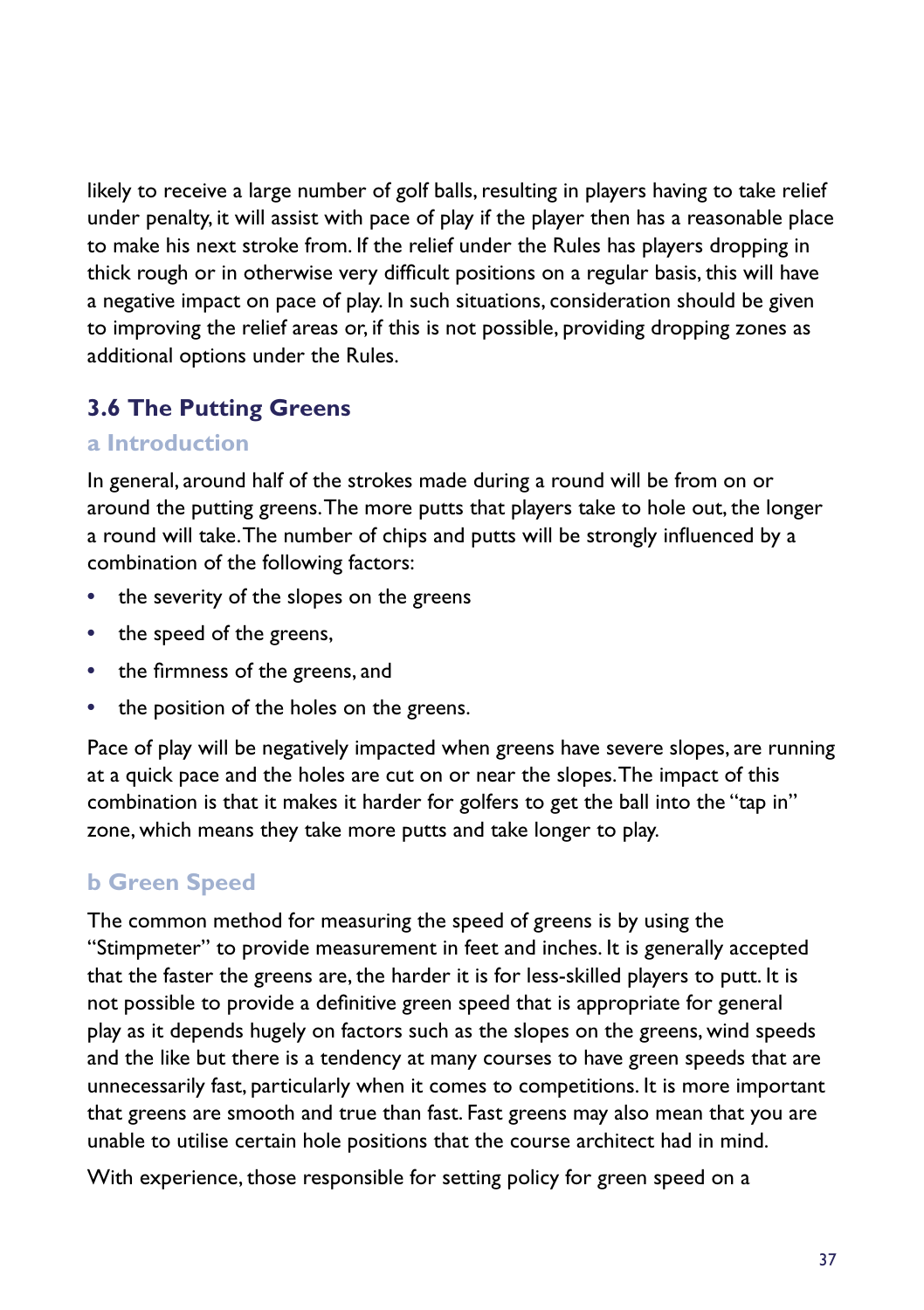course should be able to establish the speed whereby the greens become overly challenging for the majority of golfers. This in turn will allow for a policy on green speed to be established for general play, i.e. a more moderate green speed, which will ensure that the speed of the greens is not a factor that is contributing to slow play.

To provide some context on this point, at The Open Championship, played over seaside links courses that are susceptible to strong winds, The R&A sets a maximum green speed target of 10½ feet on the stimpmeter. When strong winds are forecast, the target speed will be reduced well below the maximum of 10½ feet.



#### **c Firmness of Greens**

Firmness of greens should also be a consideration. Soft, over watered greens are in no way being promoted. However, very firm greens do provide a stiff challenge for the majority of players in terms of holding the green with approach shots or with chip shots from around the green. This is not so much the case when it is possible to run the ball into the green, but when the green is protected at the front by bunkers or a slope, thereby requiring the ball to be pitched on the green, the firmness can have a significant impact on a player's ability to execute the shot successfully. In such situations, if the desire is to maintain firm greens (which often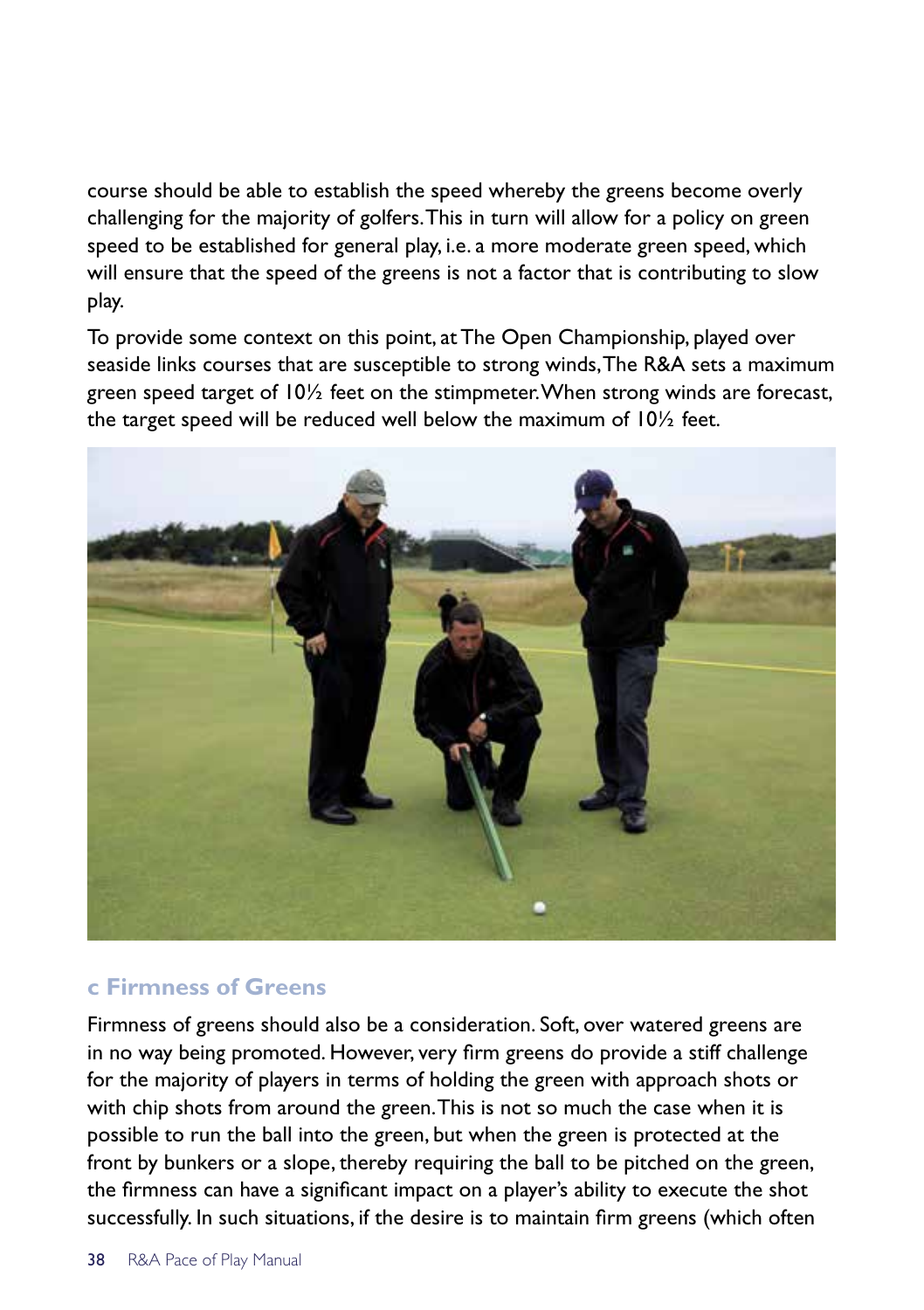is the sustainable approach to course maintenance), the positioning of the holes and the tees (referenced above) becomes very important so as to ensure that players are hitting appropriate clubs into greens.

To provide some context on this point, at The Open Championship, where measurements of firmness are taken with a "Clegg Hammer", The R&A aims for firmness values of approaches and greens between 110 and 150 gravities. It should be noted that these firmness values relate to links golf, where the ability to run the ball up to the hole is considered an intrinsic feature of the challenge of the courses.

## **d Hole Positions**

As referenced above, the positions in which the holes are cut on the greens has an impact on pace of play. If the holes are cut on or close to slopes, this inevitably makes it more challenging to stop the ball close to the hole with a putt (or a chip), and this means that lag putting and putting from close to the hole is made more difficult. In match play, this will mean fewer conceded putts, and in stroke play there will be fewer tap in putts. Locating the holes in flatter areas of the greens will reduce putting time and benefit the pace of play.



Hole positions can also have a significant impact on approach shots. If the hole is positioned close to the edge of the green or close to bunkers, water hazards or severe greenside run offs, the recovery shot will be more difficult or the penalty will be more severe for a slightly errant shot. If the focus is on reducing the time taken to play, then the hole positions should offer a greater margin for error with the approach shot.

For additional guidance on Hole Positions, see Appendix J.

# **3.7 Course Routing**

While there may be a traditional sequence of holes at a course, this may not in fact be the optimum routing from a pace of play point of view. If that is the case, it may be worth considering using an alternative routing for general play, or reconsidering the routing for all play.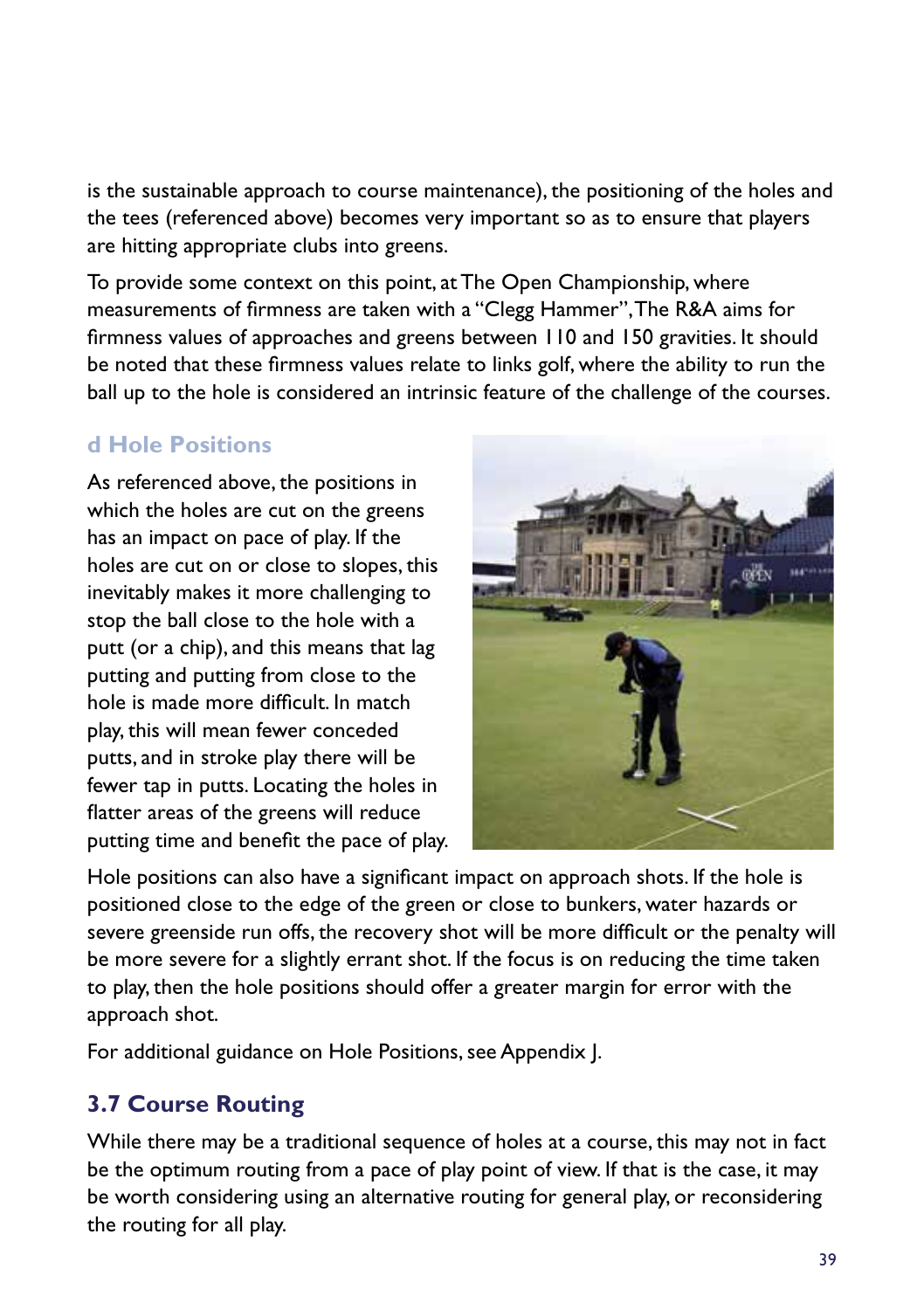As referenced above, a difficult hole may create a bottleneck on the course, which may have a lasting and detrimental impact on pace of play.

If it is impractical to alter the bottleneck hole or there is no desire to do so, having a bottleneck hole early in the round is often preferable to having it later in the round as play will flow for groups after they have played that hole. This can be achieved through altering the routing of the holes or simply by reversing the nines.

If the course has considerable walks from greens to tees, it is worth considering whether the sequence the holes are played in is contributing to pace of play issues. Altering course routing may provide shorter walking distances from greens to tees, which in turn may reduce round times.

## **3.8 Cart Path Location**

If players using golf carts are required to keep their carts on the paths or only follow specific routes, the locations of the cart paths will impact on how quickly and easily players can get to their ball to play their next shot.

If cart paths are only located on one side of a hole (which is common due to lack of space or cost implications), this will increase the time it takes to play as there will be many occasions when a player needs to walk a considerable distance to access his or her ball on the other side of the hole.

Where cart golf is common, and the cart paths are not well situated from a pace of play perspective, consideration should be given to allowing players to take the carts onto the fairways. If turf conditions allow, being able to grant such permission will benefit the pace of play. It is recognised that this may be a difficult judgement to make and a flexible policy might serve to create some confusion. Any potential confusion should be easily overcome with clear signage and verbal guidance at the starting tee.

Where a course has back tees that should only be used by elite golfers, it can assist in diverting attention away from the back tees for regular play if the cart paths are routed away from the back tees. If players don't drive past the back tees they are less likely to want to use them.

## **3.9 Distance Information**

While the use of distance-measuring devices has become quite common, there are still many golfers who do not use such devices. Many golfers are quite happy with an approximate yardage. To assist such golfers, easily located distance markers can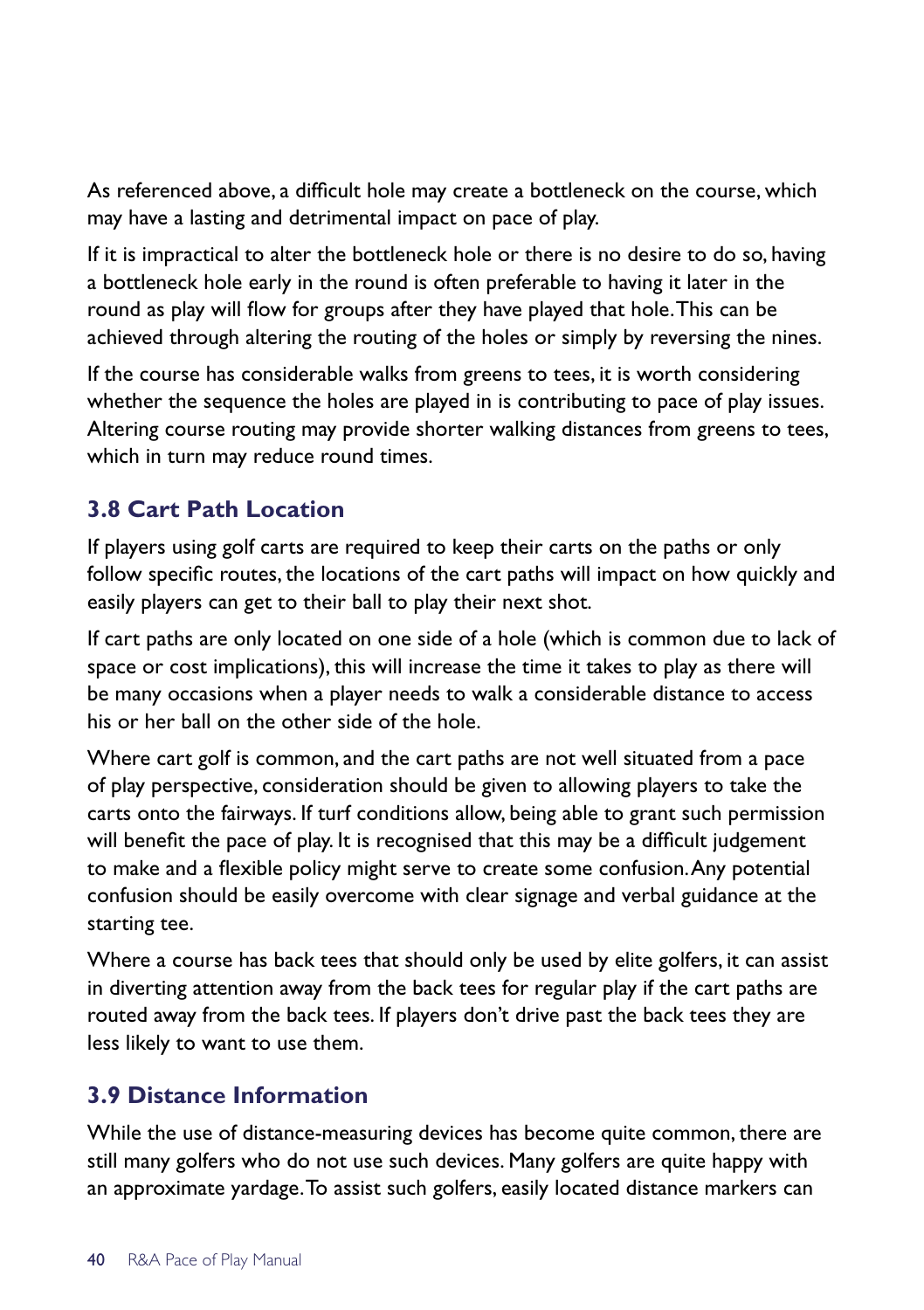help with pace of play. In this regard, a stake at the side of the fairway is often more easily seen than a ground level disc. Providing distance information on sprinkler heads can also be of assistance.

## **3.10 Signage**

The claim is often made that it is visitors to courses that cause slow play rather than the members. To reduce the likelihood of this, ensure that there is clear signage directing players who are unfamiliar with the course to the quickest route to help them navigate their way around the course, for example from the green to the next tee.

## **3.11 Course Rating**



It is worth pointing out that if a course does make permanent and significant changes to the set-up of the course (e.g. significant widening of fairway widths), it is recommended that the national association is advised as there may be an impact on the course rating for handicapping purposes.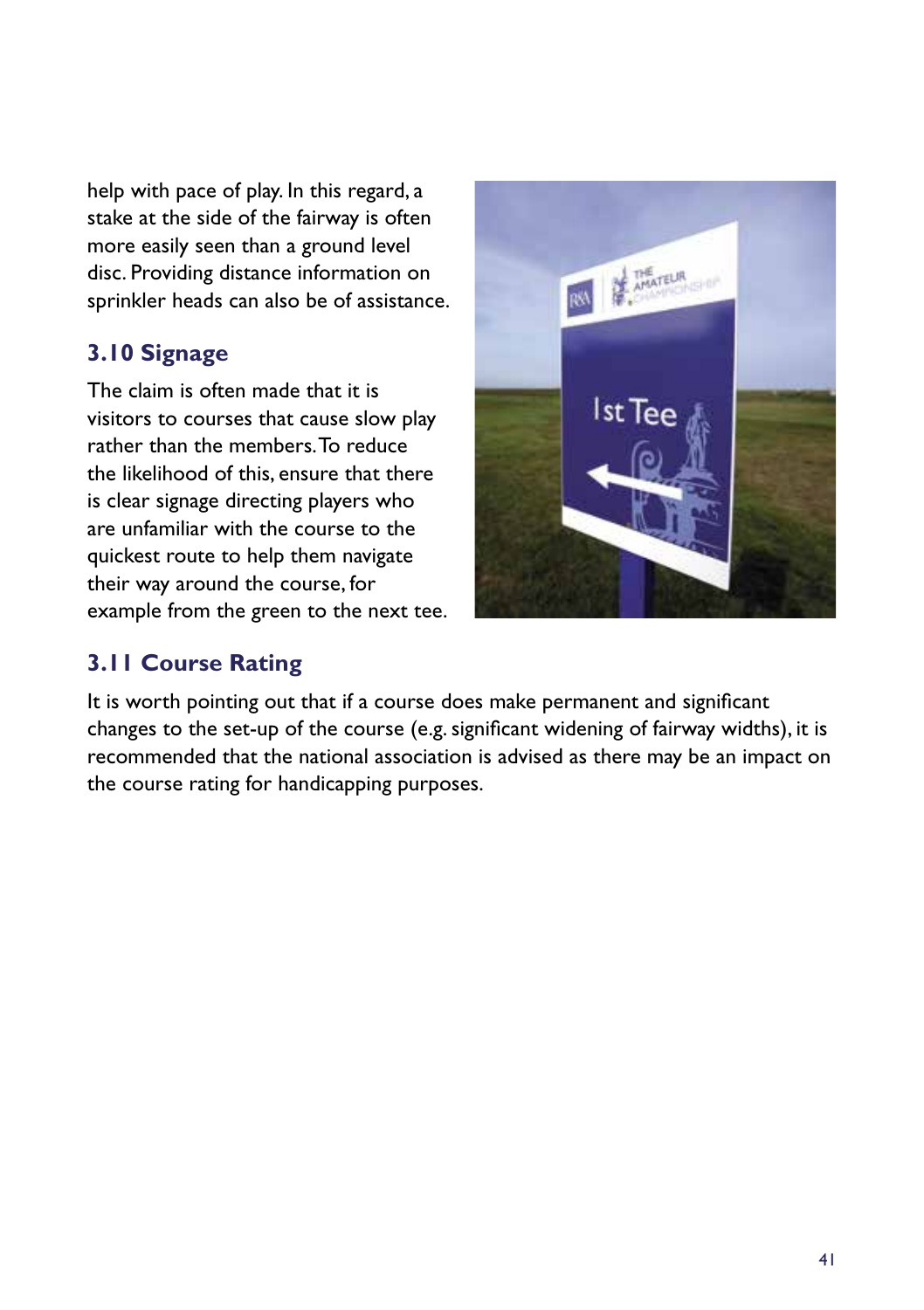# 4. Player Behaviour

# **4.1 Introduction**

This Manual has highlighted that it is wrong to think that players are the cause of all issues relating to pace of play, but, nevertheless, the behaviour of the players on the course also needs to be examined.

There is no doubt that one group, or even one player, can create issues for all of the other players on the course by demonstrating poor etiquette in relation to pace of play.

The guidance in the following section is intended to assist players in improving their pace of play. That said, it will often require another person, for example a fellowplayer or an administrator, to advise a player that he or she needs to improve their pace of play. This section should also assist such a person in identifying why the player concerned has an issue with pace of play, and it will allow for solutions to be offered to that player to remedy the situation.

# **4.2 Player Ability**

Playing ability is a factor that can result in certain players taking more time to play than others. All other things being equal, it will take longer to play 95 shots than it will to play 75 shots. If four players in a group are playing 95 shots each compared to four players in another group playing 75 shots each, the difference is amplified.

However, the beauty of golf is that it is a sport for players of all abilities, and the unique handicapping system means that players of all abilities can compete equitably against one another. Nevertheless, if a course is simply too difficult for players who

are not of a certain ability (for example because the distance to carry the "trouble" is too far, the greens are very sloped, the bunkers are very deep, etc.), it becomes impossible for those players to play the course in a reasonable amount of time. In such cases, players should be encouraged to play a course that is more commensurate with their

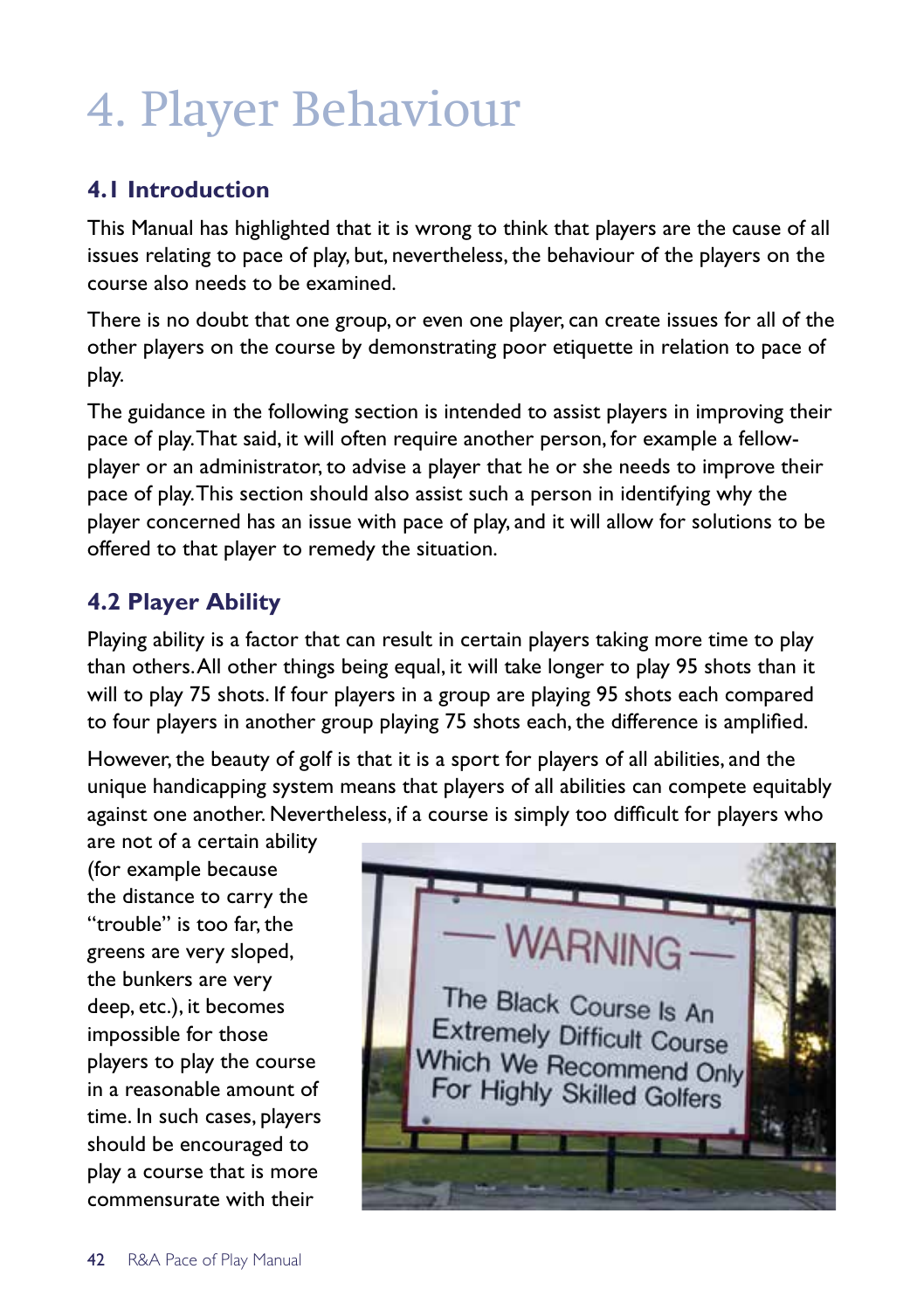ability and which, realistically, they may enjoy more.

It could be the case that the course itself is not too difficult, but players are playing the course from tees that make it too difficult for them. As mentioned in the sections above, alternative teeing options should be made available and highlighted to players, but the players themselves have to take responsibility for choosing the correct tees for their ability.

It is not always necessary for every player in the group to play from the same set of tees. Handicap adjustments and course ratings can take account of players playing from different tees, while retaining the ability for players to compete against each other equitably for the same prizes and trophies.

# **4.3 Being Aware of Position on the Course**

Players need to be aware of their group's position on the course, and how they are impacting on the pace of play of other groups.



The basic advice in this regard is that if a group keeps up with the group in front, the players in that group will rarely be accused of slow play. Players should always be looking forward to ensure that they are maintaining a good position in relation to the group in front, for example, making sure that they do not have an empty par 4 hole in between them.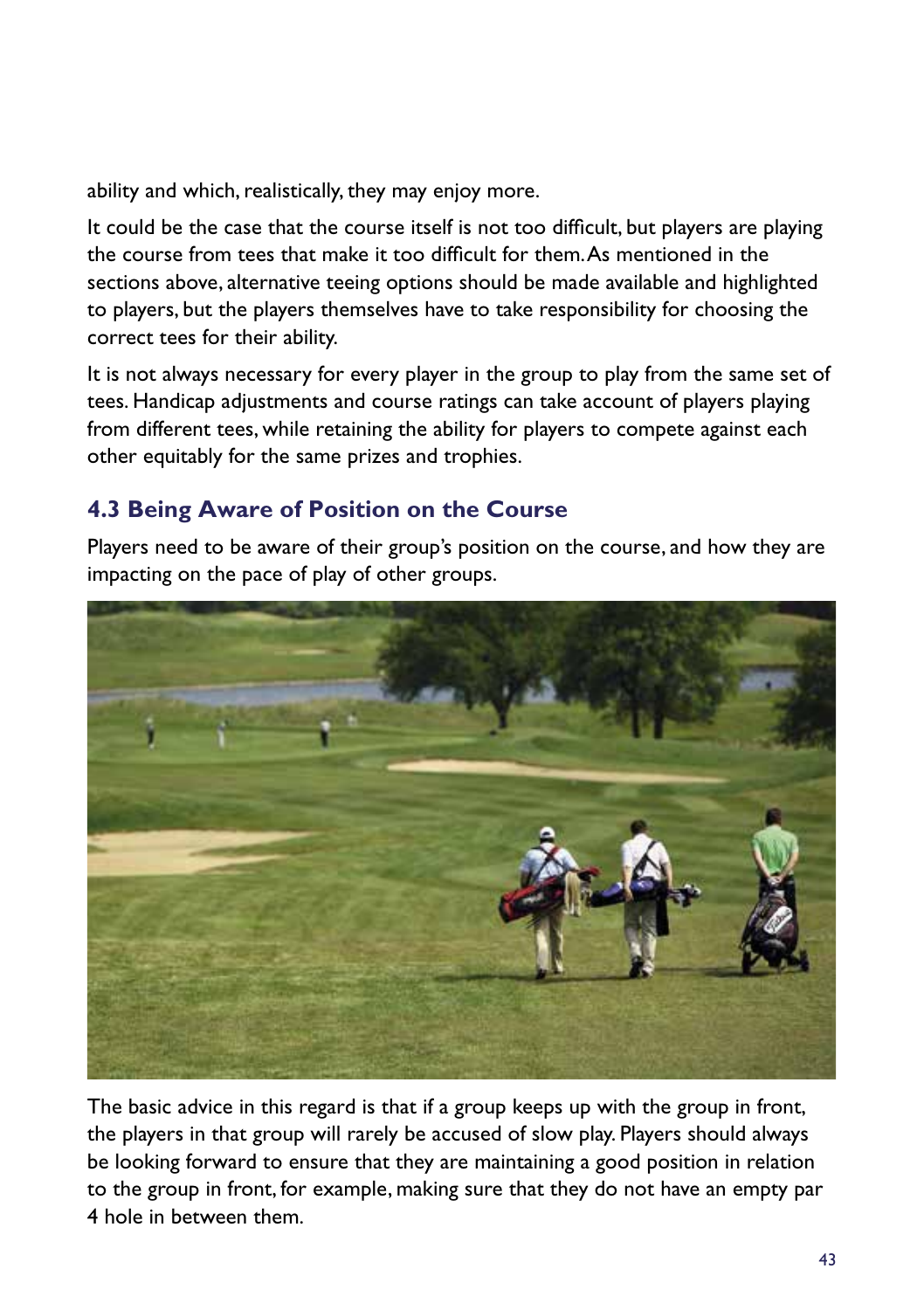If ground has been lost on the group in front, then all of the players in the group should take responsibility for making up that ground as quickly as possible. It is inevitable that there will be holes that take longer to play than would normally be the case, either due to bad play or some other delay, but the key is for the all the players in that group to ensure that the group gets back into position promptly. The self-assessed pace of play control system (see Appendix I) can assist in ensuring that players take responsibility for making up lost ground.

# **4.4 Allowing Faster Groups to Play Through**

If a group cannot keep its position on the course for whatever reason, and is delaying the group behind, then it should invite the group behind to play through so that group can play at the pace it is capable of.

Inviting a group behind to play through means that it will take longer for the group doing the calling through to complete the round. This is due to having to wait for the "playing through" group to get out of range before continuing play. However, while the round time may be slightly increased, it is likely that the "inviting" group will enjoy its game more without being constantly pressurised by the group behind, and the group that has been allowed to play through will have had their enjoyment enhanced.

Sometimes, if a number of groups on the course are playing slowly, playing through does not always achieve its objective, but it remains good etiquette.

## **4.5 Being Ready to Play**

The main criticism levelled against slow players in The R&A's pace of play survey was that such players were not ready to play when it was their turn.

Being ready to play should be very easy. While taking care not to distract other players or compromise safety, all that is required is that a player should do the following while waiting for others to play:

- **•** Walk efficiently to the ball putting their glove on in the process
- **•** Assess the shot, including any calculation of distance the player wants to make, or line up the putt, and
- **•** Make a decision on club selection

It is even more important that the first person in a group to play carries out these tasks promptly.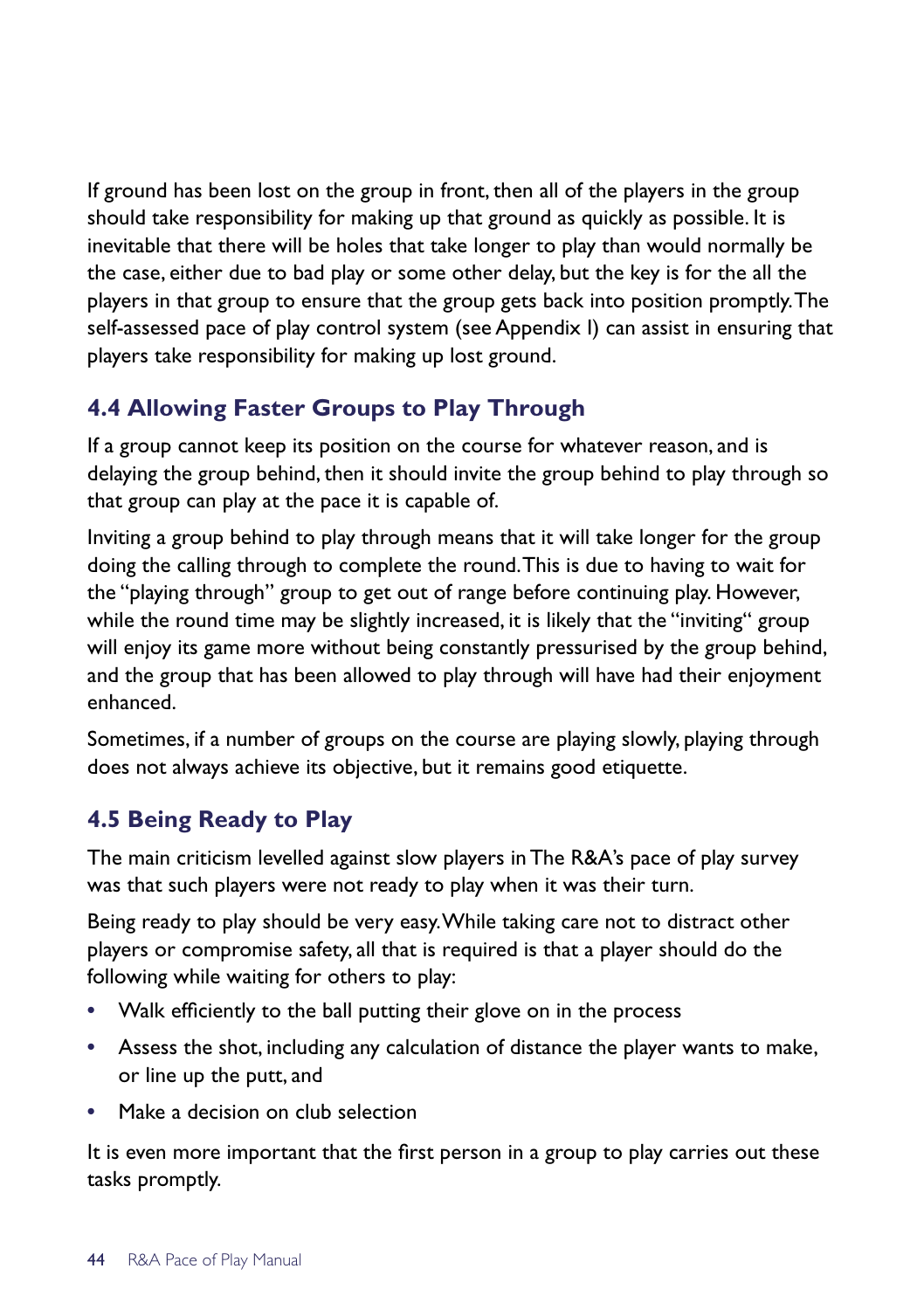

Considerable time will be saved during the course of a round if players do these things efficiently and non-intrusively while others are playing. The frustration comes when a player stands by their ball watching others in the group playing, and only when it is their turn do they begin to prepare for the shot.

Combined with an efficient pre-shot routine, the seconds that can be taken off each stroke by being ready to play, multiplied by the number of strokes played each round, multiplied by the number of players in a group, can have a massively positive impact on the time it takes to play a round of golf.

For example:

- **•** Each player in a four-ball takes an average of 5 seconds less to play each shot
- **•** Each player plays 80 shots
- **•** 80 shots x 5 seconds x 4 players = 26 minutes and 40 seconds

That means that, ignoring all other variables, the four-ball would play in 26 minutes and 40 seconds less time simply by shaving off an average of 5 seconds per shot.

# **4.6 Imitating Elite Golf**

While in no way looking to excuse any elite golfers who may take an excessive time to play, it is recognised that tour professionals make their living from the sport and, understandably, may wish to take slightly longer to assess their shots than regular golfers. In addition, the skill level of the elite golfer is such that certain detailed information will have a bearing on shot selection and execution, and it may require more time to assess this information.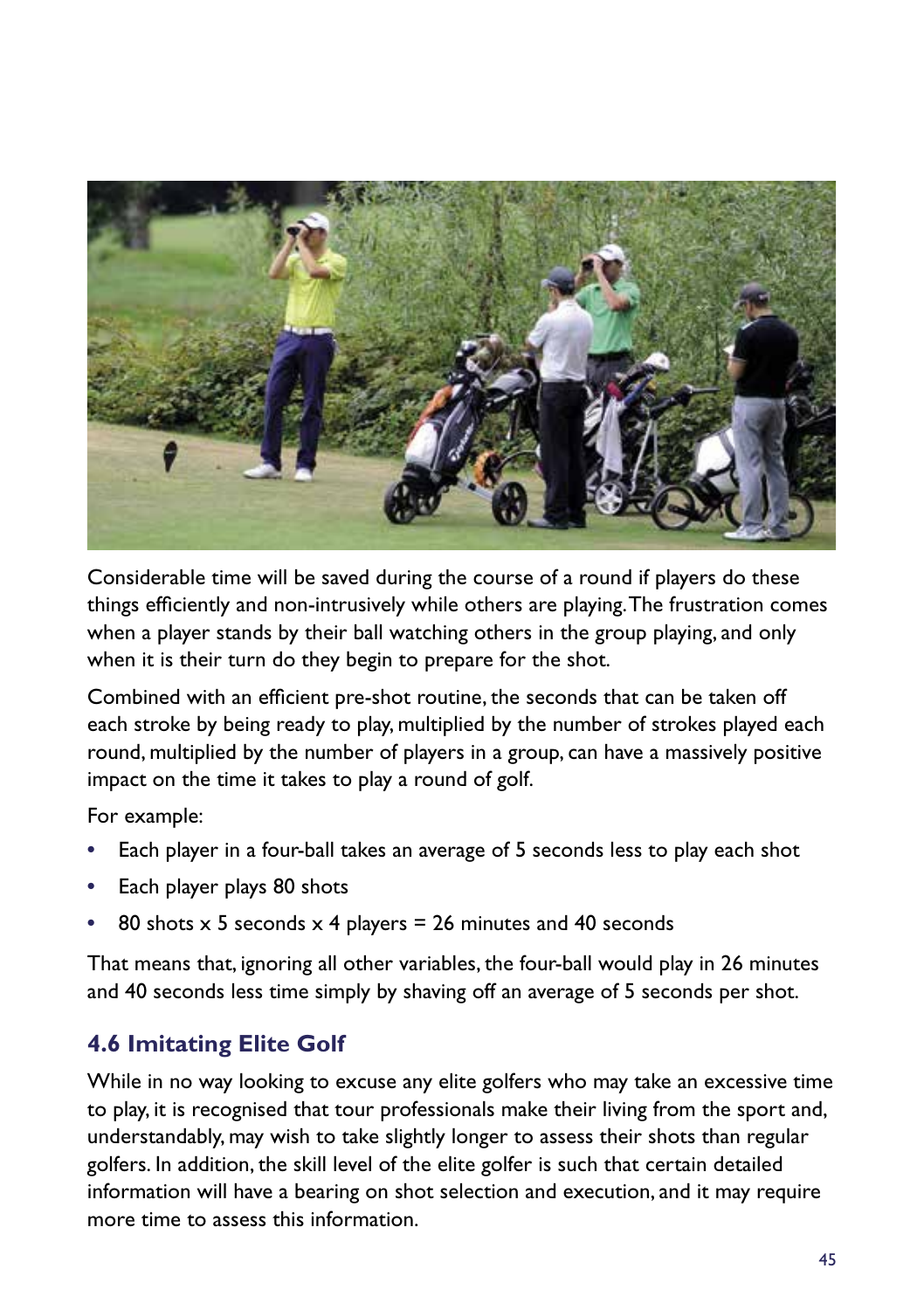This is not the case for the vast majority of amateur golfers and, therefore, it is often unnecessary for them to prepare for their shots in the same way as the elite golfer does. The consequence of doing so is simply to increase the time taken to play each shot with no tangible benefit in performance. Therefore, the futile mimicking of elite golfers should be avoided.

Common examples of this are:

- **•** determining precise distances for shots when approximate distances would suffice
- **•** studying the line of putt from multiple angles, and
- **•** marking, lifting and replacing a ball that is close to the hole before holing out.

# **4.7 Various Actions Players Can Take to Improve Pace of Play a Position of Bags or Carts**

When players are approaching the green, golf bags or carts should be positioned to allow for quick and efficient movement off the green towards the next tee.

# **b Marking Score Cards**

While it is strongly recommended that players remain at the green to watch the other players in their group hole out, the marking of score cards should not be done at the green if this may delay play of the group behind. Mark score cards on the way to or at the next tee. That said, the player who is first to play from the next tee should play first and then mark the card.



# **c Playing a Provisional Ball**

Ball searches and lost balls are a feature of golf, but they do cause delay. The delay can be significantly minimised if the player whose ball might be in danger of being lost has played a provisional ball. A player should play a provisional ball if they think that their ball may be out of bounds or if there is any possibility that it may be lost, other than when it is clearly in a water hazard.

The result of playing a provisional ball is that the player will not have to return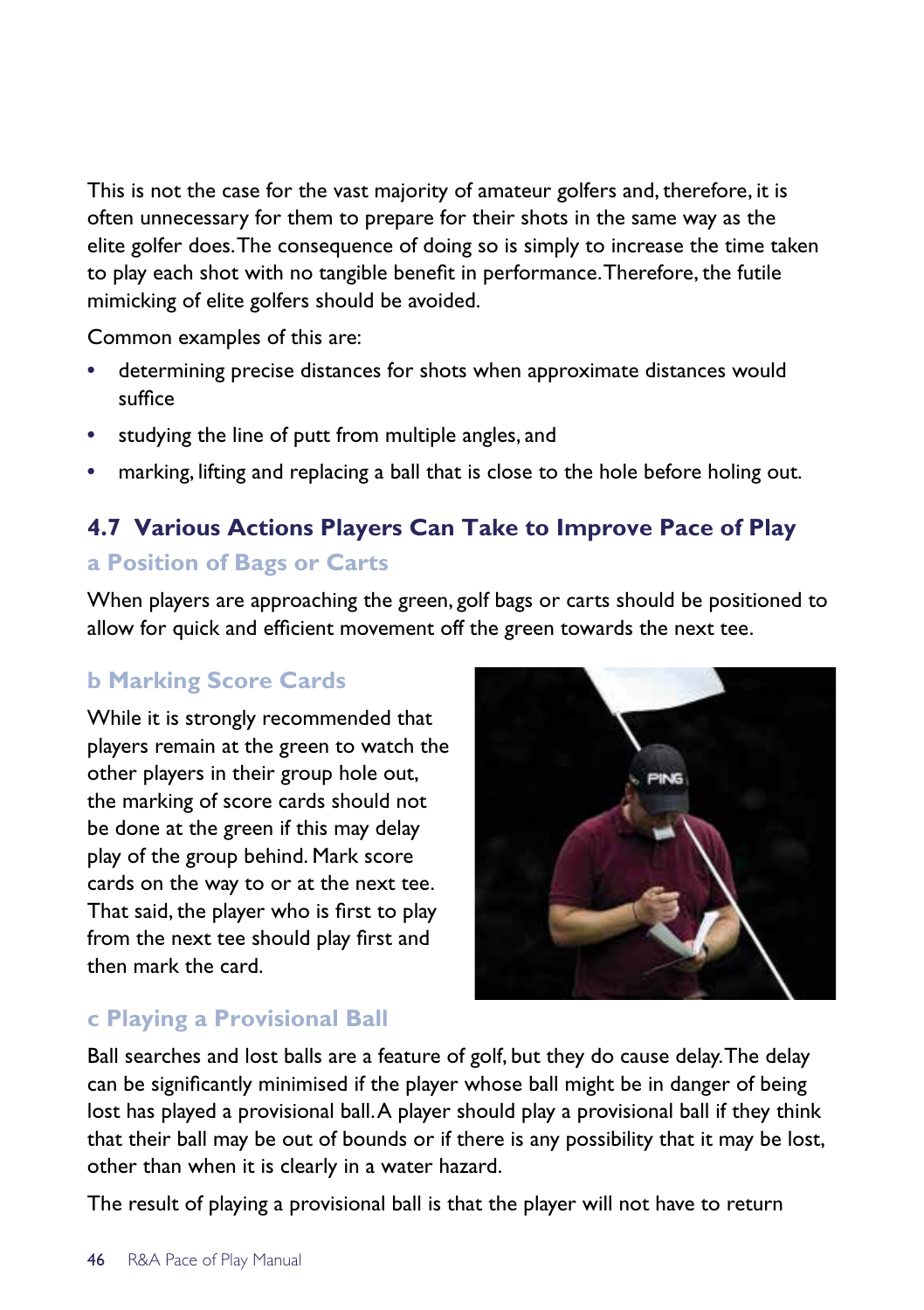to the spot of the previous stroke to put another ball into play. Another practical result is that often, having played a provisional ball, the player is less concerned with taking the full five minutes to search for the original ball in the knowledge that the hole can be completed with the provisional ball.

# **d Watching the Flight of the Ball Carefully**

The problem of lost balls can be significantly reduced if all players in a group make a conscious effort to watch each other's shots and their own shots as carefully and as often as possible. This will result in less searching time and fewer lost balls.



## **e "Ready Golf"**

As referenced in the Management Practices section above, playing "ready golf" is permissible in stroke play and can improve pace of play. Even if the management at a course has not made a request for players to play "ready golf", players in stroke play can agree to do so.

# **f Choosing an Appropriate Form of Play**

The vast majority of golf is not overseen by a committee or other administrator, which means it is the golfers themselves who decide how many players will be in their groups and what the form of play will be. The choices that are made will impact on how long it takes to play.

If golfers wish to play a form of stroke play, then it is best if they don't play in four-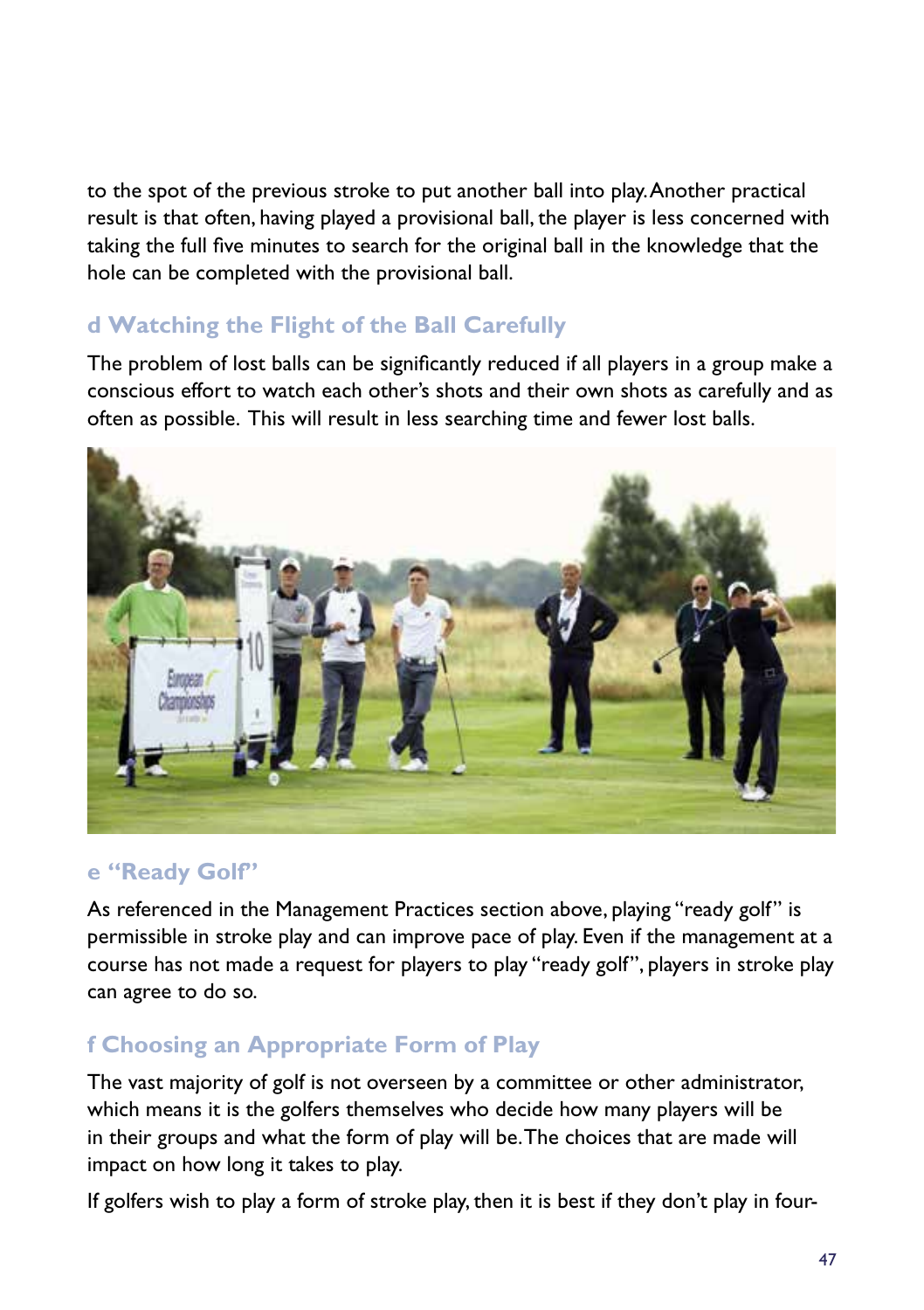balls when the time taken to play is a concern. Similarly, pace of play is likely to be better if they use a modified form of stroke play such as Stableford or bogey/par.

As stated above, if players wish to play quickly, they should consider playing in smaller groups and/or playing match play, which tends to be a faster form of play.

## **g Choosing an appropriate time to play**

If golfers want to play quickly, they should attempt to get one of the first starting times of the day and set the pace or choose a quieter time of the day when the course may be under-utilised.

## **4.8 Physical Limitations**

While all of the guidance above relating to being ready to play, positioning of bags and carts, etc applies to all golfers regardless of physical limitations, it is important to recognise that golfers may be restricted in how quickly they can play due to their maximum walking speed. This may be particularly relevant to elderly golfers or golfers with disabilities or injuries. There is a fine balance between encouraging play at a good pace and excluding those who simply cannot play at the prescribed pace. Common sense expectations need to be adopted.

## **4.9 Have you been told you are a "Slow Player"?**

Golfers don't often accuse other golfers of being slow players without good reason. Telling another player that they are a slow player will often only occur after a considerable period of frustration having observed that player causing pace of play difficulties and consistently failing to act in accordance with the guidance outlined above.

Consequently, if you, on more than one occasion, have been told that you are a slow player it probably means that you are. This does not make you a bad person, and it does not give someone the right to be impolite towards you. However, it does suggest that you should take immediate positive steps to do something about it so that the same accusation is not made again. You can do this by asking for advice from the players you play with on what it is that they believe causes you to be slow. It should then be relatively easy for you to make some minor adjustments to the way you play golf which will make you a quicker player, which will mean you are not negatively impacting on the enjoyment of other players on the course, and which will make you a more enjoyable person to play with.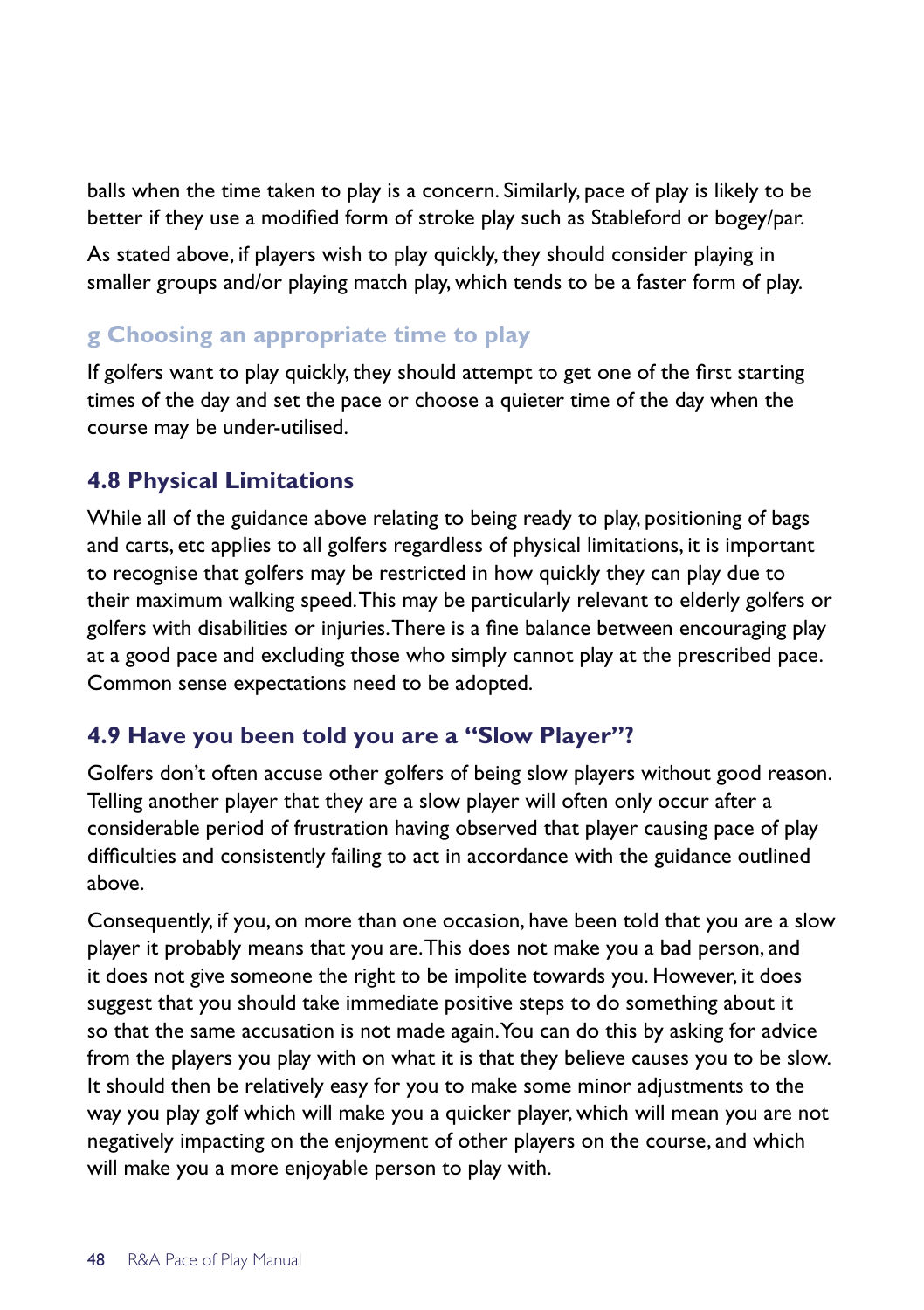Importantly, you are more likely to enjoy your golf without feeling the pressure of being scrutinised by your fellow players.



There is a natural reluctance to tell a fellow golfer that he or she is slow for fear of confrontation or appearing rude. Clubs should foster a culture where feedback is seen to be positive, and golfers welcome that feedback in order to ensure that they can improve their behaviour, routines and pace of play. Establishing a reasonable time par is necessary to enable appropriate feedback to be given, without a time par it is impossible to gauge whether a player or group is fast or slow.

Each player should be encouraged to time (and possibly even film) their own preshot routine for various shots, e.g. tee, fairway, bunkers, chipping and putting, from the moment they reach their ball to the time of impact, to ascertain how long they take and where seconds can be saved.

Having a Pace of Play Chairperson (referred to in the Management Practices section above) can be very useful. It enables players to make any complaints about slow players to the Chairperson who can then assess whether the complaints are justified. If the complaints are justified, the Chairperson can then assist the player in improving their pace.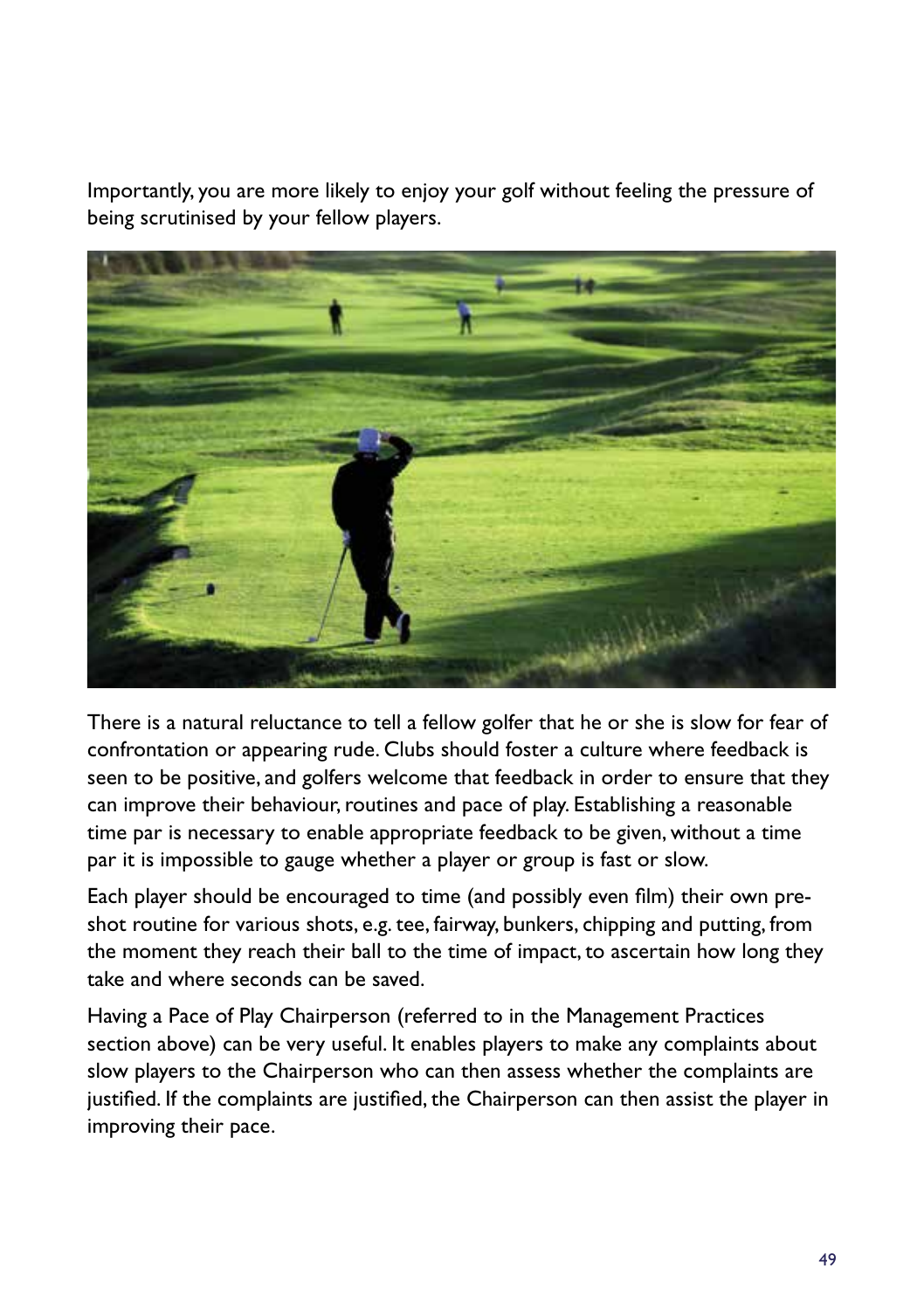# 5. Conclusion

There are a variety of reasons for wanting to improve pace of play – greater customer satisfaction, increased revenue, higher membership numbers and increased participation – and there are a variety of ways of achieving the goal.

First, a facility needs to assess if it has a problem, and this can only be done properly through soliciting opinion and gathering data. From that point it becomes possible to set goals, assess where the issues lie and implement measures to tackle the problems.

The issues may lie with management practices, course set up or with the players, or a combination of the three. There may be a single solution or a combination of solutions, and sometimes finding the right combination may involve trial and error.

Nevertheless, The R&A believes that any members' club, public course, resort, tournament committee or golfing body can implement measures that will produce genuine and lasting improvements in pace of play and flow around a course. This Manual provides the tools to do it. We strongly encourage you to use them.

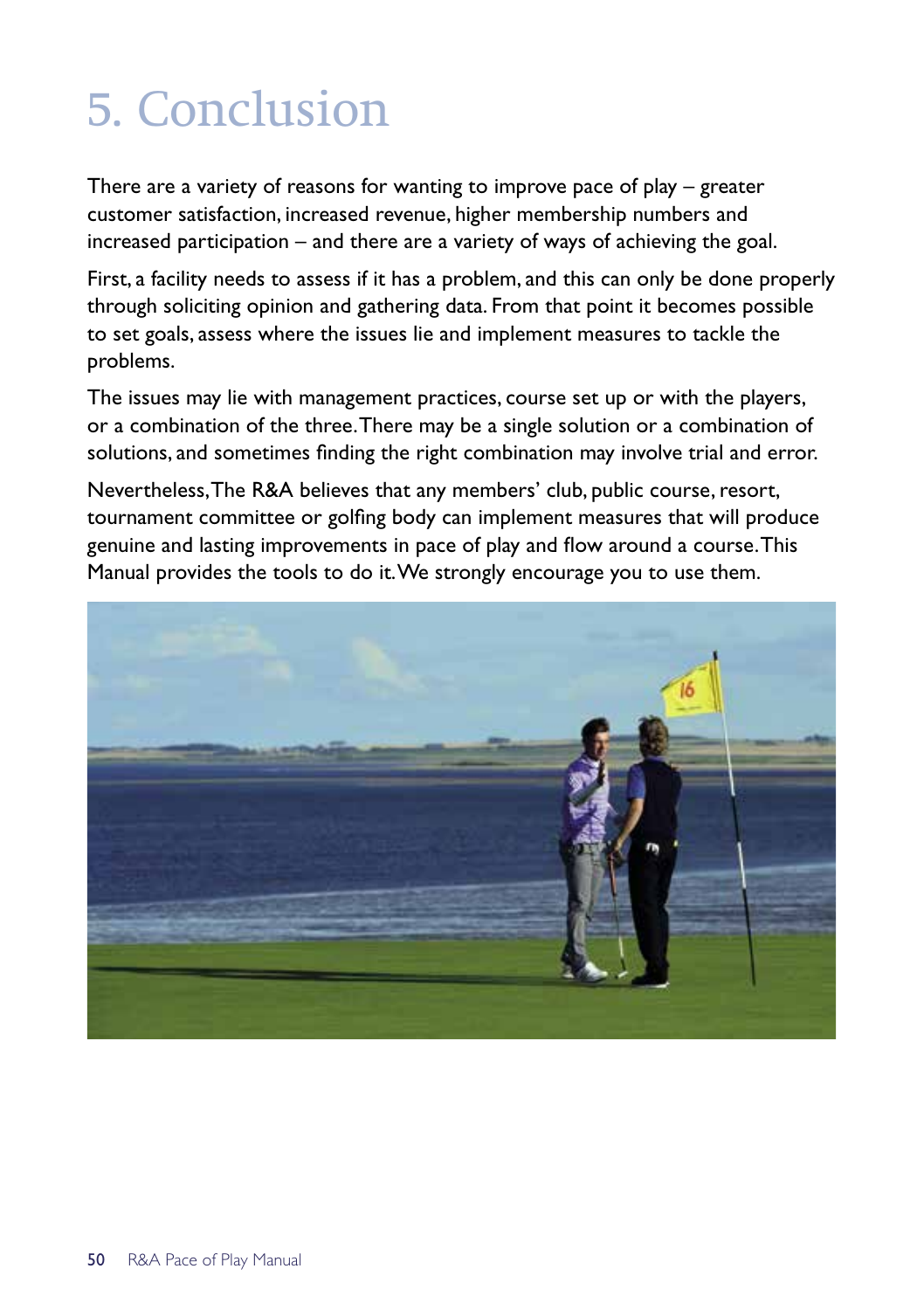# 6. Appendices

# **A. Data Collection Template**

Date

Day of week

| Group<br>No.            | $\mathsf{Tees}$<br>Used | Start<br>time | End<br>time | Number<br>of golfers | Comments (finished out of order, lost<br>balls etc, number and types of DMD) | Duration | Members/<br>Visitors | $\mathsf{C} {\sf addies}/$<br>Cart |
|-------------------------|-------------------------|---------------|-------------|----------------------|------------------------------------------------------------------------------|----------|----------------------|------------------------------------|
| T                       |                         |               |             |                      |                                                                              |          |                      |                                    |
| $\mathbf 2$             |                         |               |             |                      |                                                                              |          |                      |                                    |
| 3                       |                         |               |             |                      |                                                                              |          |                      |                                    |
| $\overline{\mathbf{4}}$ |                         |               |             |                      |                                                                              |          |                      |                                    |
| 5                       |                         |               |             |                      |                                                                              |          |                      |                                    |
| 6                       |                         |               |             |                      |                                                                              |          |                      |                                    |
| 7                       |                         |               |             |                      |                                                                              |          |                      |                                    |
| 8                       |                         |               |             |                      |                                                                              |          |                      |                                    |
| 9                       |                         |               |             |                      |                                                                              |          |                      |                                    |
| $\overline{10}$         |                         |               |             |                      |                                                                              |          |                      |                                    |
| $\bar{\mathbf{I}}$      |                         |               |             |                      |                                                                              |          |                      |                                    |
| 2                       |                         |               |             |                      |                                                                              |          |                      |                                    |
| $\vert$ 3               |                         |               |             |                      |                                                                              |          |                      |                                    |
| 4                       |                         |               |             |                      |                                                                              |          |                      |                                    |
| 15                      |                         |               |             |                      |                                                                              |          |                      |                                    |
| 6                       |                         |               |             |                      |                                                                              |          |                      |                                    |
| 17                      |                         |               |             |                      |                                                                              |          |                      |                                    |
| 18                      |                         |               |             |                      |                                                                              |          |                      |                                    |
| 19                      |                         |               |             |                      |                                                                              |          |                      |                                    |
| $20\,$                  |                         |               |             |                      |                                                                              |          |                      |                                    |
| 21                      |                         |               |             |                      |                                                                              |          |                      |                                    |
| ${\bf 22}$              |                         |               |             |                      |                                                                              |          |                      |                                    |
| 23                      |                         |               |             |                      |                                                                              |          |                      |                                    |
| 24                      |                         |               |             |                      |                                                                              |          |                      |                                    |
| 25                      |                         |               |             |                      |                                                                              |          |                      |                                    |
| 26                      |                         |               |             |                      |                                                                              |          |                      |                                    |
| $27\,$                  |                         |               |             |                      |                                                                              |          |                      |                                    |
| 28                      |                         |               |             |                      |                                                                              |          |                      |                                    |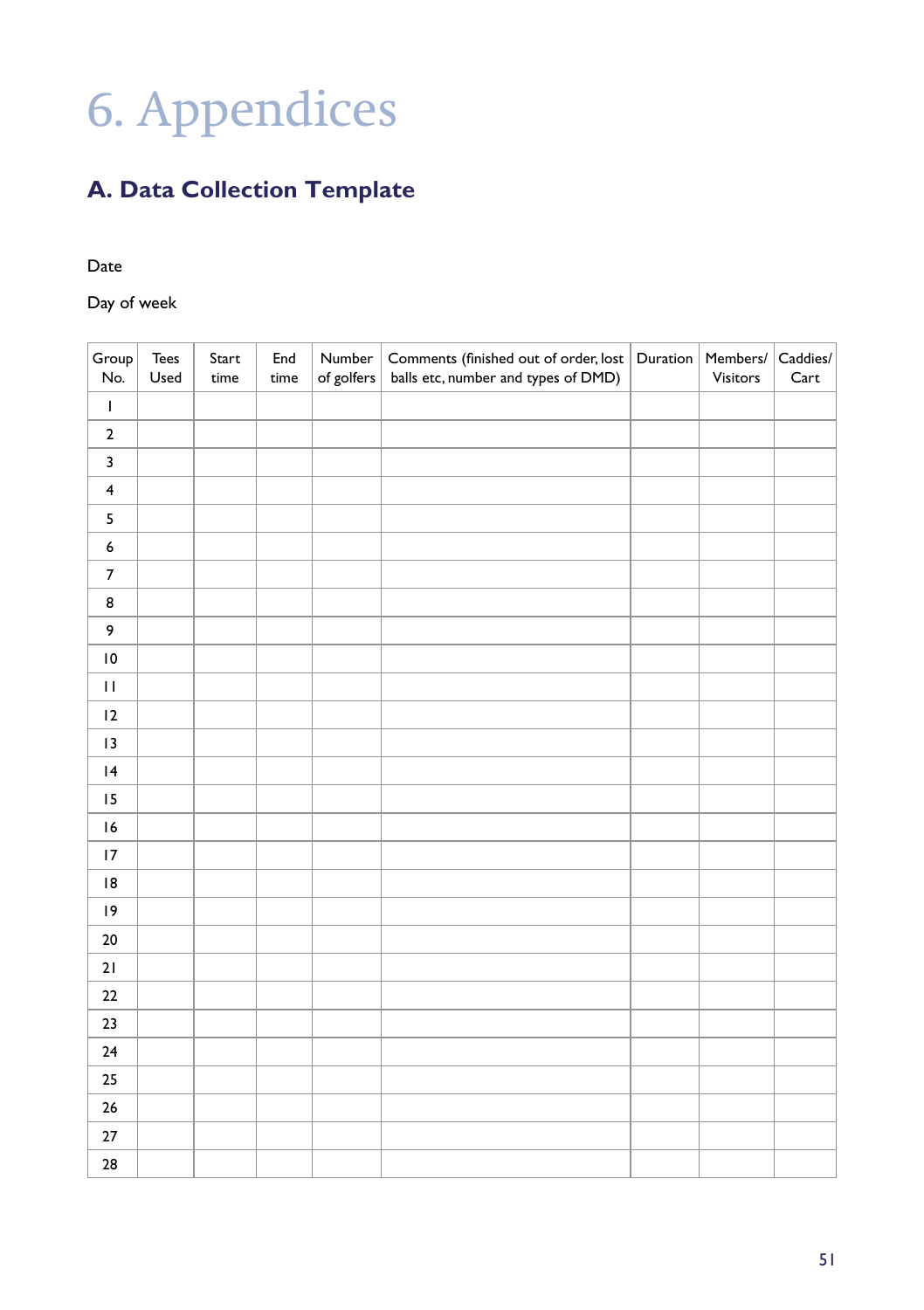# **B. Two Tee Start Guidance**

Two Tee Start – 156 Players playing in 3-balls with 10 minute starting intervals

| Ist Tee am   |                   | 10th Tee am |                   |
|--------------|-------------------|-------------|-------------------|
| Game No.     | <b>Start Time</b> | Game No.    | <b>Start Time</b> |
|              | $7.30$ am         | 4           | $7.30$ am         |
| $\mathbf{2}$ | $7.40$ am         | 15          | 7.40 am           |
| 3            | 7.50 am           | 16          | 7.50 am           |
| 4            | $8.00$ am         | 17          | $8.00 a$ m        |
| 5            | 8.10 am           | 18          | 8.10 am           |
| 6            | 8.20 am           | $ 9\rangle$ | $8.20$ am         |
| 7            | $8.30$ am         | 20          | 8.30 am           |
| 8            | 8.40 am           | 21          | 8.40 am           |
| 9            | 8.50 am           | 22          | 8.50 am           |
| 10           | $9.00$ am         | 23          | $9.00$ am         |
| П            | 9.10 am           | 24          | 9.10 am           |
| $ 2\rangle$  | $9.20$ am         | 25          | $9.20$ am         |
| 13           | 9.30 am           | 26          | $9.30$ am         |

| Ist Tee pm |                   | 10th Tee pm |                   |
|------------|-------------------|-------------|-------------------|
| Game No.   | <b>Start Time</b> | Game No.    | <b>Start Time</b> |
| 27         | 12.00 pm          | 40          | 12.00 pm          |
| 28         | 12.10 pm          | 41          | 12.10 pm          |
| 29         | 12.20 pm          | 42          | 12.20 pm          |
| 30         | 12.30 pm          | 43          | 12.30 pm          |
| 31         | 12.40 pm          | 44          | 12.40 pm          |
| 32         | 12.50 pm          | 45          | 12.50 pm          |
| 33         | $1.00$ pm         | 46          | $1.00$ pm         |
| 34         | I.I0 pm           | 47          | I.IO pm           |
| 35         | 1.20 pm           | 48          | 1.20 pm           |
| 36         | 1.30 pm           | 49          | 1.30 pm           |
| 37         | 1.40 pm           | 50          | $1.40$ pm         |
| 38         | 1.50 pm           | 51          | 1.50 pm           |
| 39         | 2.00 pm           | 52          | 2.00 pm           |
|            |                   |             |                   |

| l 0th Tee am |                   |  |  |  |
|--------------|-------------------|--|--|--|
| Game No.     | <b>Start Time</b> |  |  |  |
| 14           | 7.30 am           |  |  |  |
| 15           | 7.40 am           |  |  |  |
| 16           | 7.50 am           |  |  |  |
| 17           | 8.00 am           |  |  |  |
| 18           | 8.10 am           |  |  |  |
| 19           | $8.20$ am         |  |  |  |
| 20           | $8.30$ am         |  |  |  |
| 21           | 8.40 am           |  |  |  |
| 22           | $8.50$ am         |  |  |  |
| 23           | 9.00 am           |  |  |  |
| 24           | 9.10 am           |  |  |  |
| 25           | 9.20 am           |  |  |  |
| 26           | 9.30 am           |  |  |  |

| 10th Tee pm |            |
|-------------|------------|
| Game No.    | Start Time |
| 40          | 12.00 pm   |
| 41          | 12.10 pm   |
| 42          | 12.20 pm   |
| 43          | 12.30 pm   |
| 44          | 12.40 pm   |
| 45          | 12.50 pm   |
| 46          | $1.00$ pm  |
| 47          | $1.10$ pm  |
| 48          | 1.20 pm    |
| 49          | 1.30 pm    |
| 50          | $1.40$ pm  |
| 51          | 1.50 pm    |
| 52          | 2.00 pm    |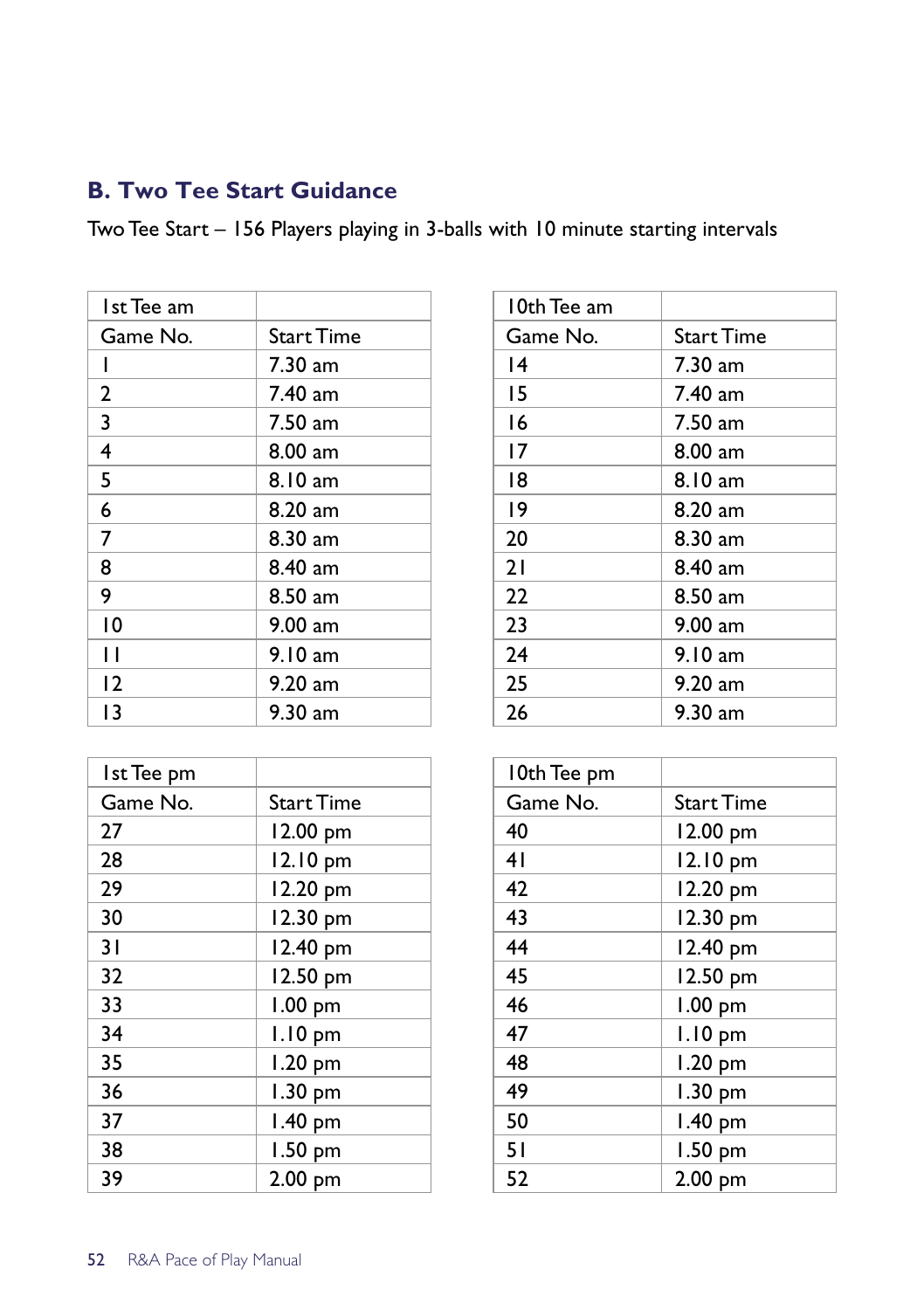# **C. Time Par Guidelines**

Establishing a time par for each hole and the round depends on numerous factors, such as the:

- **•** number of players in the groups
- **•** length of the holes
- **•** difficulty of the holes
- **•** walking distance from green to next tee

There is no set formula for establishing time par. It is a good opportunity for golf course administrators to establish expectations, but it is important that the expectations are realistic. If the time pars are so strict that no one can adhere to them, they will soon become irrelevant.

If, having observed play at a course and determining that generally it is reasonable for a group of four to take 10 minutes to play an average length par 3, 13 minutes to play an average length par 4 and 16 minutes to play an average length par 5, these hole times can form the basis of the time par.

For example, if the course has:

- **•** Two holes where there is a long walk from the green to the next tee
- **•** One long par 3
- **•** One long par 4
- **•** One long par 5
- **•** One difficult hole over water

the time par for the course may be calculated as shown in the table on the following page: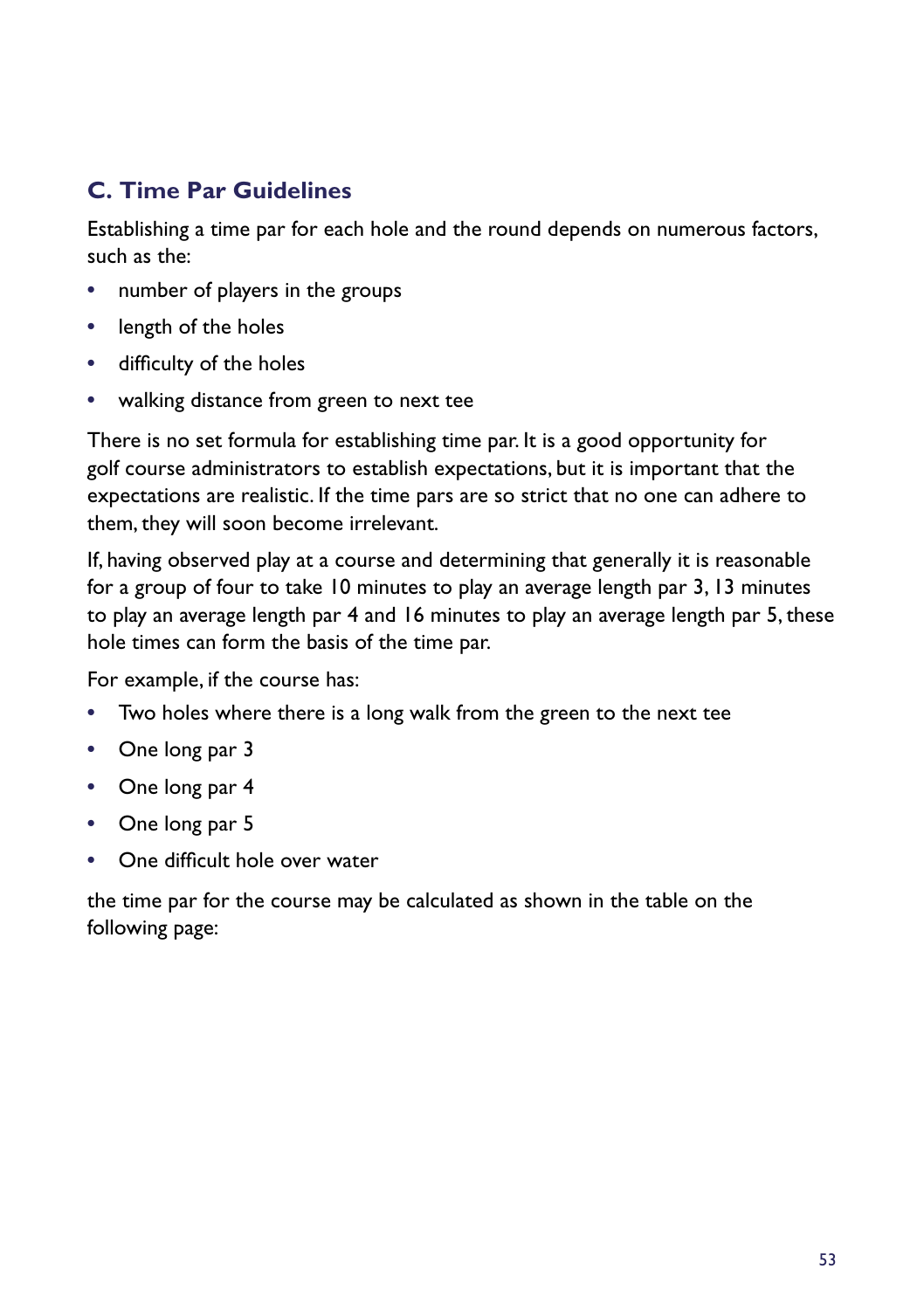| Hole            | Yards | Par | Time Par        | Comments                                      |
|-----------------|-------|-----|-----------------|-----------------------------------------------|
| L               | 390   | 4   | 13              |                                               |
| 2               | 525   | 5   | 16              |                                               |
| 3               | 353   | 4   | $\overline{13}$ |                                               |
| 4               | 150   | 3   | $\overline{10}$ |                                               |
| 5               | 432   | 4   | 4               | Long par 4 adds one minute                    |
| 6               | 547   | 5   | 16              |                                               |
| 7               | 407   | 4   | 13              |                                               |
| 8               | 186   | 3   | $\mathbf{H}$    | Long par 3 adds one minute                    |
| 9               | 345   | 4   | $\overline{14}$ | Long walk from 8th tee adds one minute        |
| Out             | 3335  | 36  | 2.00 hours      |                                               |
| $\overline{10}$ | 394   | 4   | 4               | Difficult par 4 over water adds one<br>minute |
| $\mathbf{H}$    | 364   | 4   | 4               | Long walk from 10th tee adds one minute       |
| 12              | 522   | 5   | 16              |                                               |
| $\overline{13}$ | 155   | 3   | $\overline{10}$ |                                               |
| 4               | 578   | 5   | 17              | Long par 5 adds one minute                    |
| 15              | 402   | 4   | 13              |                                               |
| 16              | 132   | 3   | $\overline{10}$ |                                               |
| 17              | 33 I  | 4   | $\overline{13}$ |                                               |
| 18              | 387   | 4   | 13              |                                               |
| In.             | 3265  | 36  | 2.00 hours      |                                               |
| Total           | 6600  | 72  | 4.00 hours      |                                               |

**Note:** This is not a recommended time par for a course with the above par and yardages played by groups of four. It is simply a guide for establishing a time par, and the factors that should be taken into consideration when doing so.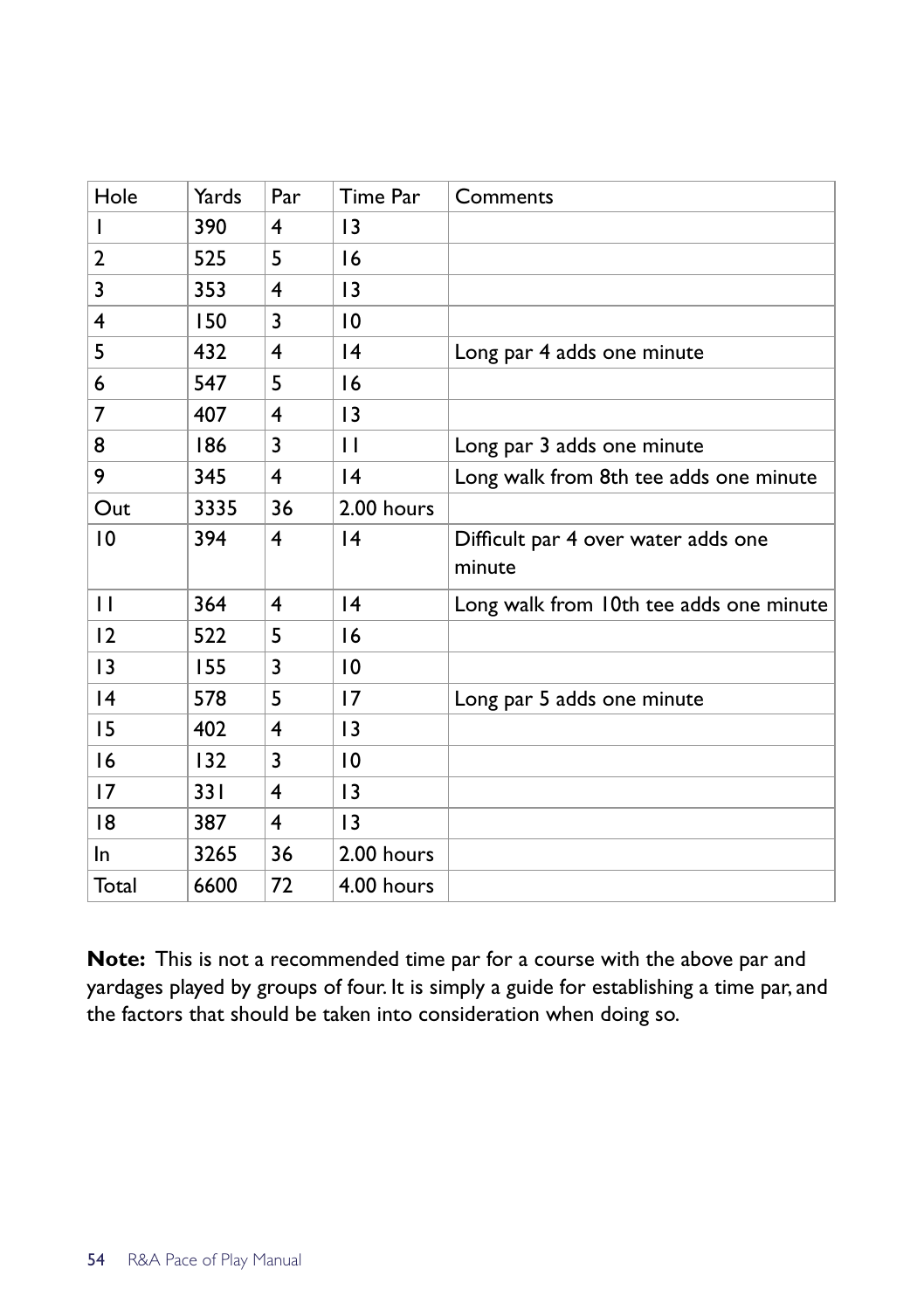## **D. Starter Sample Guidelines**

The following is taken from the St Andrews Links Trust guidance for Starters on The Old Course. The St Andrews Links Trust manages the seven public courses in St Andrews, including The Old Course.

#### Introduction

Each person will have their own style of delivery, however, to provide continuity on the 1st Tee the following practices should be adopted and the relevant information must be given to all golfers:

Ensure golfers are on the tee in time and help settle their nerves.

**•** This is important to help maintain continuity on the tee

#### Yardage Markers

**•** Inform golfers about yardages on sprinkler heads

Make golfers aware of the Pace of Play targets and give them advice as to who the Rangers are on duty

**•** It is vital that this information is passed on and that golfers are made aware that the rangers are there to help with and encourage pace of play

#### Food Cart

**•** Informing golfers of the location of the food cart and advise them of the need to maintain their position on the course

#### Caddies

**•** Ensure all golfers who have caddies receive the card detailing fees and feedback

#### Photos

**•** Take photographs of golfers as required

#### Assist the golfers by offering them guidance on the line off the 1st tee.

- **•** Make sure it is clear to play and inform golfers that they have right of way over golfers playing the 18th hole
- **•** If the golfers have caddies let the caddies advise on the line off the tee
- **•** Get players to play a provisional ball if required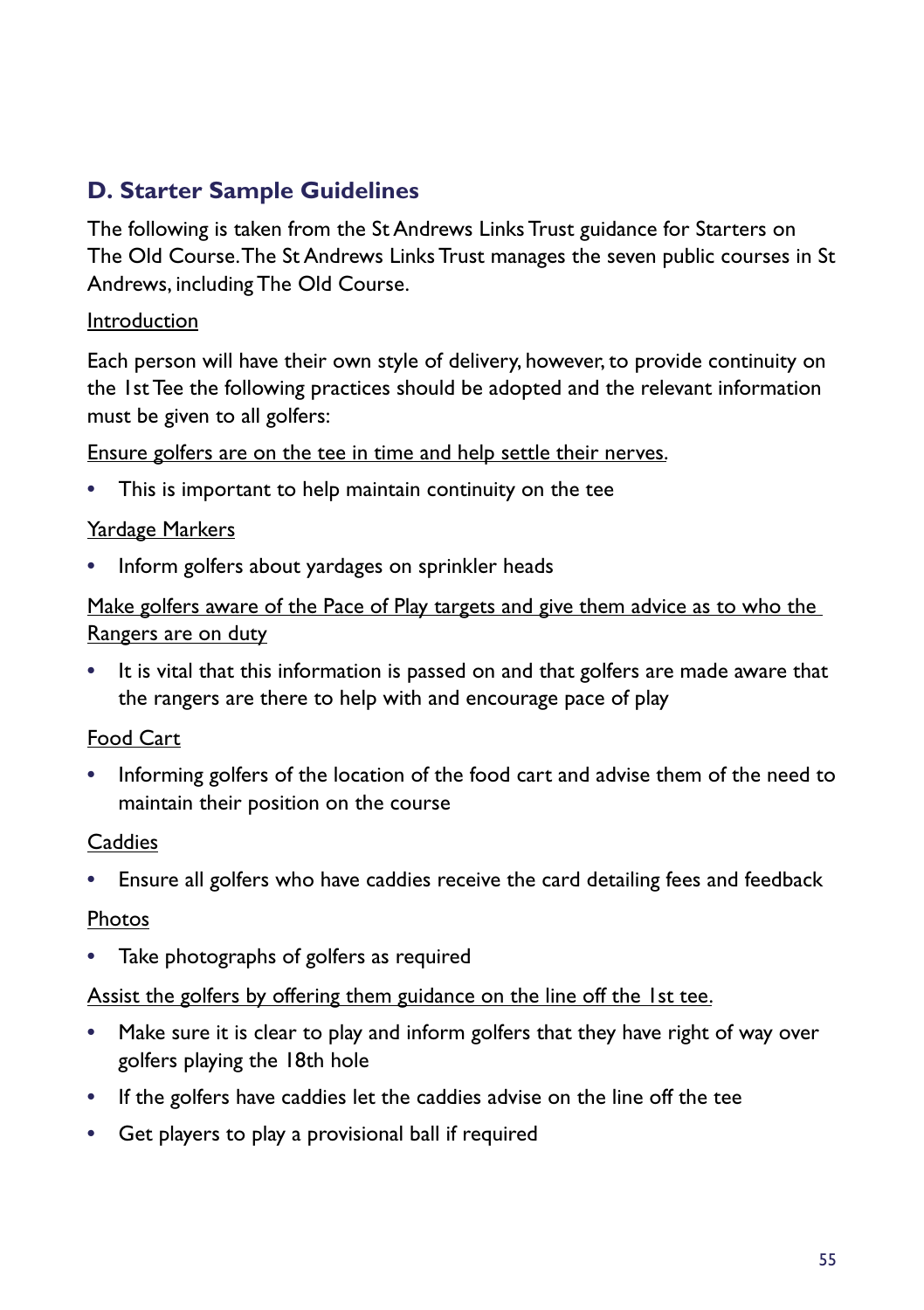## **Starting**

- **•** Assuming that it is possible to do so, start the players at exactly the group's time of starting
- **•** Do not start the group early even if it is clear to play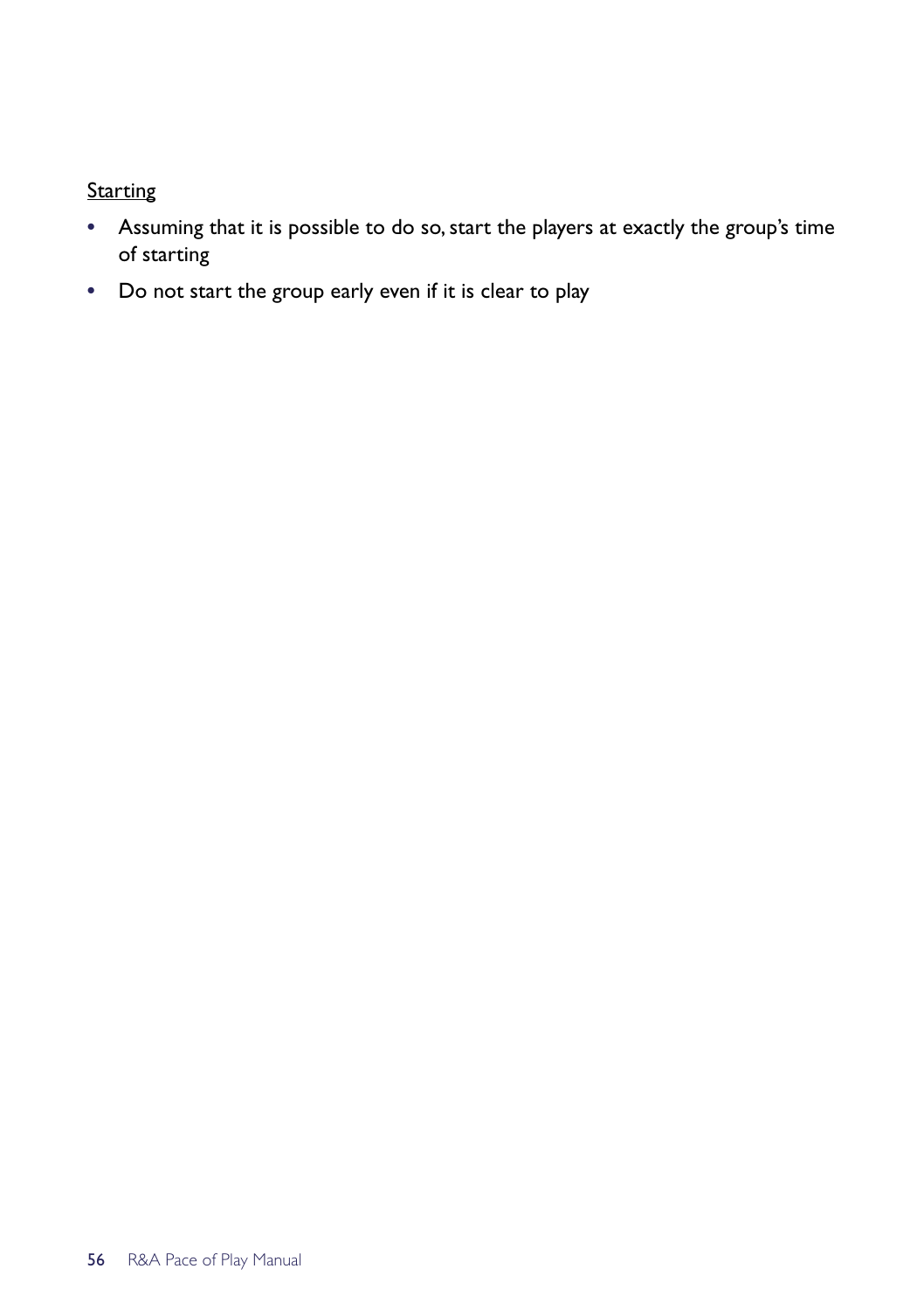# **E. Course Ranger Sample Guidelines**

The following is taken from the St Andrews Links Trust guidance on "Correct Rangering". The St Andrews Links Trust manages the seven public courses in St Andrews, including The Old Course.

#### Introduction

1. The "CORRECT" Rangering training method was devised to provide consistency of Rangering throughout the Links. It is a system, which, if followed to the letter, should ensure enjoyment for all golfers and job satisfaction for the Rangers working on the course. It should be used for training in conjunction with actual or hypothetical situations and may be used as a training package for any aspiring Ranger on any course.

#### **Objectives**

- 1. To assist all golfers around the golf course safely and within the timescale laid down by the Management.
- 2. To enable all golfers to enjoy the experience of playing the course and leaving them with a desire to return.

#### Preparation

- 1. Ensure you have a thorough knowledge of your course, particularly in respect of difficult holes that may cause golfers problems.
- 2. Know your distances, both from the tee and to the green, using measuring points that are permanent fixtures on the course.
- 3. Ensure you have a sound knowledge of the Rules of Golf, especially the Rules on Etiquette, as they will quite often be used to emphasise points to golfers during dialogue with them. Carrying a copy of the Rules of Golf is encouraged as these can be referred to at any time.

#### On The Course

- 1. Keep in touch with the Starter to ensure you have an accurate list of golfers by tee times and keep updating your list at regular intervals.
- 2. Ensure you can identify each game by tee time by using equipment or attire worn or carried by the golfer that is not liable to change.
- 3. Introduce yourself to as many games as possible, as early as possible, reminding them of the pace of play requirements and offering your assistance to them should they encounter any problems during their round.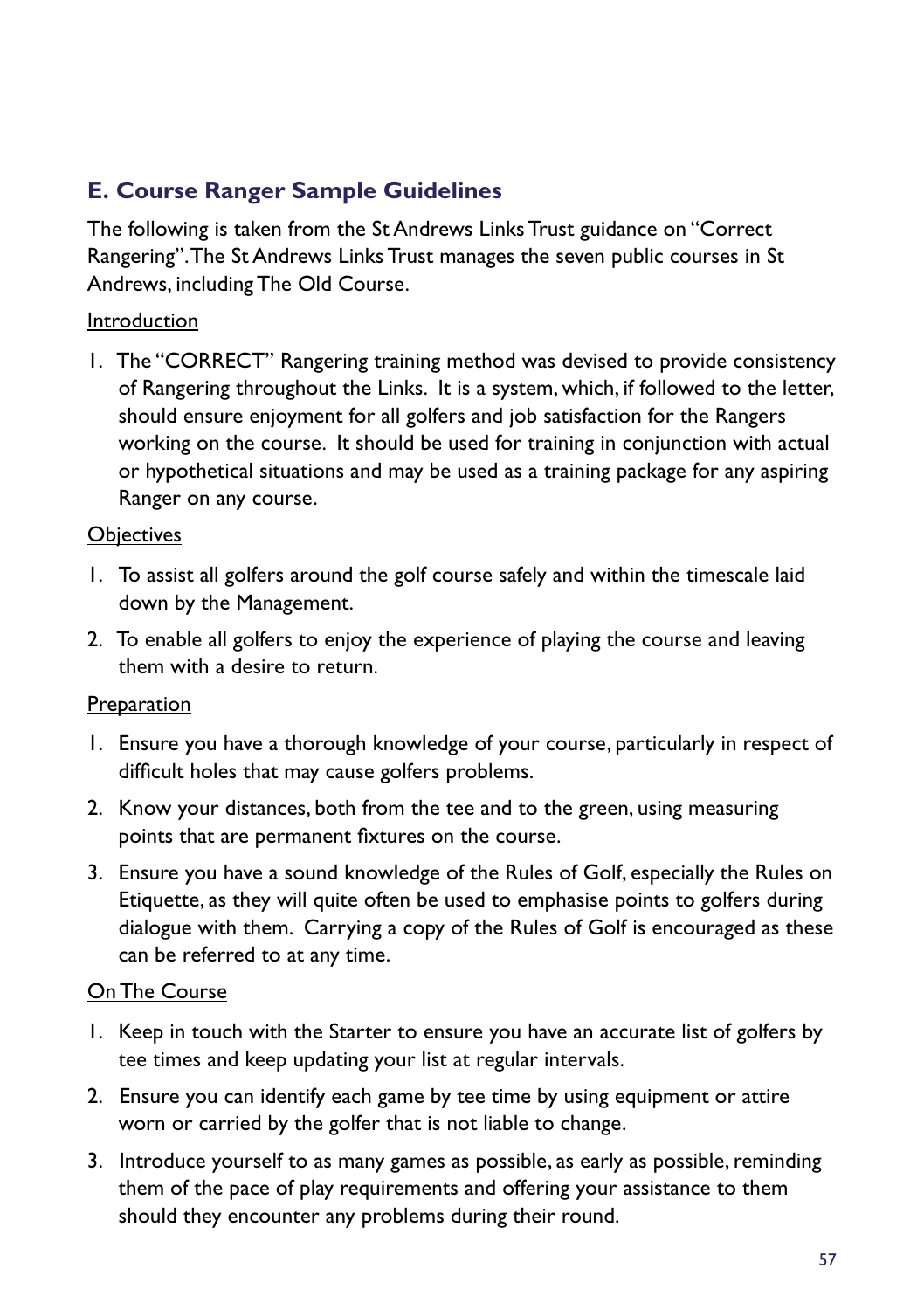4. Any problems encountered due to slow play should be handled using the "CORRECT" Rangering method.

#### "CORRECT" Rangering

- 1. "CORRECT" is a method of Rangering which should be used to avoid undue harassment to golfers and can save the Ranger embarrassment through making hasty decisions.
- 2. "CORRECT" is as follows:
	- $C =$ Check
	- O = Observe
	- $R =$  Review
	- $R =$ React
	- $E =$  Encourage
	- $C =$ Chase
	- $T = Thank$
- 3. Each letter should be used in sequence when addressing any problem with Slow Play as follows:

a. Check - Ensure that any game that appears to be slow is in fact slow. By use of the recognition points of groups made earlier, ascertain the starting time of the game you are concerned about to ensure that your concerns are justified.

b. Observe - Look at the games immediately behind and in front of the suspect game. Ascertain whether the suspect game is falling behind the group in front and/or delaying the group behind.

c. Review - Have any of the games changed position? Ascertain what has happened (they may have let a game play through for instance or been let through after a delay).

d. React - What, if any, action is required? Ensure that whatever action you propose is the correct action prior to approaching any golfers. Check the golfers that you are about to approach for any body language (e.g. irate, annoyed or, even, happy), which will assist you in determining the proper approach to make.

e. Encourage - Should the Ranger decide that encouragement is the required approach, do so cheerfully. This should put the golfers at ease. Ensure that, during dialogue with the golfers, they know that you have observed them having slight problems and encourage them to increase their pace, once again offering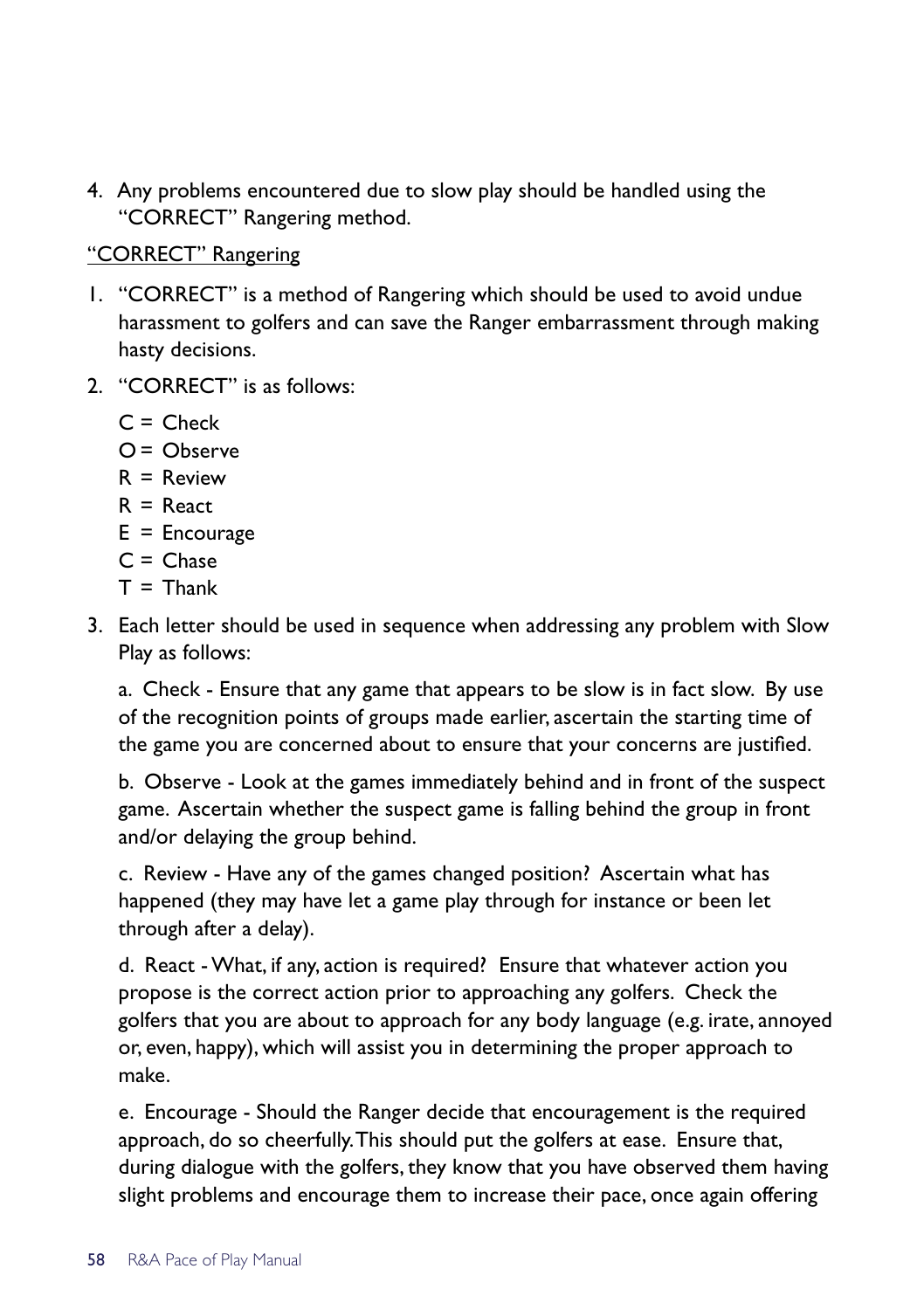your assistance to them should they require it.

f. Chase - Should the Ranger decide that the problem game is unlikely to increase their pace through encouragement, assertive measures will have to be adopted. Once again, be polite at all times.

g. Thank - In all circumstances, ensure that the golfers are thanked for their efforts to date and for any future improvements they make in their pace of play. If the dialogue ends on a pleasant note then they will be more receptive to the Ranger's requests.

#### SUMMARY

- 1. Always remember that the earlier the Ranger can spot a potential problem, the easier it can be rectified. If a game is encouraged early enough and Ranger assistance given at this stage, then the need for assertive measures may never arise. Rangers must ensure that monitoring continues to enable assistance to be given as required.
- 2. Conversely, if a game is a long way behind in the early stages of its round, the Ranger must be prepared to use assertive measures straight away. But, it must be remembered that, if assertive measures are used in the early stages, the Ranger must ensure that the golfers are given sufficient time to improve their position on the course before they are approached again. It tends to take a few holes of play to recover a short period of lost time. Continuous monitoring of this type of problem is a must, albeit the monitoring is done from afar.
- 3. The Ranger must always remember the "T" for "thank" in "CORRECT". If dialogue has taken place with any slow game and it has improved its position, then the Ranger must return to the game in question and thank the players for their efforts, and encourage them to keep up the good work. Additionally, if it is clear that a game is doing its best to make up time, but progress is not as desired, they must also be thanked for their efforts and encouraged to continue as best as they can. In this case, the Ranger's job is to ensure that all games behind the problem game are as close to each other as possible to enable any lost time to be regained once the offending game has left the course.
- 4. If all the above measures are followed to the letter, then, hopefully, all golfers will enjoy their round and the Ranger achieves satisfaction knowing he has contributed to making their experience pleasurable.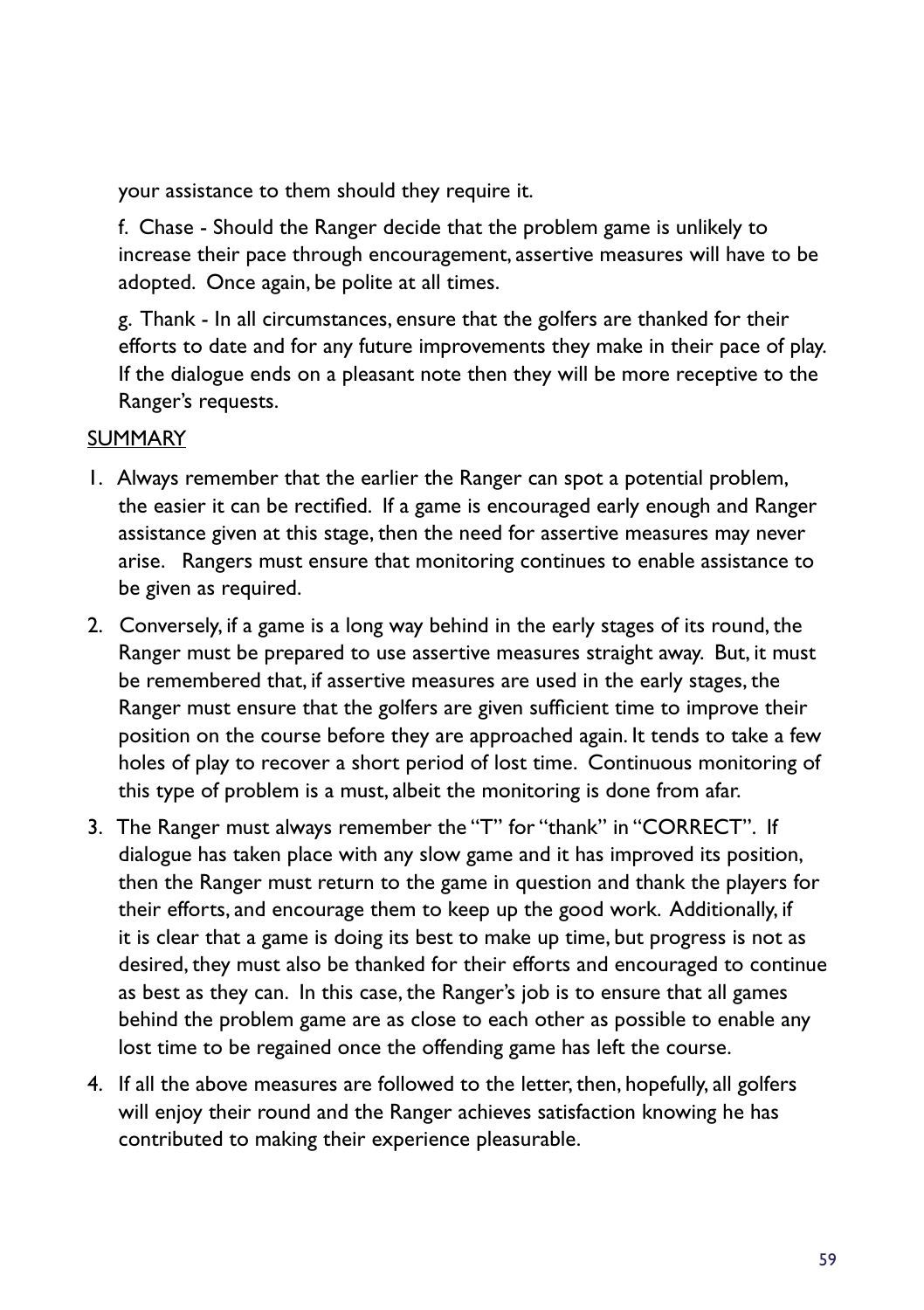The following guidance on marshalling pace of play is provided at Carbrook Golf Club, Queensland, Australia.

#### **Marshalling**

#### **Role**

- **•** To ensure the field flows as fast as possible and to ensure each group does the best they can in keeping up with the group in front and keeping their position in the field.
- **•** The Marshal can also prevent slow groups from becoming out of position purely by being a presence. Most players will move faster if they know they are being watched by an official.

#### **Addressing groups out of position**

- **•** If a group is out of position, and a gap of more than half a hole has opened up it is important to be careful and not jump to conclusions. Most players take offence at being told they're slow. A few tips are:
	- **•** Make sure you are aware of what is in front of them. Know the position of the 2-3 groups in front and ensure there are no waits or hold ups ahead. The last thing you want to do is tell a group they are out of position and then the next hole they are waiting on a tee.
	- **•** Monitor them for a hole to see what their behaviour is like are they slow or are they making an effort. Your presence with no communication may have an immediate effect.
	- **•** If they are still behind, a non-aggressive and empathetic approach is always encouraged. A good way to approach them is "have you guys had any trouble?"
	- **•** When they reply either yes or no (they may have just lost a ball), you can then say "if you can just help us and try to close the gap over the next two holes it would be appreciated".
	- **•** Then leave the group but pop back a hole later to let them know you are still watching them.
	- **•** Should they not make any effort you will have to ask them again. For example, "Guys I know you are trying but there is still a bit of a gap, and we need you to close it by the 13th please."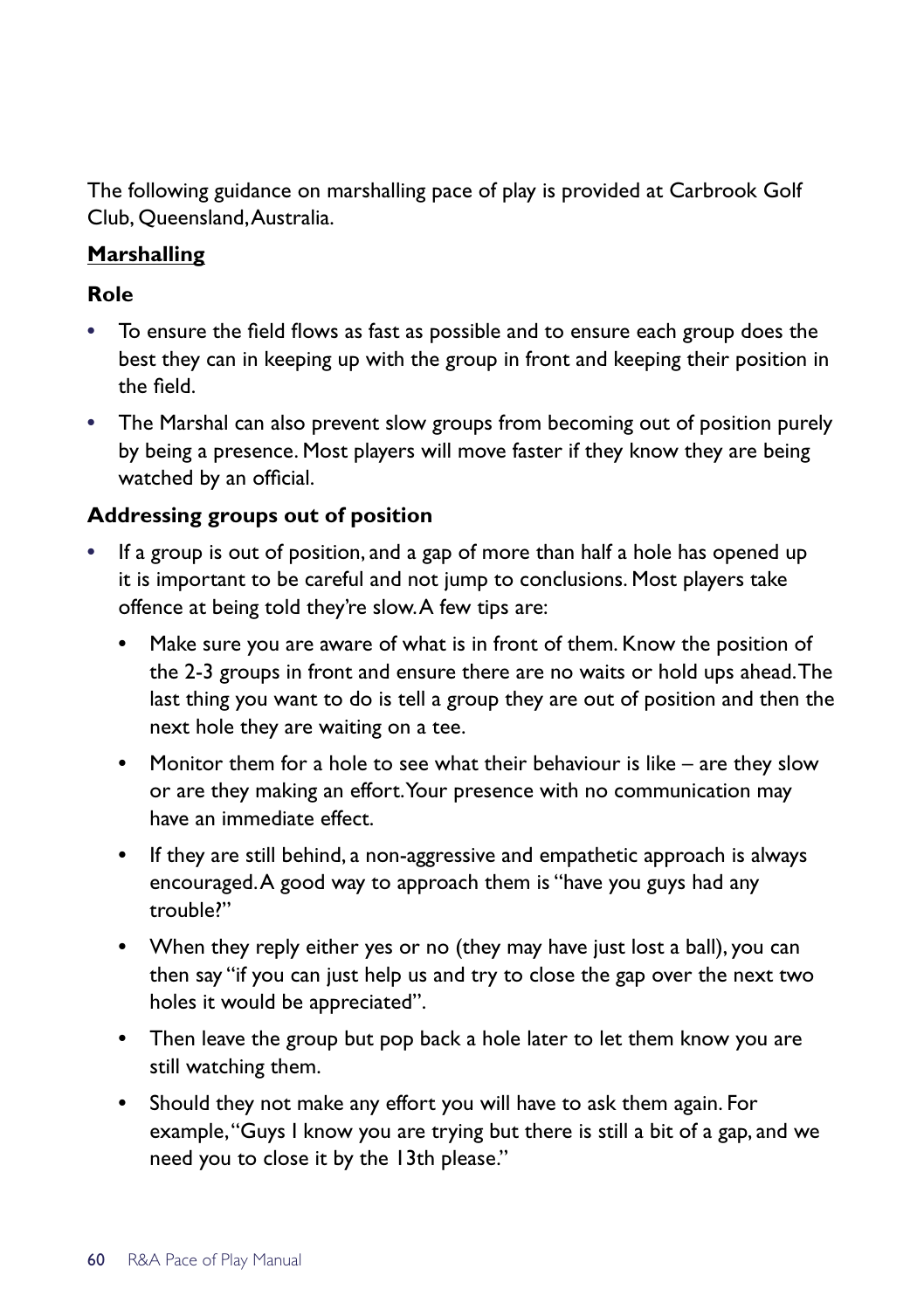### **Tips**

- **•** Always go into the situation giving the player the benefit of the doubt.
- **•** Be friendly and empathetic
- **•** Don't be aggressive even if the players you are speaking to choose to act this way. Remain calm but assertive.
- **•** Most of the time your presence will be enough. Just hovering around a group without saying anything will make them move faster.
- **•** Encourage the players to be faster between shots. They don't have to rush their actual strokes, just walk faster and make an effort.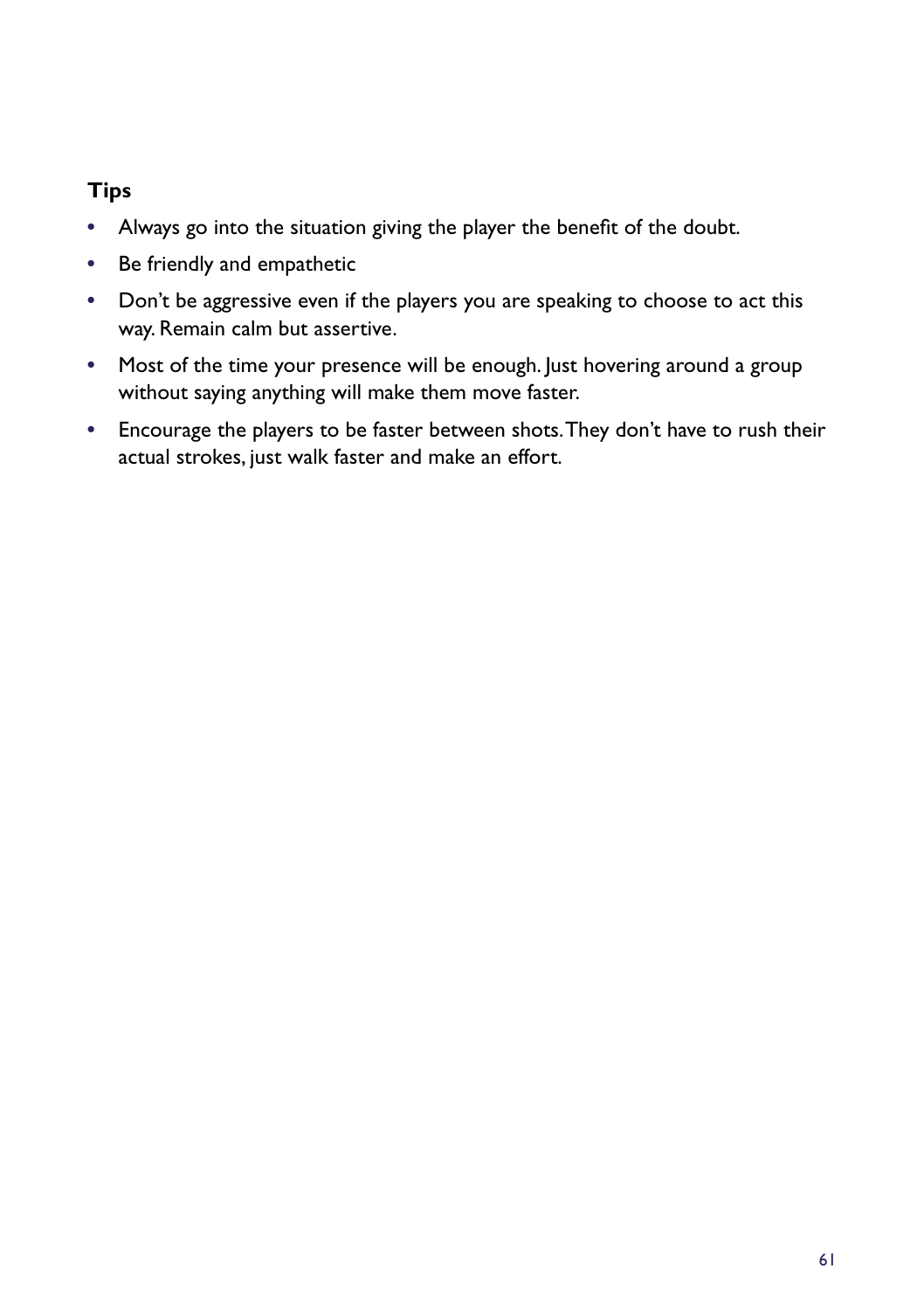## **F. Pace of Play Spreadsheets**

The following is a sample extract from a pace of play spreadsheet, which enables a course ranger or referee to ascertain whether each group is playing within the time par established for each hole and the round.

|                |                              | Hole  | T           | $\overline{2}$ | 3               | 4               | 5     | 6              | $\overline{7}$  | 8     | 9     |
|----------------|------------------------------|-------|-------------|----------------|-----------------|-----------------|-------|----------------|-----------------|-------|-------|
| Round I        | Date: July 16th 2015         |       | 4           | $\overline{4}$ | $\overline{4}$  | $\overline{4}$  | 5     | $\overline{4}$ | $\overline{4}$  | 3     | 4     |
| <b>GAME</b>    | <b>NAMES</b>                 |       | 0.14        | 0.15           | 0.14            | 0.16            | 0.18  | 0.15           | 0.15            | 0.11  | 0.14  |
| Tee I          |                              |       |             |                |                 |                 |       |                |                 |       |       |
| I              | PamplingOwenBjorn            | 6.32  | 6.46        | 7.01           | 7.15            | 7.31            | 7.49  | 8.04           | 8.19            | 8.30  | 8.44  |
| $\overline{2}$ | HamiltonDunneHahn            | 6.43  | 6.57        | 7.12           | 7.26            | 7.42            | 8.00  | 8.15           | 8.30            | 8.41  | 8.55  |
| 3              | HarmanKnoxDeLaet             | 6.54  | 7.08        | 7.23           | 7.37            | 7.53            | 8.11  | 8.26           | 8.41            | 8.52  | 9.06  |
| $\overline{4}$ | EveryLevyLingmerth           | 7.05  | 7.19        | 7.34           | 7.48            | 8.04            | 8.22  | 8.37           | 8.52            | 9.03  | 9.17  |
| 5              | LuitenStrebJones             | 7.16  | 7.30        | 7.45           | 7.59            | 8.15            | 8.33  | 8.48           | 9.03            | 9.14  | 9.28  |
| 6              | WallAnNiebrugge              | 7.27  | 7.41        | 7.56           | 8.10            | 8.26            | 8.44  | 8.59           | 9.14            | 9.25  | 9.39  |
| $\overline{7}$ | LyleHoffmanNa                | 7.38  | 7.52        | 8.07           | 8.21            | 8.37            | 8.55  | 9.10           | 9.25            | 9.36  | 9.50  |
| 8              | StreelmanLowryGoosen         | 7.49  | 8.03        | 8.18           | 8.32            | 8.48            | 9.06  | 9.21           | 9.36            | 9.47  | 10.01 |
| 9              | DonaldMahanPettersson        | 8.00  | 8.14        | 8.29           | 8.43            | 8.59            | 9.17  | 9.32           | 9.47            | 9.58  | 10.12 |
| 10             | DubuissonHorschelFisher      |       | 8.25        | 8.40           | 8.54            | 9.10            | 9.28  | 9.43           | 9.58            | 10.09 | 10.23 |
| $\mathbf{H}$   | McDowellSimpsonSchniederjans |       | 8.36        | 8.51           | 9.05            | 9.21            | 9.39  | 9.54           | 10.09           | 10.20 | 10.34 |
| 12             | WatsonElsSnedeker            | 8.33  | 8.47        | 9.02           | 9.16            | 9.32            | 9.50  | 10.05          | 10.20           | 10.31 | 10.45 |
| 13             | ToddHolmesTomimura           | 8.44  | 8.58        | 9.13           | 9.27            | 9.43            | 10.01 | 10.16          | 10.31           | 10.42 | 10.56 |
| 4              | WatsonPoulterSchwartzel      | 9.00  | 9.14        | 9.29           | 9.43            | 9.59            | 10.17 | 10.32          | 10.47           | 10.58 | 11.12 |
| 15             | WestwoodGarciaReed           | 9.11  | 9.25        | 9.40           | 9.54            | 10.10           | 10.28 | 10.43          | 10.58           | 11.09 | 11.23 |
| 16             | ClarkeLangasqueManassero     | 9.22  | 9.36        | 9.51           | 10.05           | 10.21           | 10.39 |                | $10.54$   11.09 | 11.20 | 11.34 |
| 17             | SpiethMatsuyamaJohnson       | 9.33  | 9.47        | 10.02          | 10.16           | 10.32           | 10.50 | 11.05          | 11.20           | 11.31 | 11.45 |
| 18             | PalmerLawrieKisner           | 9.44  | 9.58        | 10.13          | 10.27           | 10.43           | 11.01 |                | $11.16$   11.31 | 11.42 | 11.56 |
| 9              | DayWoodsOosthuizen           | 9.55  | 10.09       | 10.24          |                 | $10.38$ $10.54$ | 11.12 | 11.27          | 11.42           | 11.53 | 12.07 |
| 20             | TakayamaSendenKoepka         | 10.06 | 10.20       | 10.35          |                 | $10.49$   11.05 | 11.23 | 11.38          | 11.53           | 12.04 | 12.18 |
| 21             | CinkCurtisDuval              | 10.17 | 10.31       | 10.46          |                 | $11.00$ 11.16   | 11.34 | 11.49          | 12.04           | 12.15 | 12.29 |
| 22             | HowellIlonenChalmers         | 10.28 | 10.42       | 10.57          | 11.11           | 11.27           | 11.45 | 12.00          | 12.15           | 12.26 | 12.40 |
| 23             | JacquelinPepperellHearn      | 10.39 | 10.53       | 11.08          | 11.22           | 11.38           | 11.56 | 12.11          | 12.26           | 12.37 | 12.51 |
| 24             | ArnoldKinnearHatton          | 10.50 | 11.04       | 11.19          | 11.33           | 11.49           | 12.07 | 12.22          | 12.37           | 12.48 | 13.02 |
| 25             | BrooksBoydBland              | 11.01 | 11.15       | 11.30          | 11.44           | 12.00           | 12.18 | 12.33          | 12.48           | 12.59 | 13.13 |
| 26             | MooreHendFox                 |       | 11.12 11.26 | 11.4           | $11.55$   12.11 |                 | 12.29 | 12.44          | 12.59           | 13.10 | 13.24 |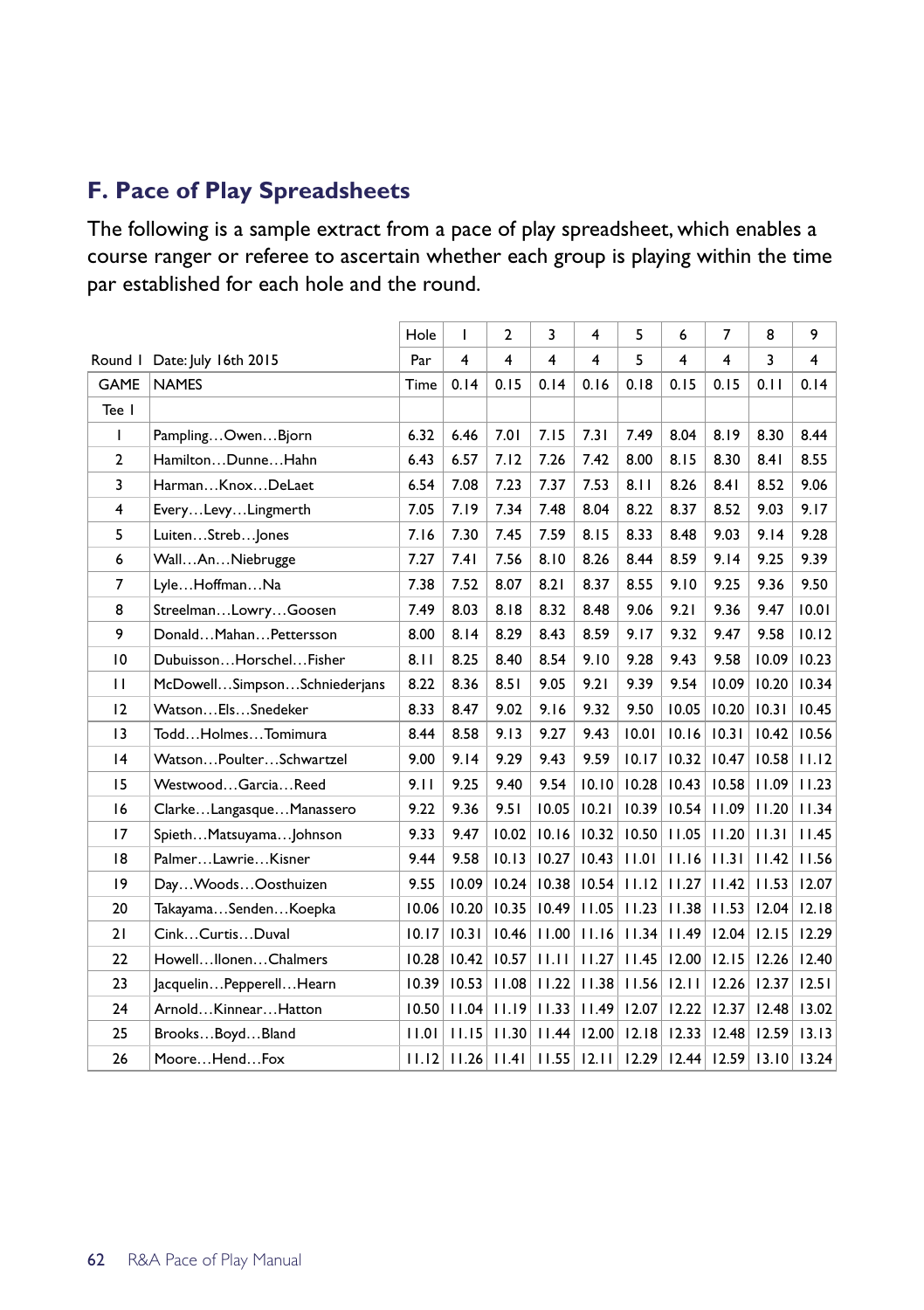# **G. Guidance on Call-Up Procedures**

A call-up procedure may be introduced at one or more holes, either on a permanent basis or as needed. Generally, call-up procedures are adopted at holes where players are waiting for a green to clear, but a high percentage of players will not actually succeed in getting their ball on to the green, which then causes delay. This occurs most commonly with long par 3s or drivable par 4s, but also may arise on holes where players have a long approach shot into the green, for example, long par 4s or short par5s.

Procedure When Call-Up Procedure Adopted

When a call-up procedure is introduced, it is important that players understand what is expected of them at the relevant hole.

The following is an example of the type of guidance that should be offered to players:

- 1. If there is waiting on [insert relevant hole number/location, for example, 5th tee or 7th fairway], players should initiate a call-up procedure.
- 2. Once the 1st group to use the procedure has all balls on the putting green, these should be marked and lifted by the players and they should then step aside to a safe distance from the green.
- 3. The group should then indicate to the group behind to play up
- 4. If any ball from the 2nd group interferes with the 1st group, a player in the 1st group may mark and lift the ball.
- 5. The 1st group should then complete play of the hole.
- 6. Once the 1st group has completed the hole in question, any ball lifted should be replaced and the 2nd group will, if necessary, continue play of the hole until all balls are on the putting green.
- 7. Once all balls for the 2nd group are on the putting green, they should be marked and lifted and the process (see 2-6 above) starts again.

If at any time the group "behind" is not in a position to play (for example, due to a lost ball or being out of position) the group on the putting green should simply complete the hole without delay.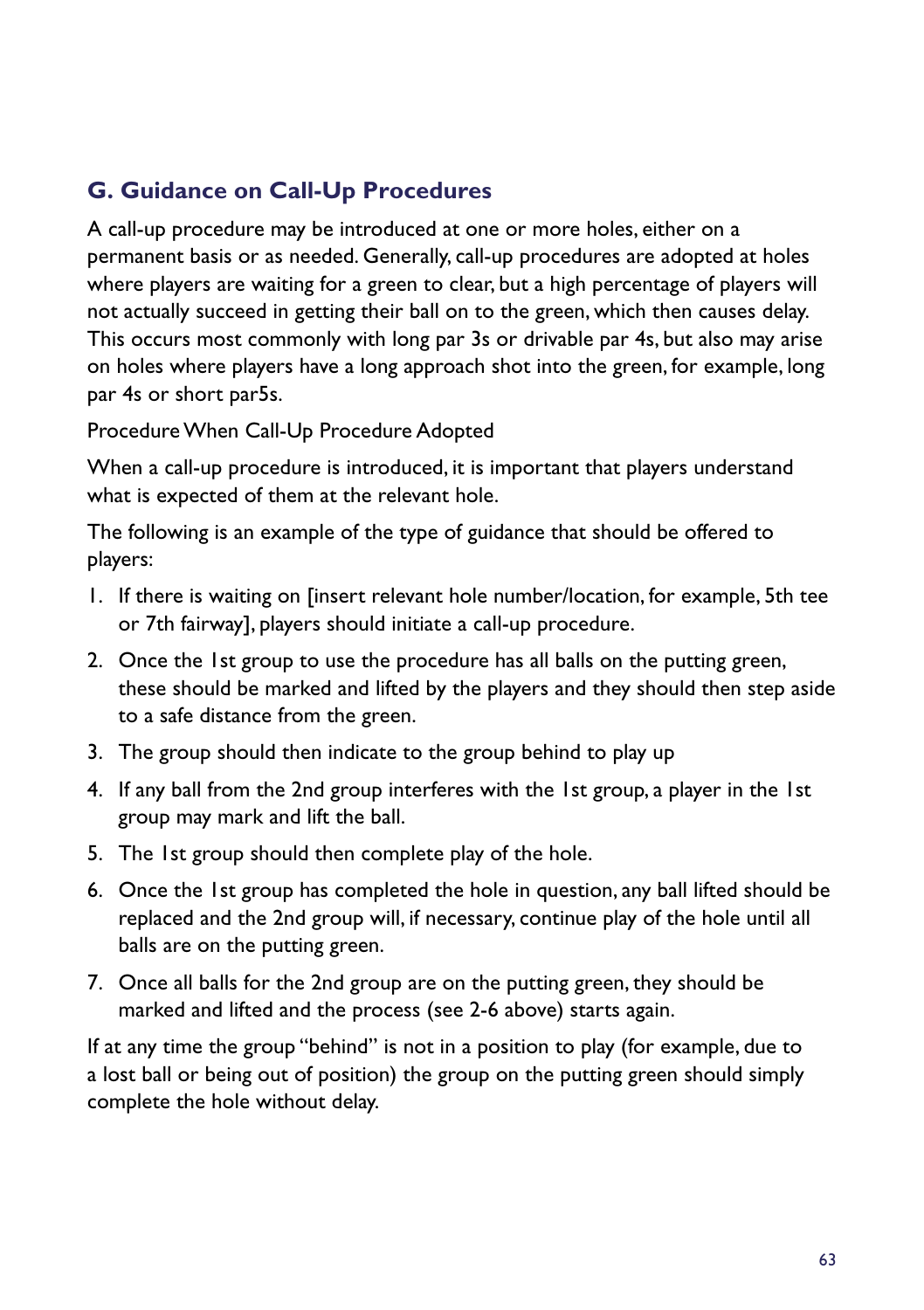# **H. R&A Pace of Play Condition**

#### **Pace of Play Condition for The R&A's Amateur Championships and Matches**

#### **(a) Time Allowed:**

Each hole has been given a maximum completion time based upon the length and difficulty of the hole. The maximum time allotted for the completion of 18 holes will be available prior to play.

**Definition of "Out of Position":** The first group and any group after a starter's gap will be considered to be "out of position" if, at any time during the round, the group's cumulative time exceeds the time allowed for the number of holes completed. Any following group will be considered "out of position" if it is more than the starting interval behind the group in front.

**Note:** In making a decision on whether to time a "following group" that is out of position, leniency may be shown to a group that has not exceeded the time allotted for the number of holes completed.

#### **(b) Procedure When Group is Out of Position:**

- 1. If a decision is taken to time the group, each player in the group will be subject to individual timing by a referee. Each player in the group will be advised that they are "out of position" and are being timed.
- 2. The maximum time allocated per shot is 40 seconds. 10 extra seconds are allowed for the first player to play:
	- on a par three hole;
	- an approach shot; and
	- a chip or putt

The timing will start when a player has had sufficient time to reach his ball, it is his turn to play and he is able to play without interference or distraction.

On the putting green, timing will start when the player has had a reasonable amount of time to lift, clean and replace his ball, repair ball marks and move loose impediments on his line of putt. Time spent looking at the line from beyond the hole and/or behind the ball and aligning the ball will count as part of the time taken for the next stroke.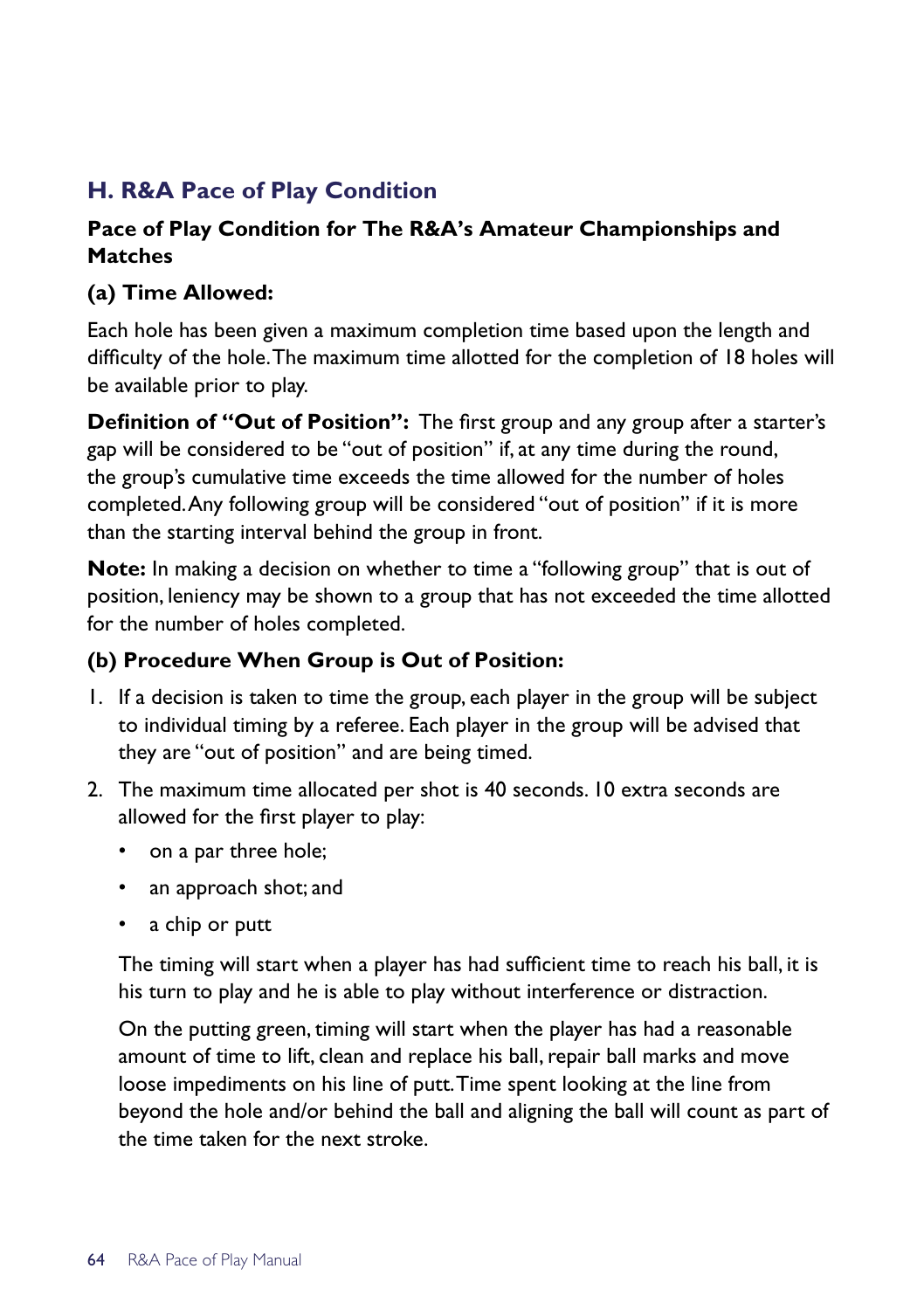3. Timing ceases when a group is back in position and players will be advised accordingly.

**Note:** In some circumstances, an individual player, or two players within a group of three, may be timed instead of the entire group.

## **PENALTY FOR BREACH OF CONDITION:**

| <b>Bad Time</b> | Player will be warned by the referee and told that if he has a<br>further bad time he will be penalised |                  |  |  |  |
|-----------------|---------------------------------------------------------------------------------------------------------|------------------|--|--|--|
|                 | Stroke Play                                                                                             | Match Play       |  |  |  |
| 2 Bad Times     | Penalty of One Stroke                                                                                   | Loss of Hole     |  |  |  |
| 3 Bad Times     | Further Penalty of Two Strokes                                                                          | Loss of Hole     |  |  |  |
| 4 Bad Times     | Disqualification                                                                                        | Disqualification |  |  |  |

#### **(c)Procedure When Again Out of Position During Same Round:**

If a group is "out of position" more than once during a round, the above procedure will apply on each occasion. Bad times and the application of penalties in the same round will be carried forward until the round is completed. A player will not be penalised if he has a second bad time before being advised of his earlier bad time.

## **(d) Random Timing Without Warning When Group Not Out of Position**

In some circumstances, a group or an individual player may be timed without warning, including when a group is not out of position. In such cases of "random timing", the timing provisions and penalties set out in clause (b) above apply, except that a player will only be given a bad time if he exceeds 60 seconds to play a shot, with an extra 10 seconds given (i.e. 70 seconds in total) for the "first to play" shots referenced in (b) above.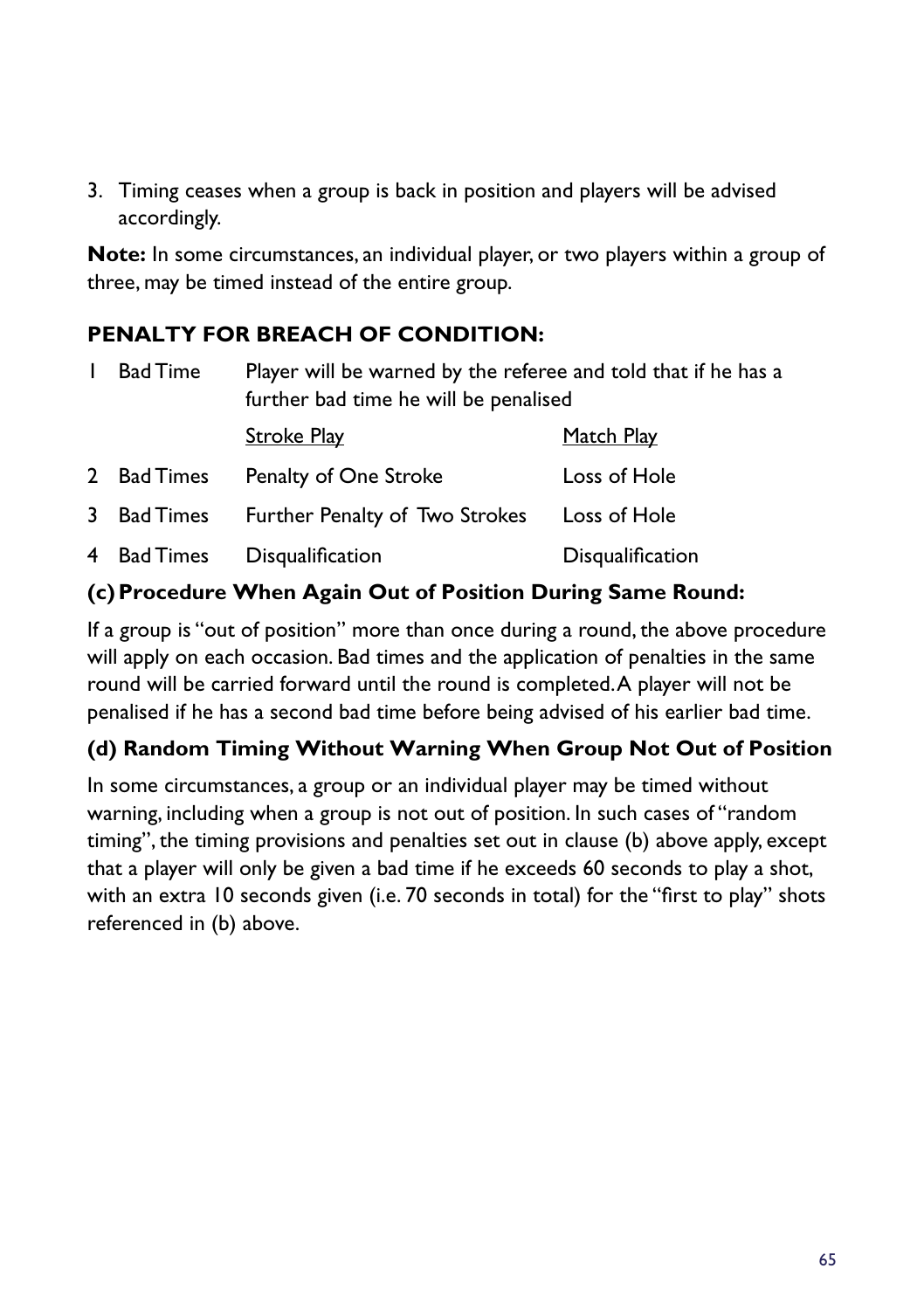# **I. Self-Assessed Pace of Play Control System**

#### Concept:

The idea is that, with the "Self-Assessed Pace of Play Control" system, each group will monitor their pace of play by checking the official clock against the official times of passage through 4 check-points themselves. In the case of a group being "out of position", it will receive an automatic warning.

Any player of the group must enter the time at each check-point and check whether their group might be out of position according to criteria established by the administrator.

The intention is that either the other players in the group will ask the player who did the checking what the result is or the players doing the checking will advise the other members of the group as to their status. This way, a discussion about the group's pace of play is initiated; this also gives the faster players in the group an excuse or a justification to tell the slower player(s) that they must all speed up (without the check point information, often players would feel uncomfortable to initiate such a discussion).

With this system, there is no need for any volunteers to operate the check-points. This avoids inexperienced volunteers sometimes using inappropriate wording when talking to the players. It also avoids wrong information being given to the players by well intentioned volunteers. Most importantly, it places the responsibility on the players to administer their own pace of play system.

A referee on the course can check at a distance the information that has been provided by the players. All the referee has to do is monitor groups who have had automatic warnings and confirm to them that they have been officially warned.

## Sample Text for "Self-Assessed Pace of Play Control System" Condition of **Competition**

Players must follow the pace of play rules and play according to the hole-by-hole time par decided by the Committee.

If a group is "out of position" at any one of the check-points, the group is deemed to be in breach and risk being penalised.

#### Definition of "Out of Position":

The first group is deemed to be out of position whenever it is behind schedule at any one of the check-points.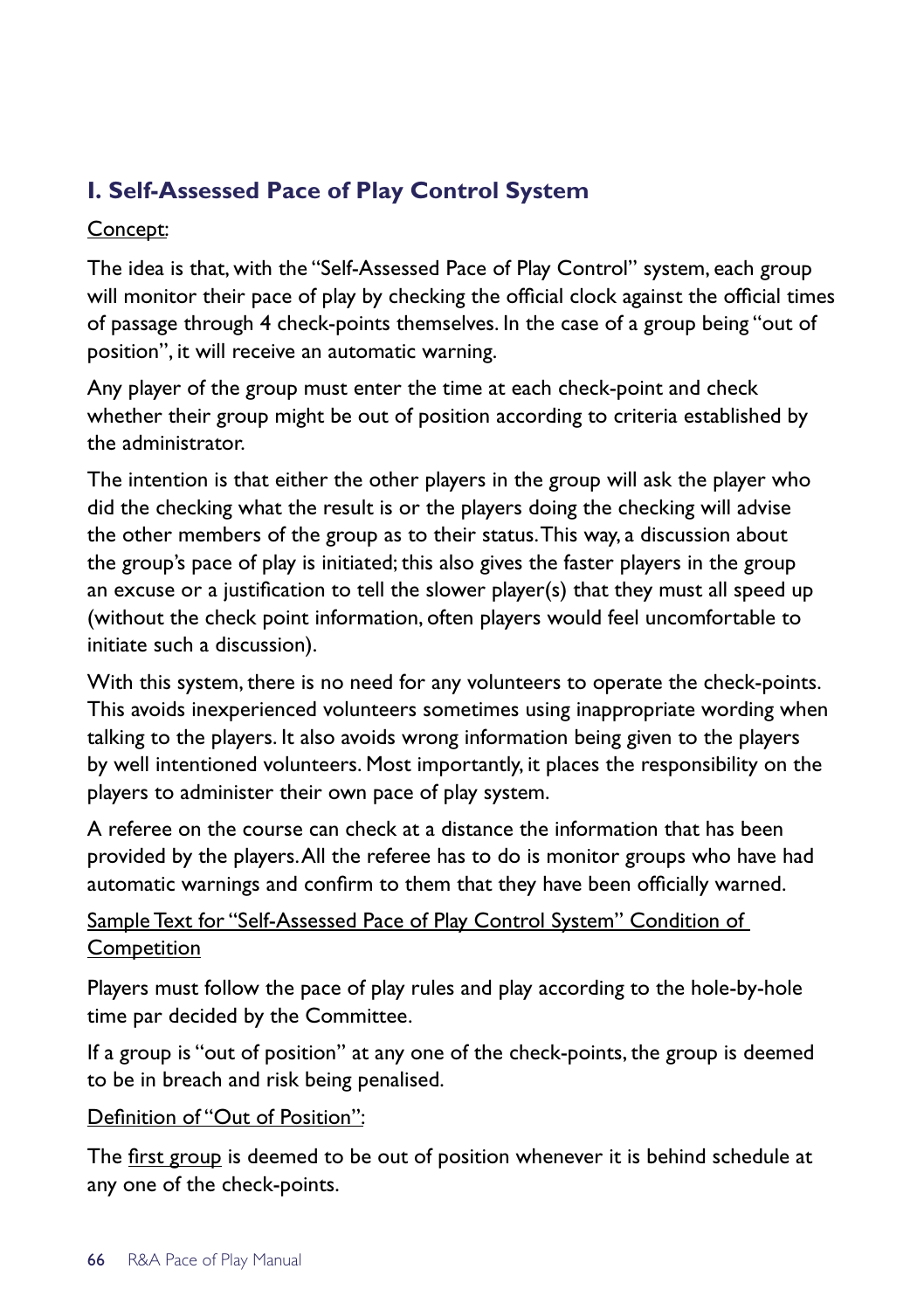Subsequent groups are deemed to be out of position if:

- a) the group has passed through a check-point behind the schedule and
- b) there is a gap of 15 minutes or more between their time and the time entered by the group ahead

Players in an "out of position" group receive the following penalties:

- First breach: warning
- Second breach: one stroke
- Third breach: two strokes
- Fourth breach: disqualification

Groups must enter their time of completion of the hole (shown on official clock) at the check-points, once the flagstick has been replaced in the hole. Failure to do so will result in an automatic warning and entering an inexact time will be considered as a serious breach of etiquette – Rule 33-7 applies.

The check-points are:

- 1. Between holes 4 & 5
- 2. Between holes 9 & 10 (halfway house)
- 3. Between holes 13 & 14 and
- 4. After hole 18 in the recording area.

**Note:** Players, before signing their scorecard, should first ensure that they have no penalty strokes under those conditions to add to their score.

If a group, having been on time at the first 3 check-points, is out of position after hole 18, players will be subject to a one stroke penalty if there is no good reason for the group being out of position.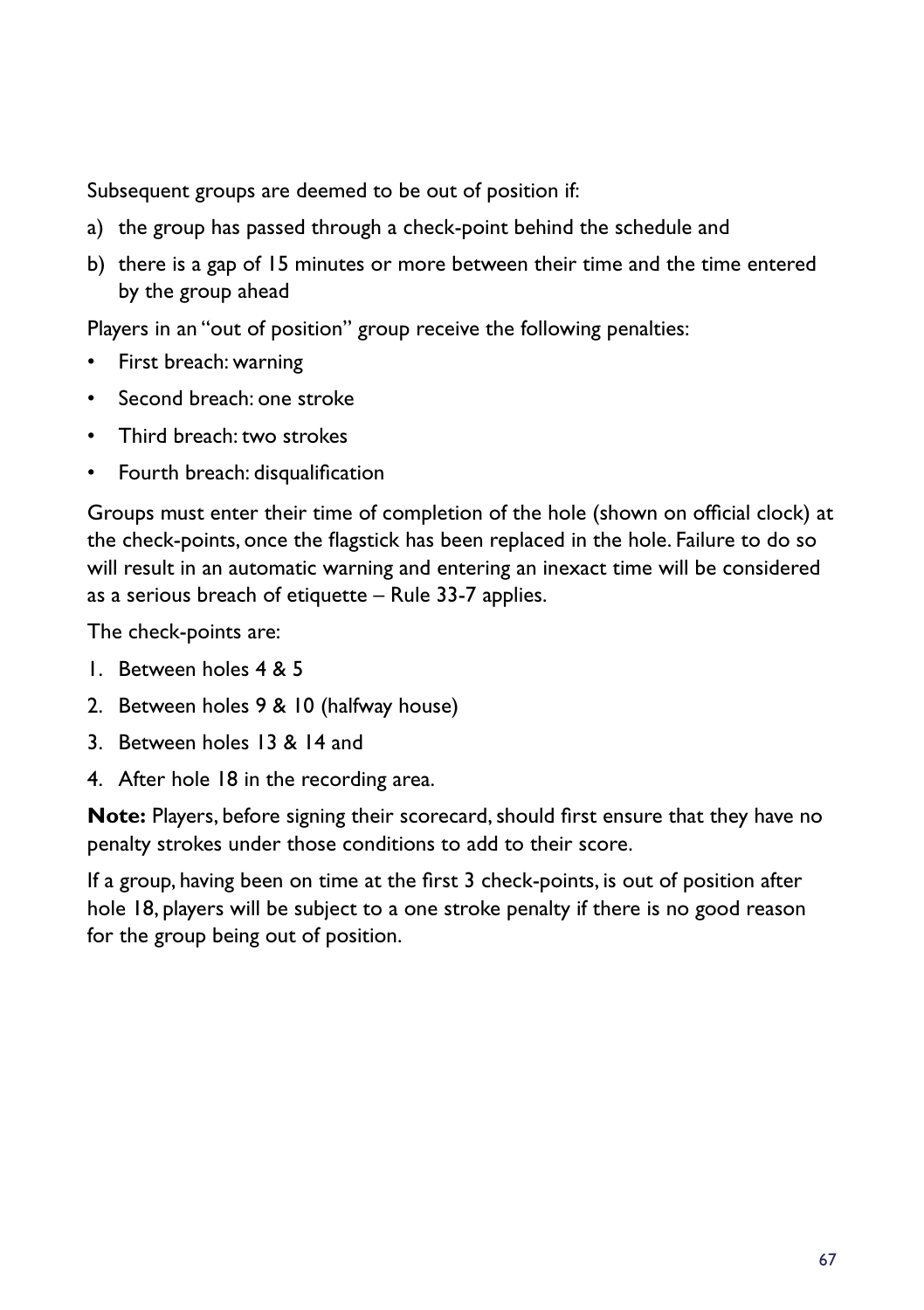## **J. Hole Position Guidance taken from The R&A's "Guidance on Running a Competition"**

Many factors affect the selection of good hole positions, but the primary objective is to reward a good shot.

The following points should be considered:

- A. Take into account, where appropriate, the design of the hole as the architect intended it to be played. Determine the length of the shot to the green and how it may be affected by the possible conditions for the day – wind, rain and the holding nature of the green. In this connection it is recommended that a weather forecast is obtained and, if rain is likely, holes should not be cut where water might accumulate.
- B. There must be enough putting green surface between the hole and the front and the sides of the green to accommodate the required shot. For example, if the hole requires a long iron or wood shot to the green, the hole should be positioned deeper in the green and farther from its sides than would be the case if the hole requires a short pitch shot.

In any case, it is recommended that generally the hole be positioned at least four paces from any edge of the green. If a bunker is close to the edge, or if the ground slopes away from the edge, the distance should be greater, especially if the shot is more than a pitch.

Consideration should be given to allowing fair opportunity for recovery after a reasonably good shot that just misses the green. On the other hand, the penalty for failure is something the player must take into account in deciding whether or not to attack a particular hole position. Much will depend upon the standard of the players.

- C. An area of two to three feet around the hole should be as level as possible. Effort should be made to ensure that holes are not positioned within three paces of a very severe slope or ridge or of a recently used hole. If the design of the green dictates that the hole be positioned on a slope, the hole should be cut vertically, not with the slope. A player putting from above the hole should be able to stop the ball near the hole.
- D. Consider the condition of nearby turf, especially taking care to avoid old hole plugs which have not completely healed.
- E. There should be a balanced selection of hole positions for the entire course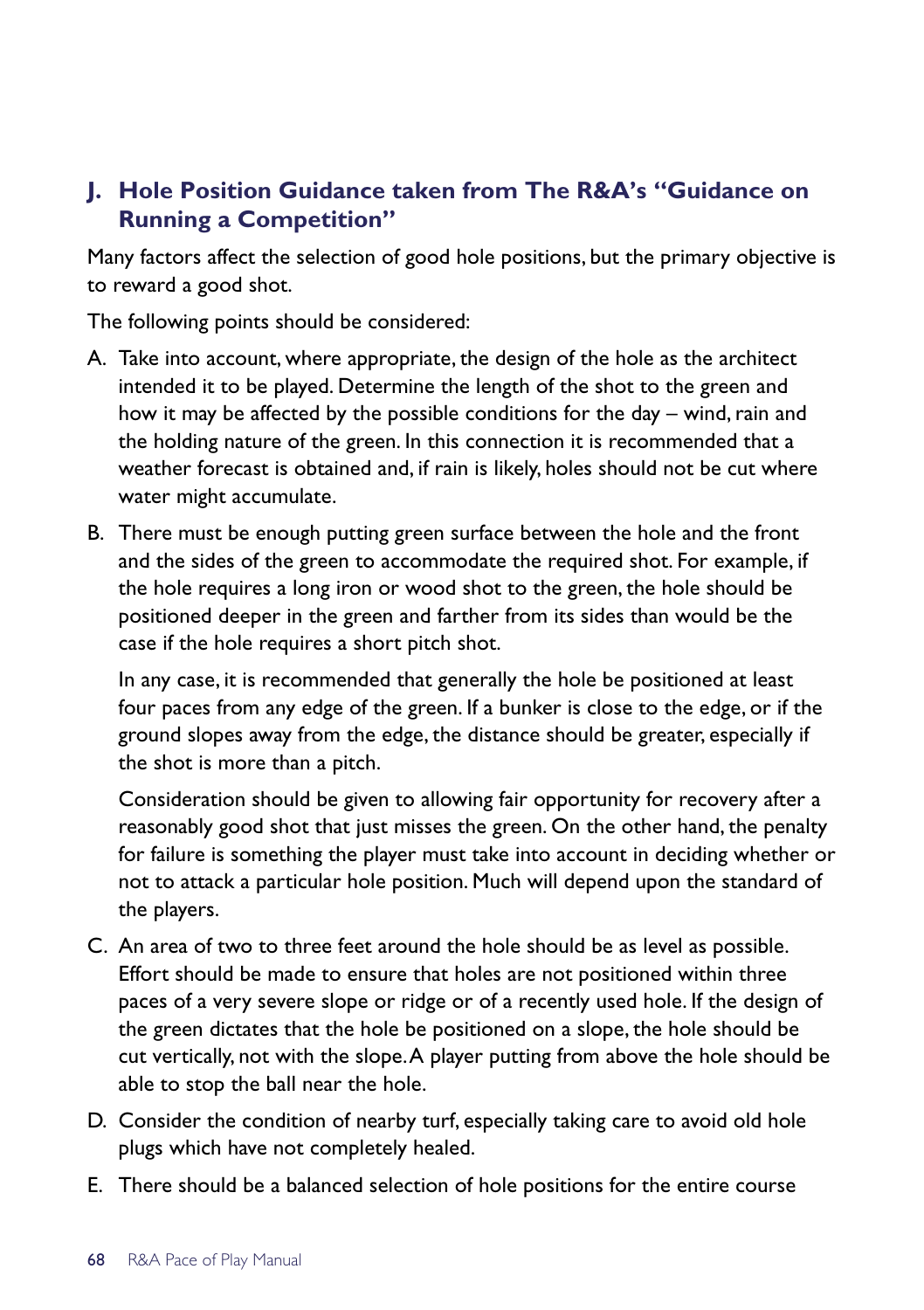with respect to left, right, central, front and back positions. For example, beware too many positions on one side or the other of the green with a resulting premium on drawn or faded shots.

F. For a competition played over several days the course should be kept in balance daily as to the degree of difficulty. The course should not be set up appreciably more difficult for any round – balanced treatment is the aim. The idea of making the course progressively harder round after round is one that should be avoided.

One form of balanced daily treatment is to select six quite difficult hole positions, six which are moderately difficult and six which are relatively easy. One should also try to keep a balance of using the left and the right of the green. For example, on the first nine there may be four to the right, four to the left and one in the centre. The second nine should be similar. Also, one should vary as much as possible the number of paces from the front edge of the green.

- G. During practice days before a competition it is recommended that holes are positioned in areas which will not be used during the competition so that competition positions will not be damaged by foot traffic.
- H. Anticipate the players' walking routes. Position holes for early rounds so that good hole positions for later rounds will not be spoiled by players leaving the green. For example, for a four-day event, on the first day, where possible, the hole positions should be close to the exit line to the next tee. On the second day the holes should be in such a position that the players will be walking on or near the first day's position. This should leave half of the green for the last two days.
- I. In match play, a hole position may, if necessary, be changed during a round, provided that in each match the players play with the holes in the same position.

In stroke play, the Rules require that all competitors in a single round play with each hole in the same position, other than when it is impossible for a damaged hole to be repaired so that it conforms with the Definition of "Hole" in the Rules of Golf.

When 36 holes are played in one day it is customary for hole positions not to be changed between rounds, but there is no Rule to prohibit changing them. If they are changed, all players should be informed.

J. The member of the greenstaff who cuts the holes must make sure that the Rules of Golf are observed, especially the requirements that the hole must be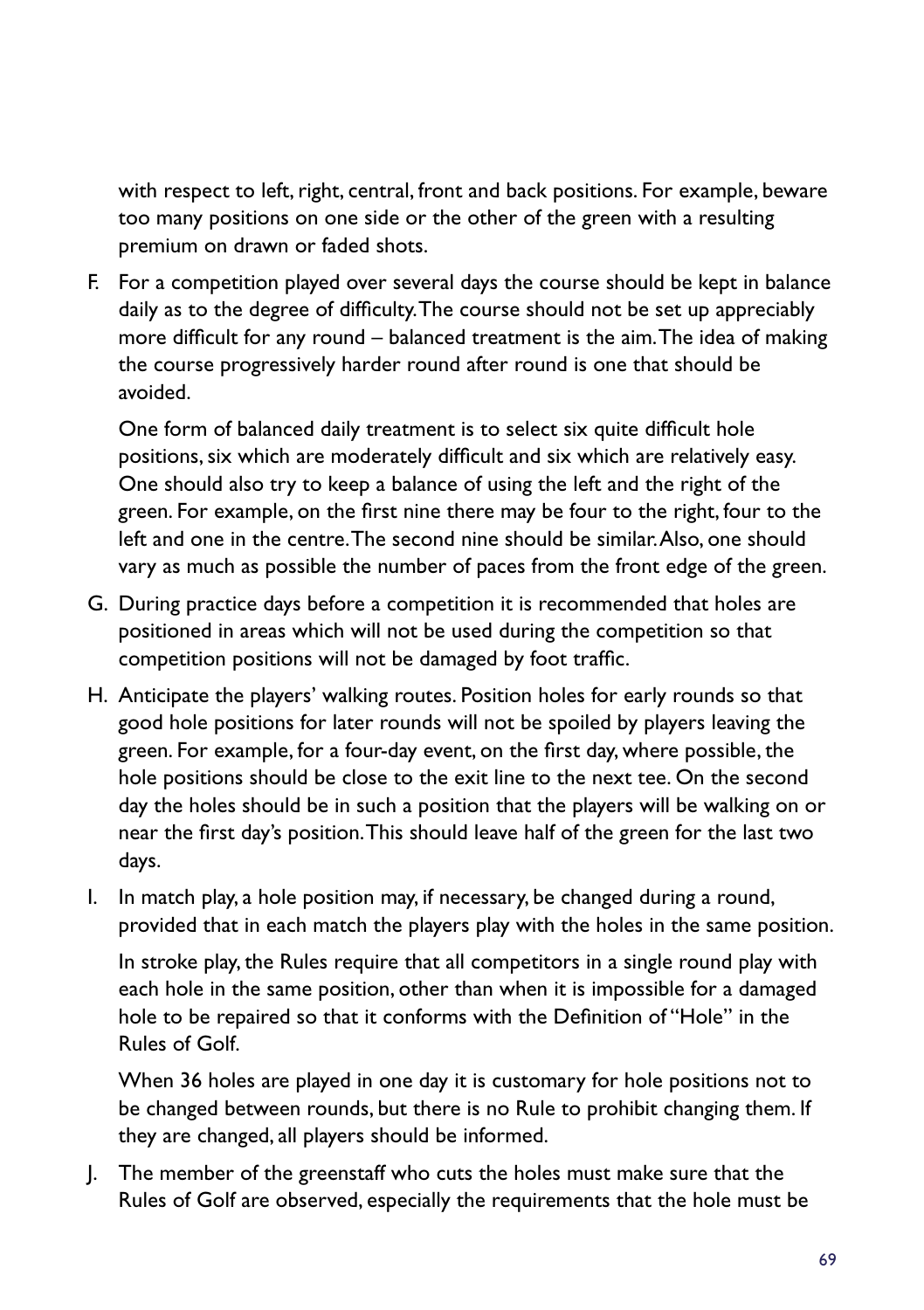4 ¼ inches (108mm) in diameter, must be at least 4 inches (101.6mm) deep and that wherever possible the hole-liner must be sunk at least one inch (25mm) below the putting green surface. If a plastic cuff/rim is used, it is considered to be part of the hole liner, so it too must be sunk at least one inch (25mm) below the putting green surface, unless the nature of the soil makes it impracticable to do so.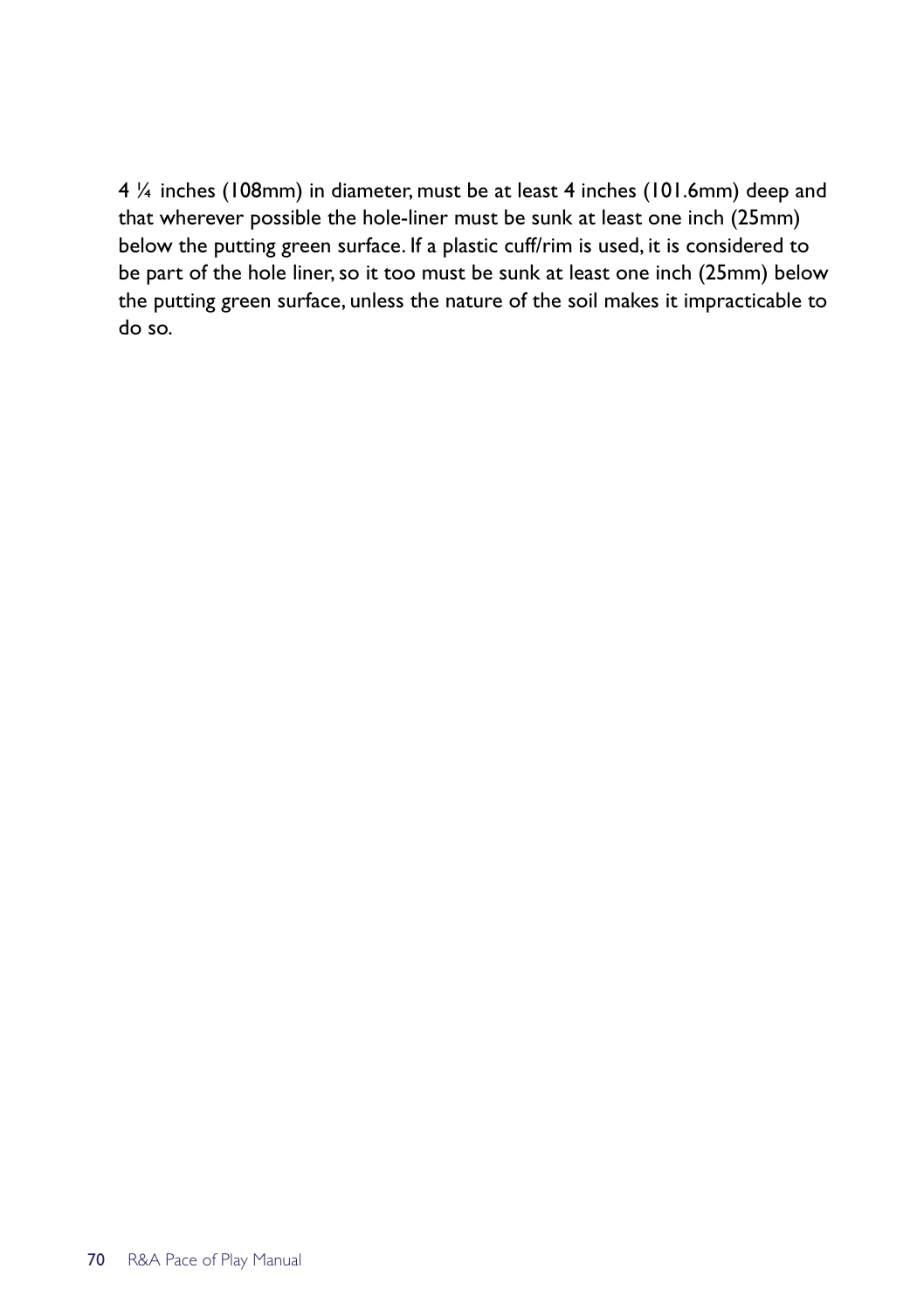## 7. References

| p.6  | R&A Pace of Play Global Survey<br>www.randa.org                                                                                                                           |
|------|---------------------------------------------------------------------------------------------------------------------------------------------------------------------------|
|      | p.8 & 13 Research conducted by "Global Golf Advisors"<br>http://www.usga.org/content/dam/usga/pdf/2016/pace-and-innovation-<br>symposium/Pace-of-Play-Financial-Study.pdf |
| p.10 | "Slow Play: It's Not Your Fault" by Bill Yates<br>www.pacemanager.com                                                                                                     |
| $p.$ | "Golf's Pace of Play Bible" by Lucius Riccio<br>www.three45golf.org                                                                                                       |
| p.17 | Ready Golf Promotion<br>Tewkesbury Park Golf Club, Gloucestershire, England                                                                                               |
| p.17 | "A Report into Pace of Play at Australian Golf Clubs"<br>www.golf.org.au                                                                                                  |
| p.55 | <b>Starter Sample Guidelines</b><br>The St Andrews Links Trust                                                                                                            |
| p.57 | Ranger Sample Guidelines<br>The St Andrews Links Trust                                                                                                                    |
| p.60 | Marshal Sample Guidelines<br>Carbrook Golf Club, Queensland, Australia                                                                                                    |
| p.66 | Self-Assessed Pace of Play Control System<br>The Swiss Golf Association                                                                                                   |

## **Photographs:**

All photographs, Getty Images, except:

- p.15 Panhandle Alliance for Education
- p.19 Troon Golf
- p.35 Mackenzie & Ebert Limited
- p.36 Paul Smith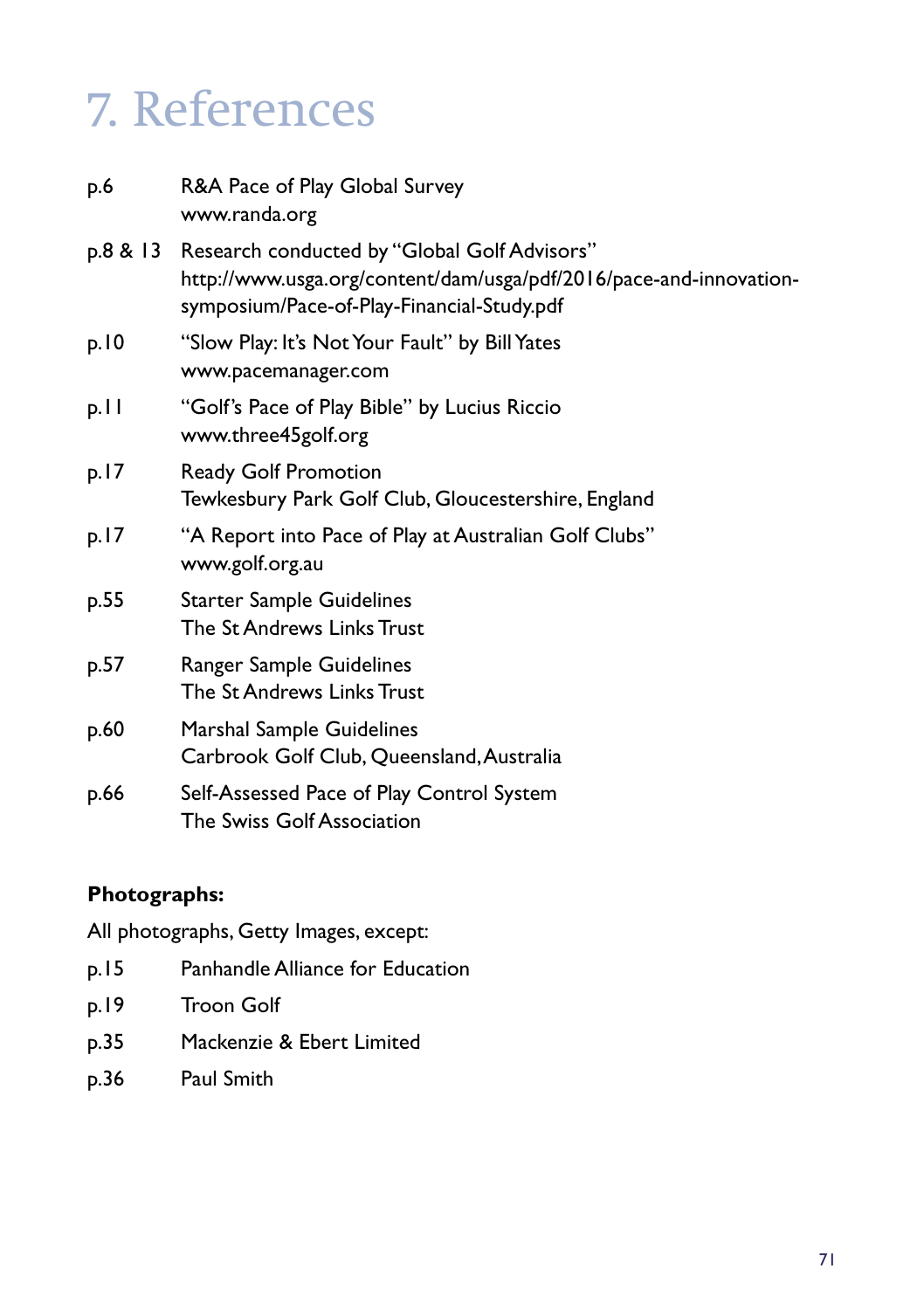## 8. Acknowledgements

The R&A would like to thank the following for their contributions to this Pace of Play Manual:

- Everyone who has contributed to the discussions on Pace of Play over many years
- All those who attended and presented at The R&A's "Time for Golf" conference in November 2015
- All those who completed The R&A's 2015 Global Survey on Pace of Play